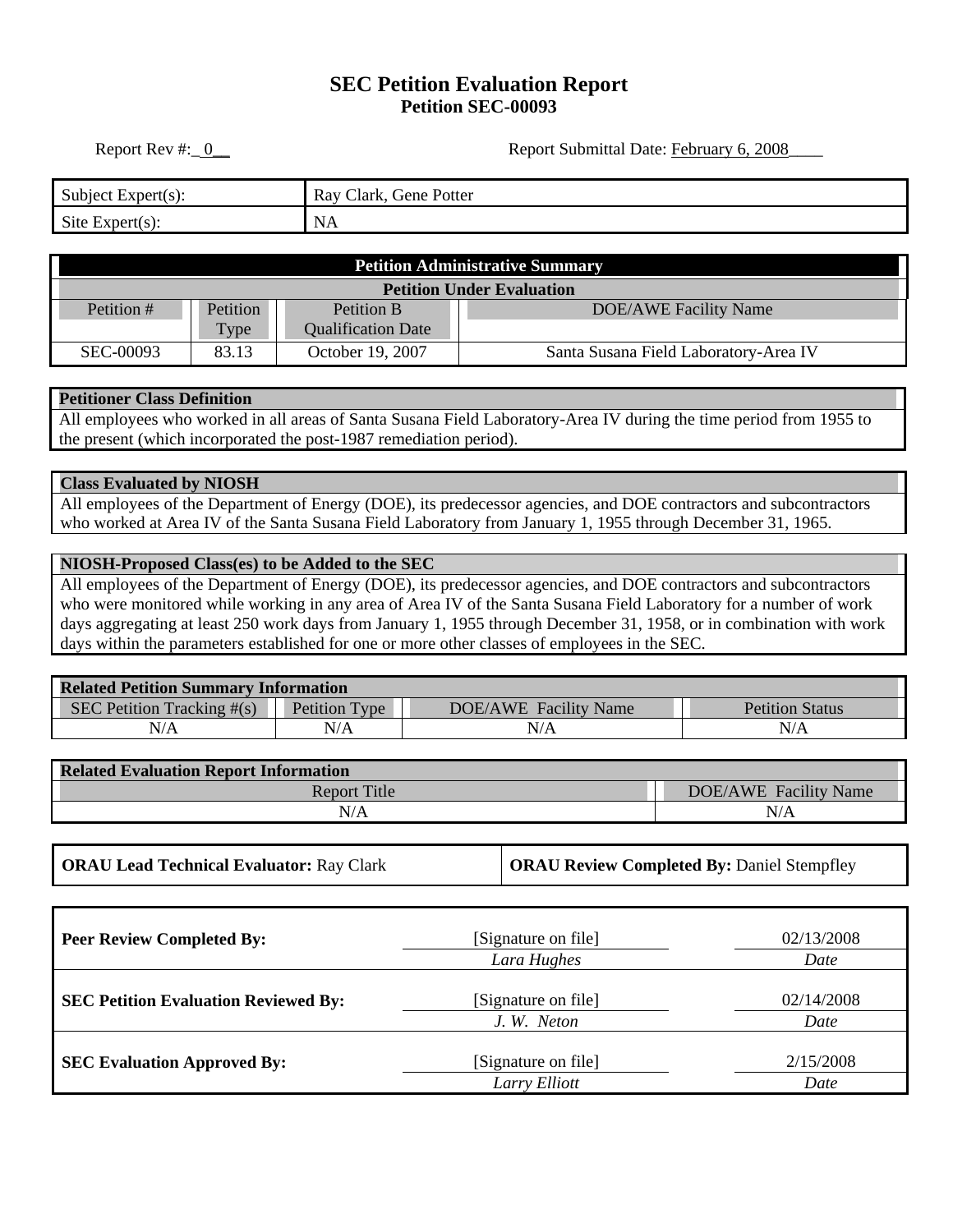This page intentionally left blank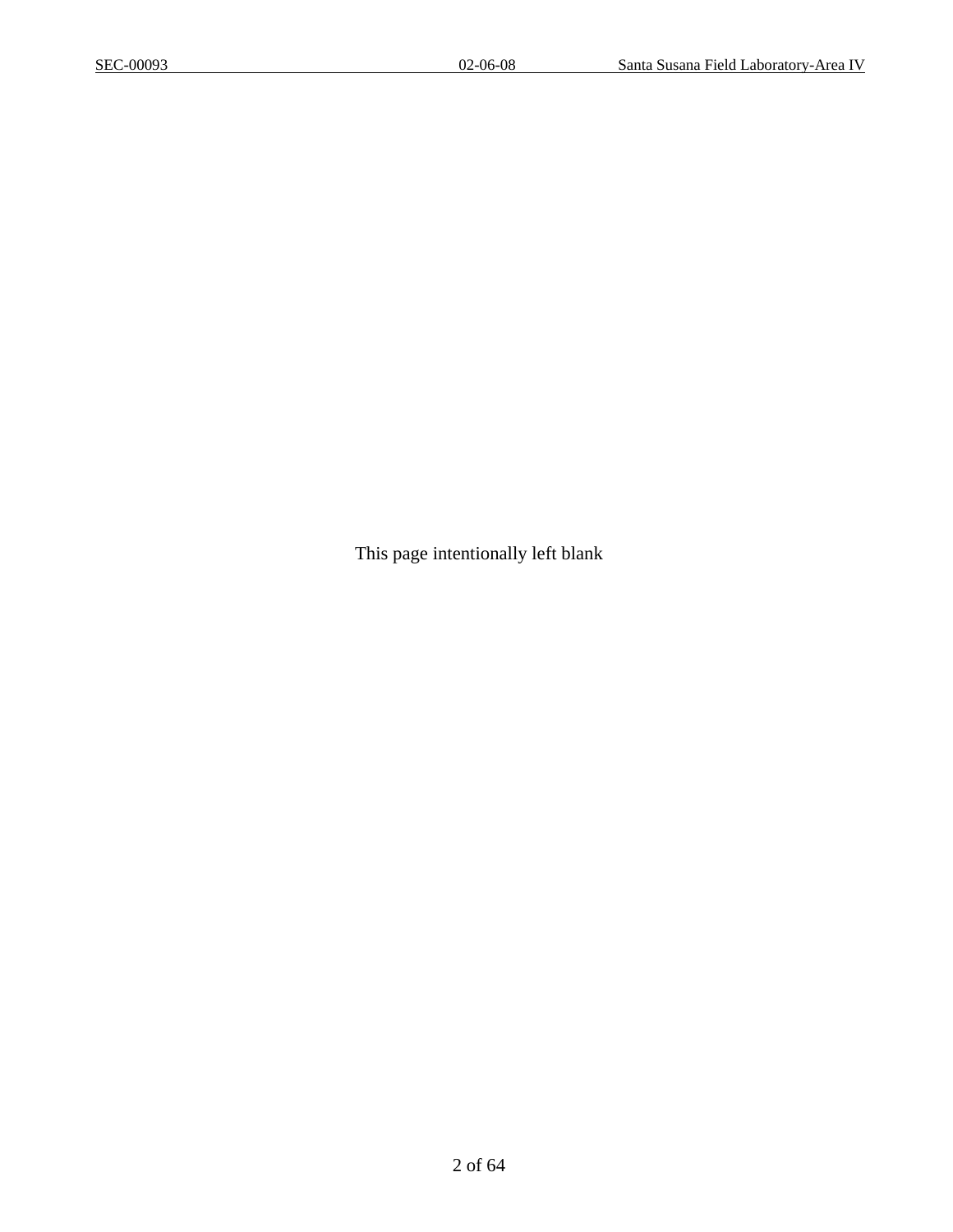## **Evaluation Report Summary: SEC-00093, Santa Susana Field Laboratory-Area IV**

This evaluation report by the National Institute for Occupational Safety and Health (NIOSH) addresses a class of employees proposed for addition to the Special Exposure Cohort (SEC) per the *Energy Employees Occupational Illness Compensation Program Act of 2000*, as amended, 42 U.S.C. § 7384 *et seq.* (EEOICPA) and 42 C.F.R. pt. 83, *Procedures for Designating Classes of Employees as Members of the Special Exposure Cohort under the Energy Employees Occupational Illness Compensation Program Act of 2000*.

### Petitioner-Requested Class Definition

Petition SEC-00093, qualified on October 19, 2007, requested that NIOSH consider the following class: *All employees who worked in all areas of Santa Susana Field Laboratory-Area IV during the time period from 1955 to the present (which incorporated the post-1987 remediation period)*.

### Class Evaluated by NIOSH

Based on its preliminary research, NIOSH reduced the petitioner-requested class to a class that includes the time period from January 1, 1955 through December 31, 1965. NIOSH evaluated the following class: *All employees of the Department of Energy (DOE), its predecessor agencies, and DOE contractors and subcontractors who worked at Area IV of the Santa Susana Field Laboratory from January 1, 1955 through December 31, 1965.* 

#### NIOSH-Proposed Class(es) to be Added to the SEC

Based on its full research, NIOSH modified the petitioner-requested class to define a single class of employees for which NIOSH cannot estimate radiation doses with sufficient accuracy. The NIOSHproposed class includes *all employees of the Department of Energy (DOE), its predecessor agencies, and DOE contractors and subcontractors who were monitored while working in any area of Area IV of the Santa Susana Field Laboratory for a number of work days aggregating at least 250 work days from January 1, 1955 through December 31, 1958, or in combination with work days within the parameters established for one or more other classes of employees in the SEC.* 

NIOSH cannot estimate internal exposures with sufficient accuracy during the period from 1955 through 1958 (which is a period with limited internal monitoring data). This includes the time from the beginning of Area IV radiological activities in 1955, to late 1958 (selected as December 31, 1958 for SEC evaluation purposes). This timeframe corresponds with the date after which an established bioassay program existed at SSFL and after which sufficient internal monitoring has been identified. With the exception of the class above, NIOSH has obtained sufficient information to support bounding doses for the entire evaluation period.

#### Feasibility of Dose Reconstruction

NIOSH cannot estimate internal exposures with sufficient accuracy during the period from 1955 through 1958 (which is a period with limited internal monitoring data). This includes the time from the beginning of Area IV radiological activities in 1955, to late 1958 (selected as December 31, 1958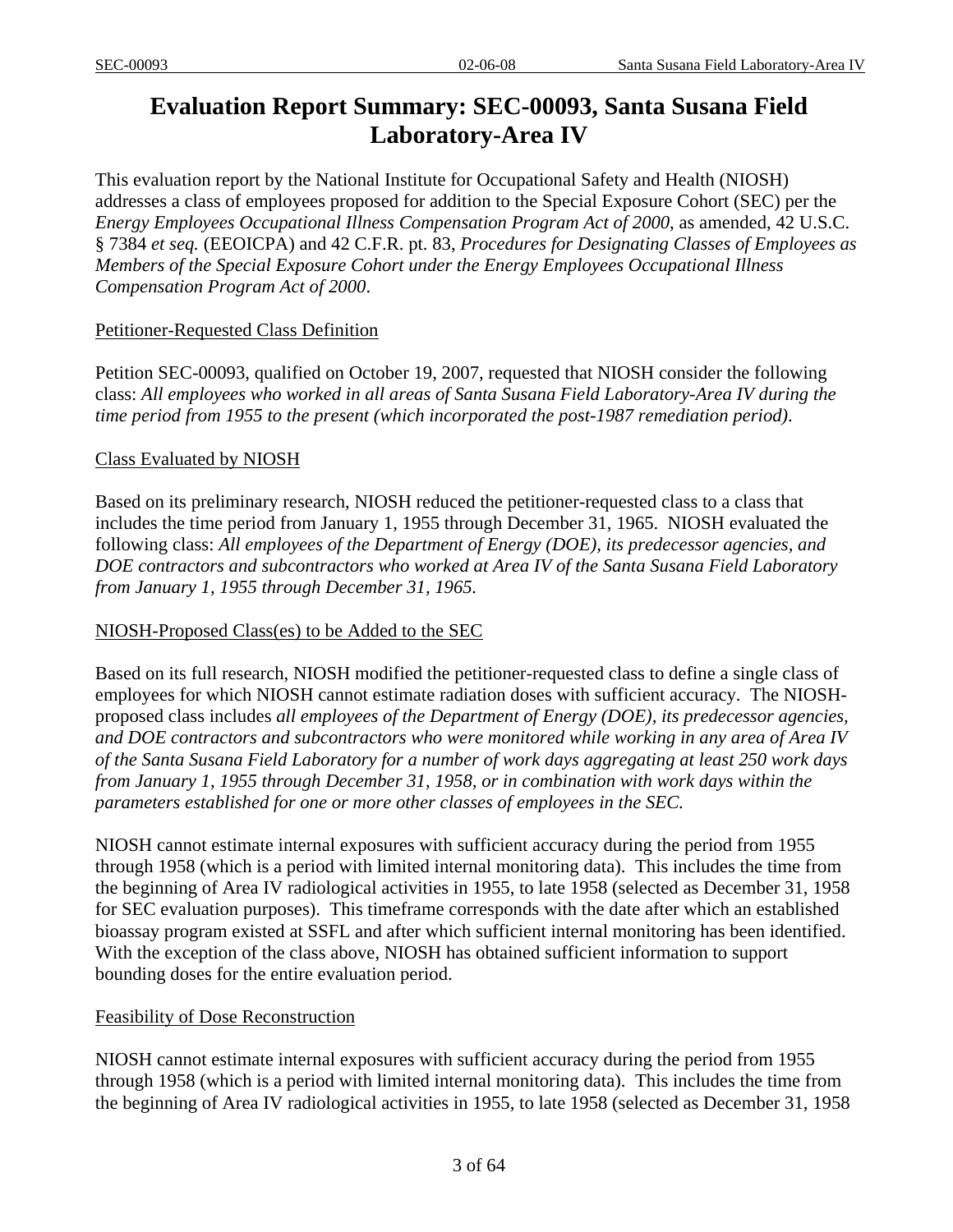| <b>SEC-00093</b> | $02-06-08$                                                                            | Santa Susana Field Laboratory-Area IV                                                         |
|------------------|---------------------------------------------------------------------------------------|-----------------------------------------------------------------------------------------------|
|                  | المالي والمستحير والمتحاول والمتحدث والمستحيل والمستحدث والمستحدث والمستحدث والمستحدث | for SEC evaluation purposes). This time frame corresponds with the date after which a routine |

bioassay program existed at SSFL and after which sufficient internal monitoring has been identified. With the exception of this class, per EEOICPA and 42 C.F.R. § 83.13(c)(1) NIOSH has established that it has access to sufficient information to: (1) estimate the maximum radiation dose, for every type of cancer for which radiation doses are reconstructed, that could have been incurred in plausible circumstances by any member of the class; or (2) estimate radiation doses of members of the class more precisely than an estimate of maximum dose. Information available from the site profile and additional resources is sufficient to document or estimate the maximum internal and external potential exposure to members of the proposed class under plausible circumstances during the specified period.

#### Health Endangerment Determination

Per EEOICPA and 42 C.F.R. § 83.13(c)(3), a health endangerment determination is required because NIOSH has determined that it lacks sufficient internal monitoring data for the period from January 1, 1955 through December 31, 1958, which prevents evaluating internal dose with sufficient accuracy for the members of the proposed class during this period.

NIOSH did not identify any evidence supplied by the petitioner or from other resources that would establish that members of the proposed worker class were exposed to radiation during a discrete incident likely to have involved levels of exposure similarly high to those occurring during nuclear criticality incidents. However, evidence indicates that some workers in the proposed class may have accumulated substantial chronic exposures through episodic intakes of radionuclides, combined with external exposures to gamma, beta, and neutron radiation. Consequently, NIOSH has determined that health was endangered for those workers covered by this evaluation who were employed for a number of work days aggregating at least 250 work days within the parameters established for this class or in combination with work days within the parameters established for one or more other classes of employees in the SEC (excluding aggregate work day requirements).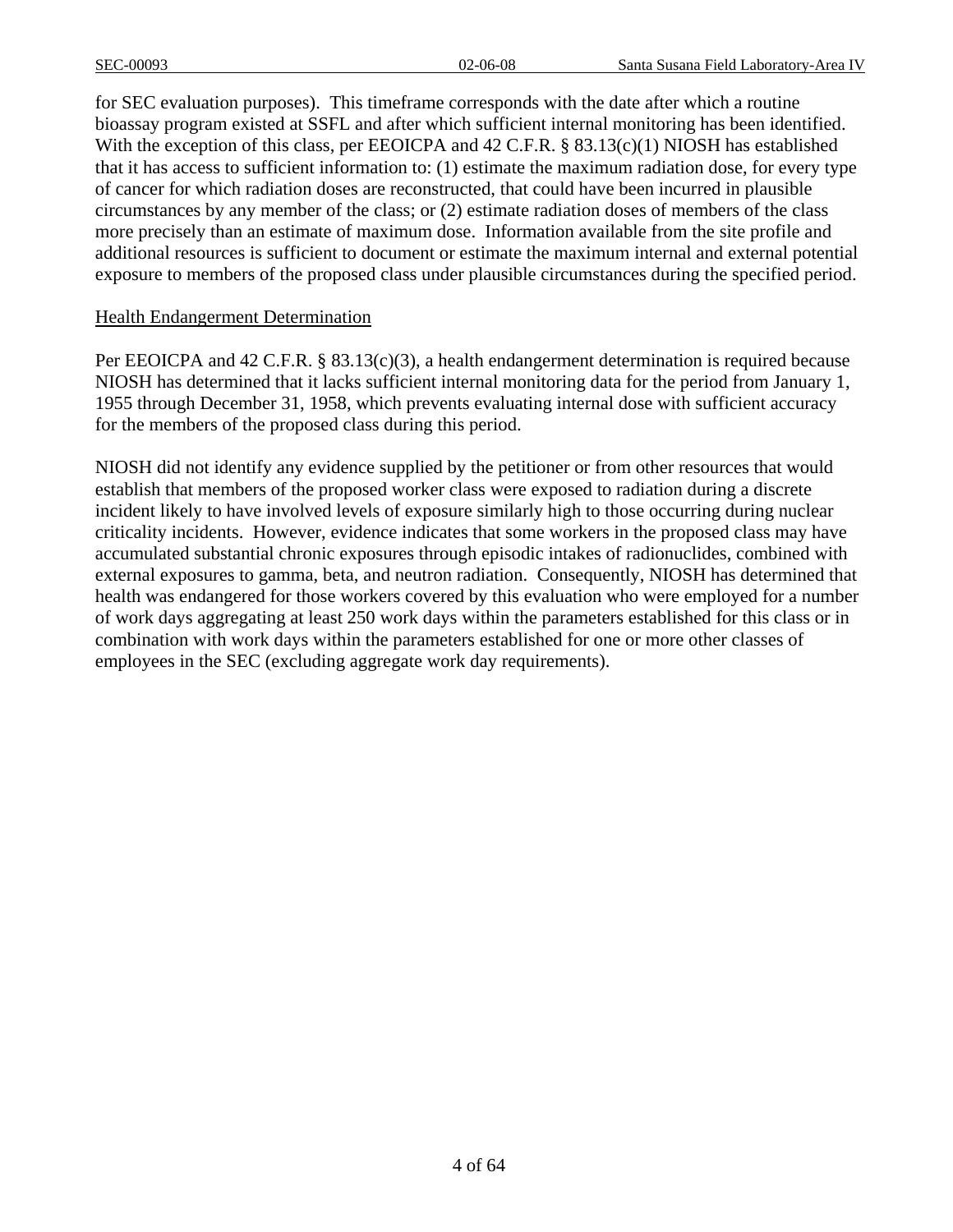## **Table of Contents**

|     |     |       |         | Evaluation Report Summary: SEC-00093, Santa Susana Field Laboratory-Area IV 3 |  |
|-----|-----|-------|---------|-------------------------------------------------------------------------------|--|
| 1.0 |     |       |         |                                                                               |  |
| 2.0 |     |       |         |                                                                               |  |
| 3.0 |     |       |         |                                                                               |  |
| 4.0 |     |       |         |                                                                               |  |
|     | 4.1 |       |         |                                                                               |  |
|     | 4.2 |       |         |                                                                               |  |
|     | 4.3 |       |         |                                                                               |  |
|     | 4.4 |       |         |                                                                               |  |
|     | 4.5 |       |         |                                                                               |  |
|     | 4.6 |       |         |                                                                               |  |
| 5.0 |     |       |         |                                                                               |  |
|     | 5.1 |       |         |                                                                               |  |
|     | 5.2 |       |         |                                                                               |  |
|     |     | 5.2.1 |         |                                                                               |  |
|     |     |       | 5.2.1.1 |                                                                               |  |
|     |     |       | 5.2.1.2 |                                                                               |  |
|     |     |       | 5.2.1.3 |                                                                               |  |
|     |     |       | 5.2.1.4 |                                                                               |  |
|     |     | 5.2.2 |         |                                                                               |  |
|     |     |       | 5.2.2.1 |                                                                               |  |
|     |     |       | 5.2.2.2 | Disassembly and Examination of Reactors and Used Reactor Fuel                 |  |
|     |     |       |         |                                                                               |  |
|     |     |       | 5.2.2.3 |                                                                               |  |
|     |     |       | 5.2.2.4 |                                                                               |  |
|     |     |       | 5.2.2.5 |                                                                               |  |
|     |     |       | 5.2.2.6 |                                                                               |  |
|     |     |       |         |                                                                               |  |
|     |     |       |         |                                                                               |  |
|     |     |       | 5.2.2.8 |                                                                               |  |
|     |     | 5.2.3 |         |                                                                               |  |
|     | 5.3 |       |         |                                                                               |  |
|     |     | 5.3.1 |         |                                                                               |  |
|     |     | 5.3.2 |         |                                                                               |  |
|     |     | 5.3.3 |         |                                                                               |  |
|     |     | 5.3.4 |         |                                                                               |  |
| 6.0 |     |       |         | Summary of Available Monitoring Data for the Class Evaluated by NIOSH  32     |  |
|     | 6.1 |       |         |                                                                               |  |
|     |     | 6.1.1 |         |                                                                               |  |
|     |     |       |         | 6.1.2 Lung, Whole-Body, and Other Types of Internal or Bioassay Data  34      |  |
|     | 6.2 |       |         |                                                                               |  |
|     |     |       |         |                                                                               |  |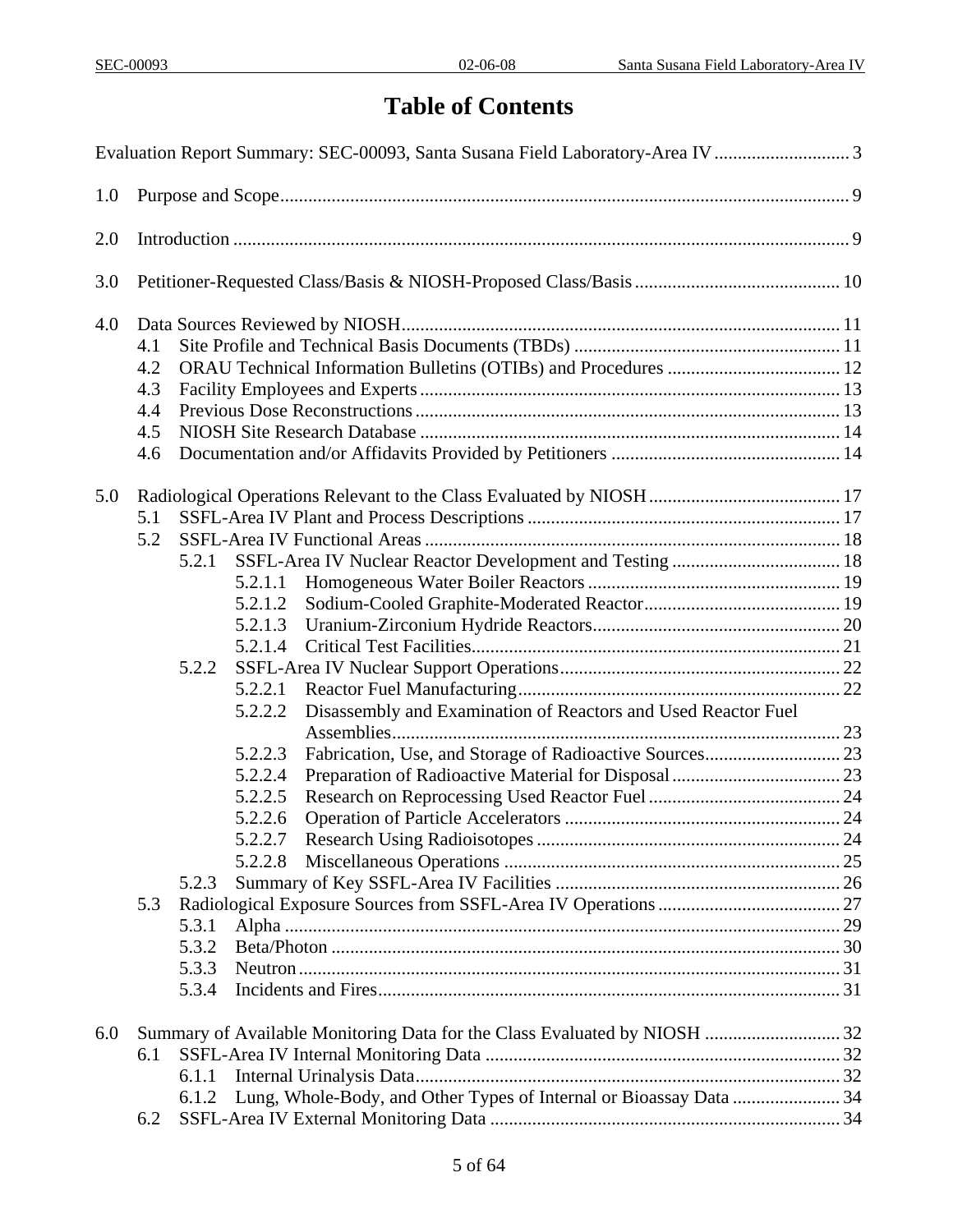|     | 6.3 |                                                                               |  |
|-----|-----|-------------------------------------------------------------------------------|--|
| 7.0 |     |                                                                               |  |
|     | 7.1 |                                                                               |  |
|     |     | 7.1.1                                                                         |  |
|     |     | 7.1.2                                                                         |  |
|     | 7.2 |                                                                               |  |
|     |     | 7.2.1                                                                         |  |
|     |     | 7.2.1.1                                                                       |  |
|     |     | Ambient Environmental Internal Radiation Doses at SSFL-Area IV  41<br>7.2.2   |  |
|     |     | 7.2.3                                                                         |  |
|     |     | 7.2.4                                                                         |  |
|     | 7.3 |                                                                               |  |
|     |     | 7.3.1                                                                         |  |
|     |     | Beta and Photon Radiation Dosimetry and Source Term 44<br>7.3.1.1             |  |
|     |     | 7.3.1.2                                                                       |  |
|     |     | Application of Co-Worker Data for External Dose Reconstruction  46<br>7.3.1.3 |  |
|     |     | 7.3.2                                                                         |  |
|     |     | 7.3.3                                                                         |  |
|     |     | 7.3.4                                                                         |  |
|     |     | 7.3.4.1                                                                       |  |
|     |     | 7.3.4.2                                                                       |  |
|     |     | 7.3.4.3                                                                       |  |
|     |     | 7.3.4.4                                                                       |  |
|     |     | 7.3.5                                                                         |  |
|     | 7.4 |                                                                               |  |
|     |     | 7.4.1                                                                         |  |
|     |     | 7.4.1.1                                                                       |  |
|     |     | 7.4.1.2                                                                       |  |
|     |     | 7.4.1.3                                                                       |  |
|     |     | 7.4.1.4                                                                       |  |
|     |     | 7.4.1.5                                                                       |  |
|     |     | 7.4.1.6                                                                       |  |
|     | 7.5 |                                                                               |  |
|     | 7.6 |                                                                               |  |
| 8.0 |     |                                                                               |  |
| 9.0 |     |                                                                               |  |
|     |     |                                                                               |  |

## **Tables**

| Table 4-1: No. of SSFL-Area IV Claims Submitted Under the Dose Reconstruction Rule  13 |  |
|----------------------------------------------------------------------------------------|--|
|                                                                                        |  |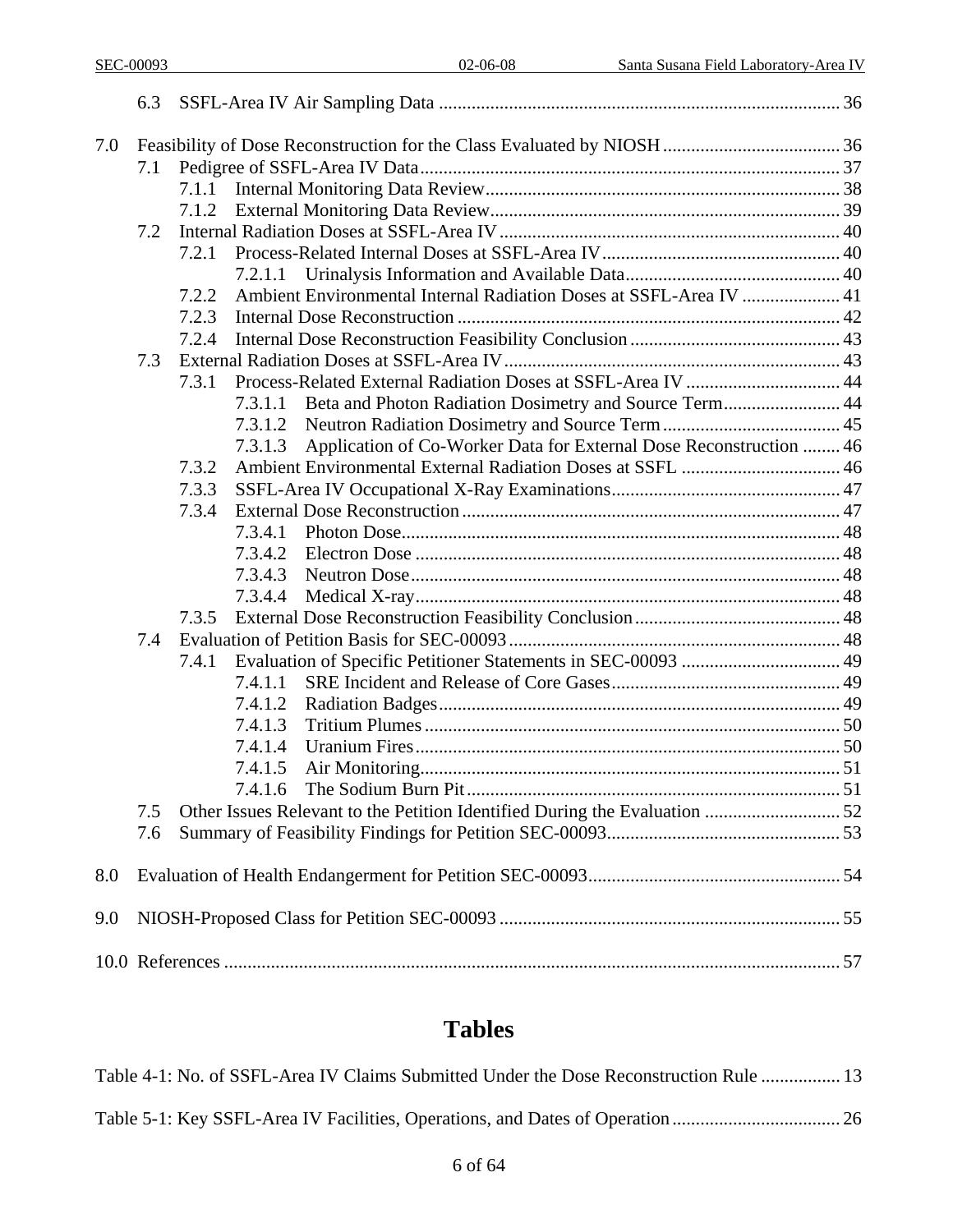| Table 5-3: Beta and Photon Energies and Percentages at Reactors and Critical Facilities30 |  |
|-------------------------------------------------------------------------------------------|--|
|                                                                                           |  |
|                                                                                           |  |
|                                                                                           |  |
|                                                                                           |  |
|                                                                                           |  |
|                                                                                           |  |
|                                                                                           |  |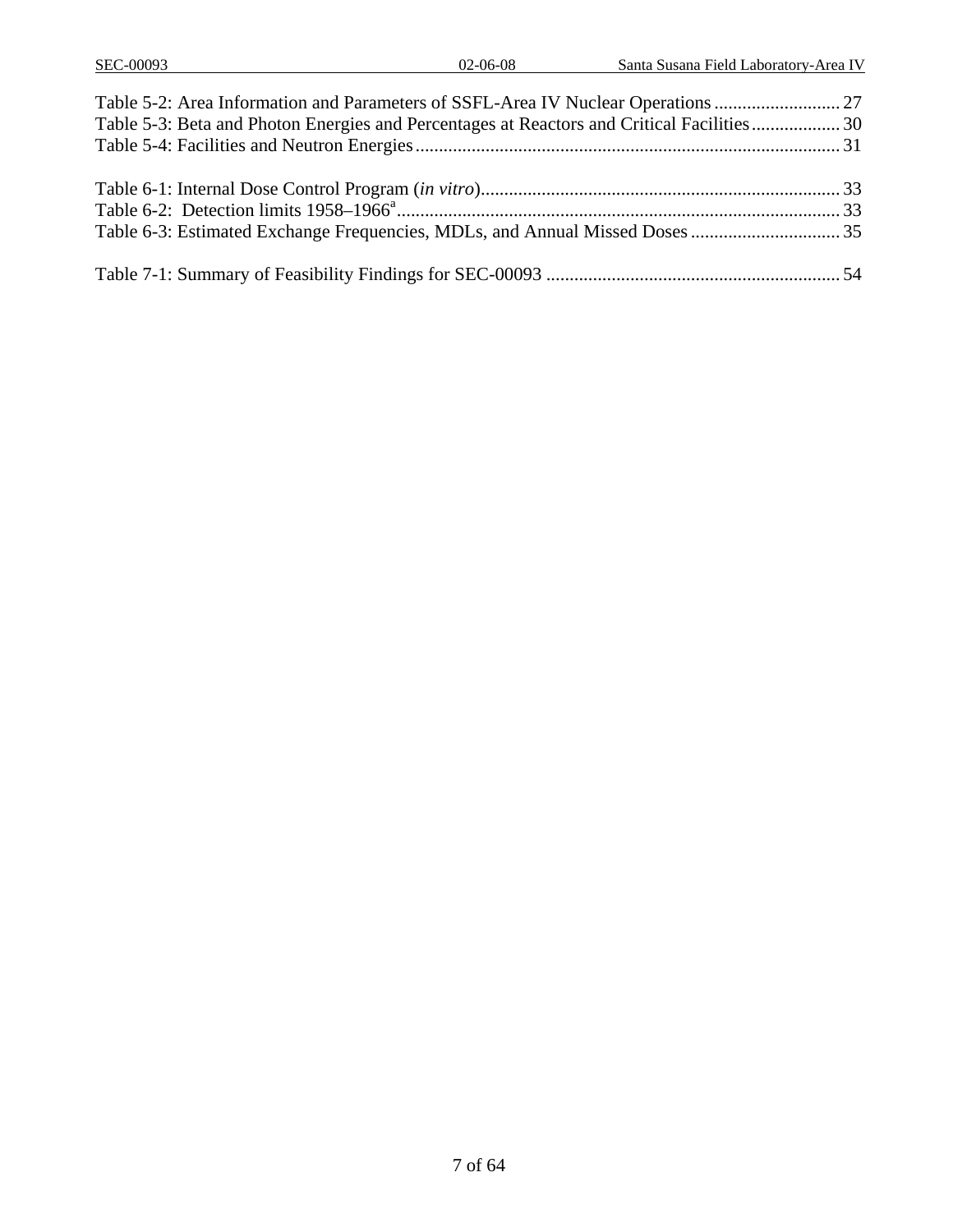This page intentionally left blank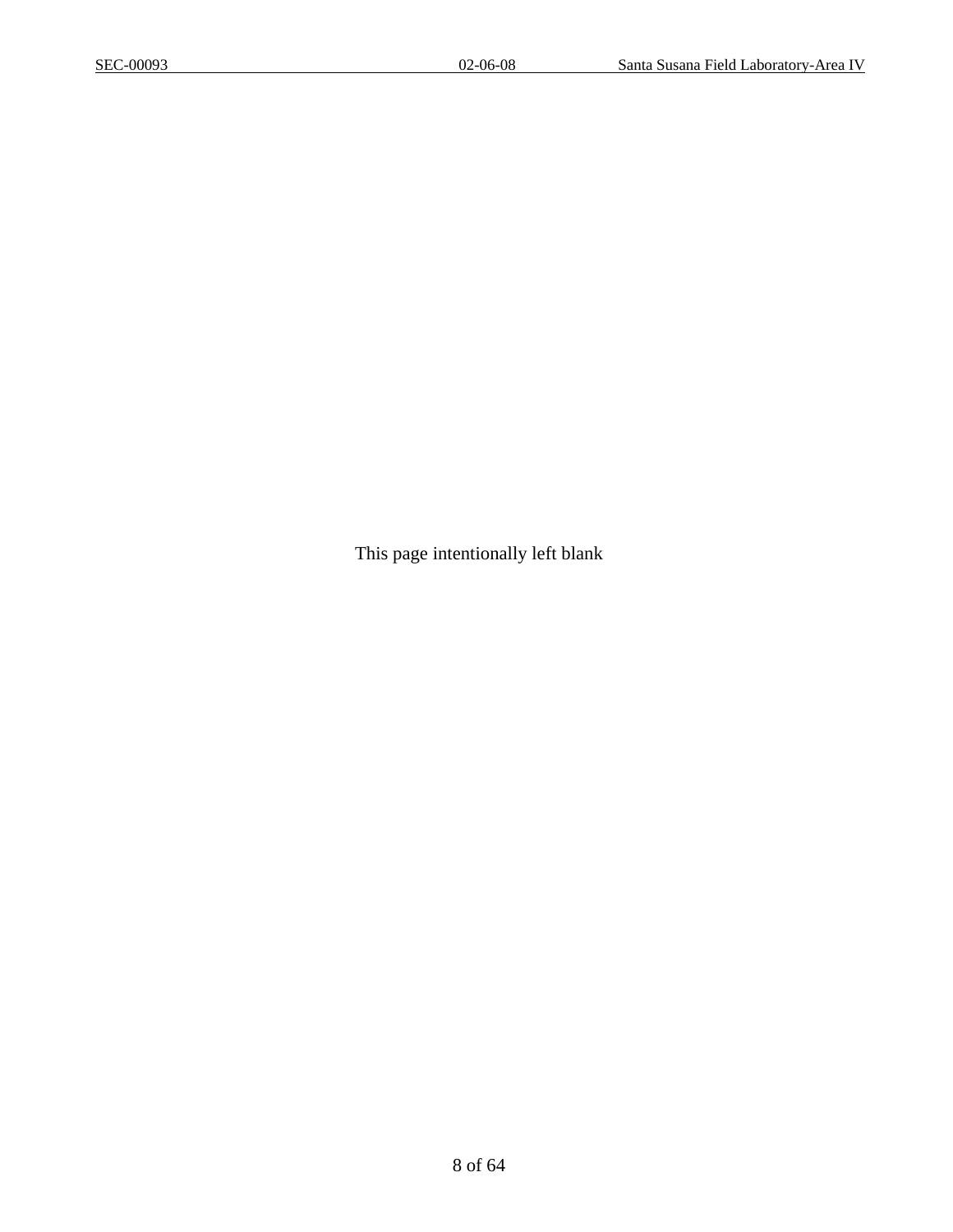## **SEC Petition Evaluation Report for SEC-00093**

*ATTRIBUTION AND ANNOTATION: This is a single-author document. All conclusions drawn from the data presented in this evaluation were made by the ORAU Team Lead Technical Evaluator: Ray Clark, Oak Ridge Associated Universities. These conclusions were peer-reviewed by the individuals listed on the cover page. The rationales for all conclusions in this document are explained in the associated text.* 

## **1.0 Purpose and Scope**

This report evaluates the feasibility of reconstructing doses for all employees who worked in any area of Santa Susana Field Laboratory-Area IV during the time period from January 1, 1955 to December 31, 1965. It provides information and analyses germane to considering a petition for adding a class of employees to the congressionally-created SEC.

This report does not make any determinations concerning the feasibility of dose reconstruction that necessarily apply to any individual energy employee who might require a dose reconstruction from NIOSH. This report also does not contain the final determination as to whether the proposed class will be added to the SEC (see Section 2.0).

This evaluation was conducted in accordance with the requirements of EEOICPA, 42 C.F.R. pt. 83, and the guidance contained in the Office of Compensation Analysis and Support's (OCAS) *Internal Procedures for the Evaluation of Special Exposure Cohort Petitions*, OCAS-PR-004.

## **2.0 Introduction**

 $\overline{a}$ 

Both EEOICPA and 42 C.F.R. pt. 83 require NIOSH to evaluate qualified petitions requesting that the Department of Health and Human Services (HHS) add a class of employees to the SEC. The evaluation is intended to provide a fair, science-based determination of whether it is feasible to estimate with sufficient accuracy the radiation doses of the class of employees through NIOSH dose reconstructions.<sup>1</sup>

42 C.F.R. § 83.13(c)(1) states: *Radiation doses can be estimated with sufficient accuracy if NIOSH has established that it has access to sufficient information to estimate the maximum radiation dose, for every type of cancer for which radiation doses are reconstructed, that could have been incurred in plausible circumstances by any member of the class, or if NIOSH has established that it has access to sufficient information to estimate the radiation doses of members of the class more precisely than an estimate of the maximum radiation dose.* 

Under 42 C.F.R. § 83.13(c)(3), if it is not feasible to estimate with sufficient accuracy radiation doses for members of the class, then NIOSH must determine that there is a reasonable likelihood that such radiation doses may have endangered the health of members of the class The regulation requires NIOSH to assume that any duration of unprotected exposure may have endangered the health of

<sup>&</sup>lt;sup>1</sup> NIOSH dose reconstructions under EEOICPA are performed using the methods promulgated under 42 C.F.R. pt. 82 and the detailed implementation guidelines available at http://www.cdc.gov/niosh/ocas.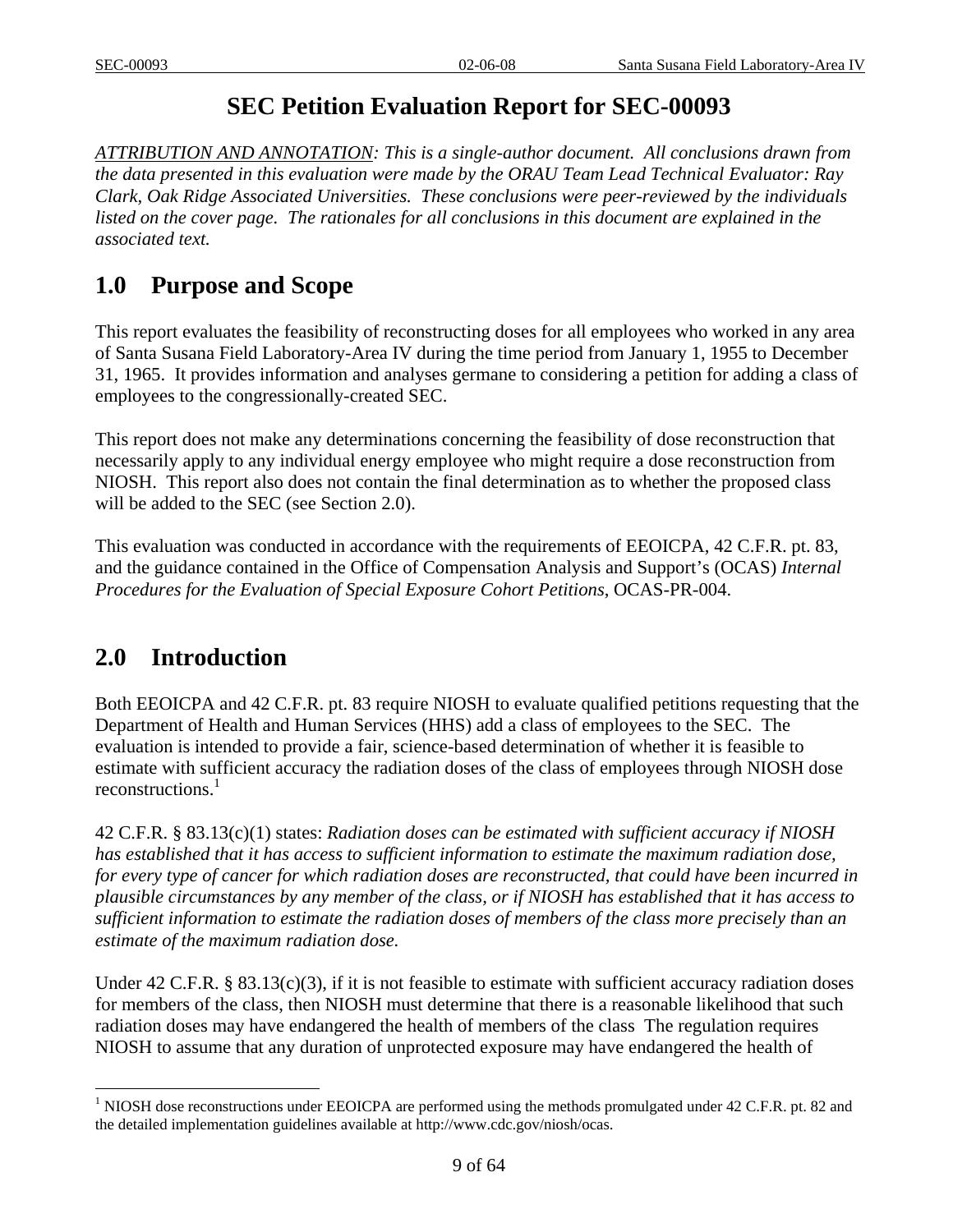| <b>SEC-00093</b> | ብՋ<br>ገገ<br>$06 -$<br>JZ<br>,,,, | santa : |
|------------------|----------------------------------|---------|

members of a class when it has been established that the class may have been exposed to radiation during a discrete incident likely to have involved levels of exposure similarly high to those occurring during nuclear criticality incidents. If the occurrence of such an exceptionally high-level exposure has not been established, then NIOSH is required to specify that health was endangered for those workers who were employed for at least 250 aggregated work days within the parameters established for the class or in combination with work days within the parameters established for other SEC classes (excluding aggregate work day requirements).

seek a review of certain types of final decisions issued by the Secretary of HHS. $^{2}$ NIOSH is required to document its evaluation in a report, and to do so, relies upon both its own dose reconstruction expertise as well as technical support from its contractor, Oak Ridge Associated Universities (ORAU). Once completed, NIOSH provides the report to both the petitioner(s) and to the Advisory Board on Radiation and Worker Health (Board). The Board will consider the NIOSH evaluation report, together with the petition, petitioner(s) comments, and other information the Board considers appropriate, in order to make recommendations to the Secretary of HHS on whether or not to add one or more classes of employees to the SEC. Once NIOSH has received and considered the advice of the Board, the Director of NIOSH will propose a decision on behalf of HHS. The Secretary of HHS will make the final decision, taking into account the NIOSH evaluation, the advice of the Board, and the proposed decision issued by NIOSH. As part of this decision process, petitioners may

## **3.0 Petitioner-Requested Class/Basis & NIOSH-Proposed Class/Basis**

Petition SEC-00093, qualified on October 19, 2007, requested that NIOSH consider the following class for addition to the SEC: *All employees who worked in all areas of Santa Susana Field Laboratory-Area IV during the time period from 1955 to the present (which incorporated the post-1987 remediation period).* 

The petitioner provided information and affidavit statements in support of the petitioner's belief that accurate dose reconstruction over time is impossible for the Santa Susana Field Laboratory (SSFL) Area IV workers in question. NIOSH deemed the following information and affidavit statements sufficient to qualify SEC-00093 for evaluation:

As identified in Item F.1 of the SEC-00093 Form B and discussed in the July 30, 2007 call, the petitioner discussed the sodium burn pit, the lack of internal monitoring data, and indicated that no records were kept. The petitioner also discussed a Tiger Team report, indicating that the report detailed "inadequate air monitoring" and that "no internal monitoring was done."

The information and statements regarding the lack of pre-1959 internal monitoring data qualified the petition for further consideration by NIOSH, the Board, and HHS. NIOSH determined that the time period from 1955 to 1965 should qualify for the purposes of the SEC petition evaluation, which includes the employment period in the original SEC-00093 petition. The details of the petition basis are addressed in Section 7.4.

 $\overline{a}$ 

<sup>&</sup>lt;sup>2</sup> See 42 C.F.R. pt. 83 for a full description of the procedures summarized here. Additional internal procedures are available at http://www.cdc.gov/niosh/ocas.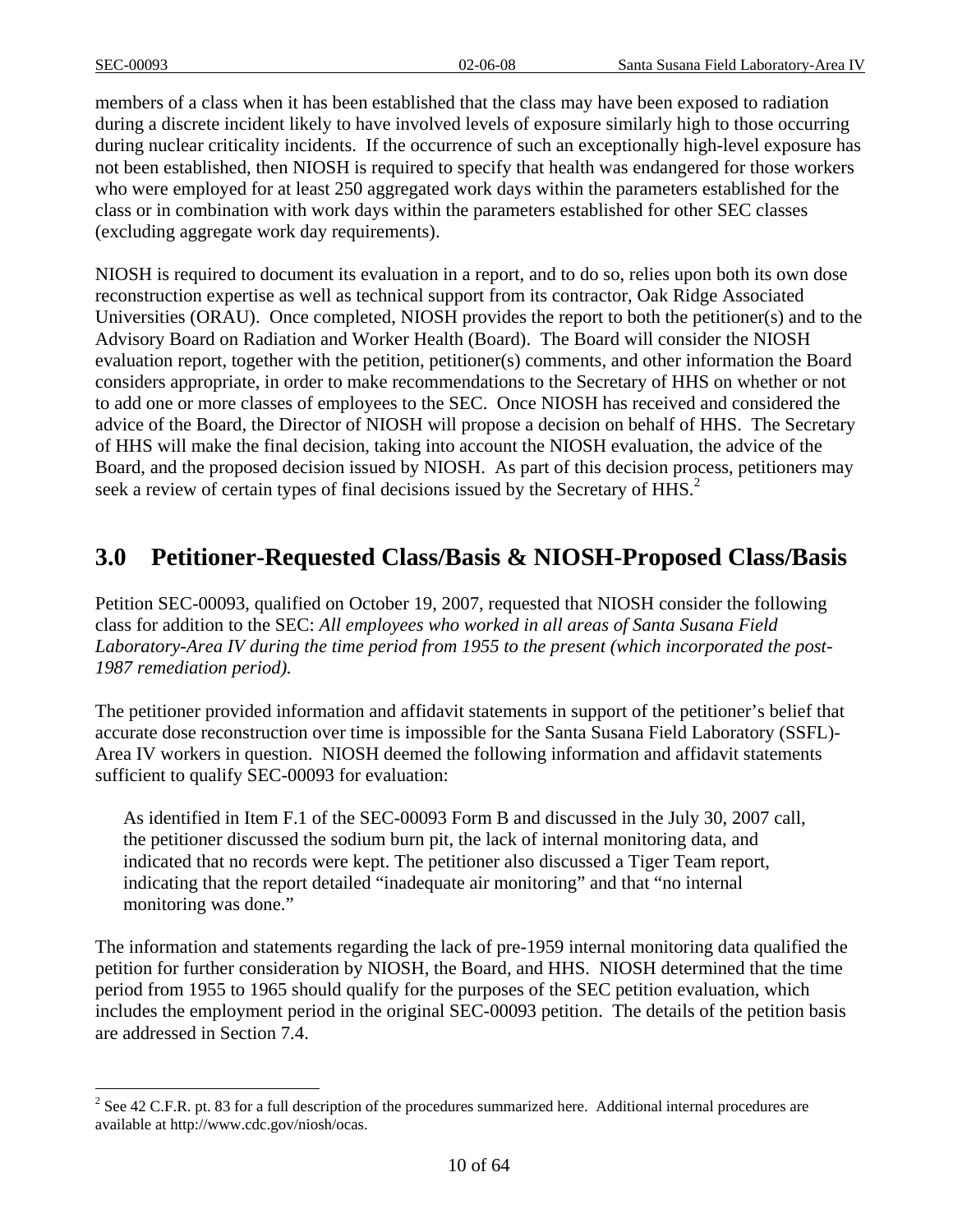| SEC-00093                                                                                                      | $02-06-08$ | Santa Susana Field Laboratory-Area IV |
|----------------------------------------------------------------------------------------------------------------|------------|---------------------------------------|
| Based on its research, NIOSH reduced the petitioner-requested class to define a single class of                |            |                                       |
| employees for which NIOSH cannot estimate radiation doses with sufficient accuracy. The NIOSH-<br>11 11 11 1 1 |            |                                       |

proposed class includes all employees who were monitored or should have been monitored, for internal radiological exposures while working in all areas of Area IV of the Santa Susana Field Laboratory from January 1, 1955 through December 31, 1958. The petitioner-requested class was reduced in scope as a result of the petition qualification review discussed above and the feasibility evaluation documented in Section 7.0. With the exception of the class above, NIOSH has obtained sufficient information to support bounding doses for the entire evaluation period.

NIOSH cannot estimate internal exposures with sufficient accuracy during the period from 1955 through 1958 (which is a period with limited internal monitoring data). This includes the time from the beginning of Area IV radiological activities in 1955, to late 1958 (selected as December 31, 1958 for SEC evaluation purposes). This timeframe corresponds with the date after which an established bioassay program existed at SSFL and after which sufficient internal monitoring has been identified.

## **4.0 Data Sources Reviewed by NIOSH**

NIOSH identified and reviewed numerous data sources to obtain information relevant to determining the feasibility of dose reconstruction for the class of employees proposed for this petition. This included determining the availability of information on personal monitoring, area monitoring, industrial processes, and radiation source materials. The following subsections summarize the data sources identified and reviewed by NIOSH.

## **4.1 Site Profile and Technical Basis Documents (TBDs)**

A Site Profile provides specific information concerning the documentation of historical practices at the specified site. Dose reconstructors can use the Site Profile to evaluate internal and external dosimetry data for monitored and unmonitored workers, and to supplement, or substitute for, individual monitoring data. A Site Profile consists of an Introduction and five Technical Basis Documents (TBDs) that provide process history information, information on personal and area monitoring, radiation source descriptions, and references to primary documents relevant to the radiological operations at the site. The Site Profile for a small site may consist of a single document. As part of NIOSH's evaluation detailed herein, it examined the following TBDs for insights into SSFL-Area IV operations or related topics/operations at other sites:

- *Atomics International Introduction*, ORAUT-TKBS-0038-1; Rev. 01; August 30, 2006; SRDB Ref ID: 30080
- • *Energy Technology Engineering Center Site Description*, ORAUT-TKBS-0038-2; Rev. 00; February 2, 2006; SRDB Ref ID: 22140
- • *Atomics International Occupational Medical Dose*, ORAUT-TKBS-0038-3; Rev. 01; September 8, 2006; SRDB Ref ID: 30081
- Area IV of the Santa Susana Field Laboratory, the Canoga Avenue Facility (Vanowen Building), *the Downey Facility, and the De Soto Avenue Facility (sometimes referred to as Energy*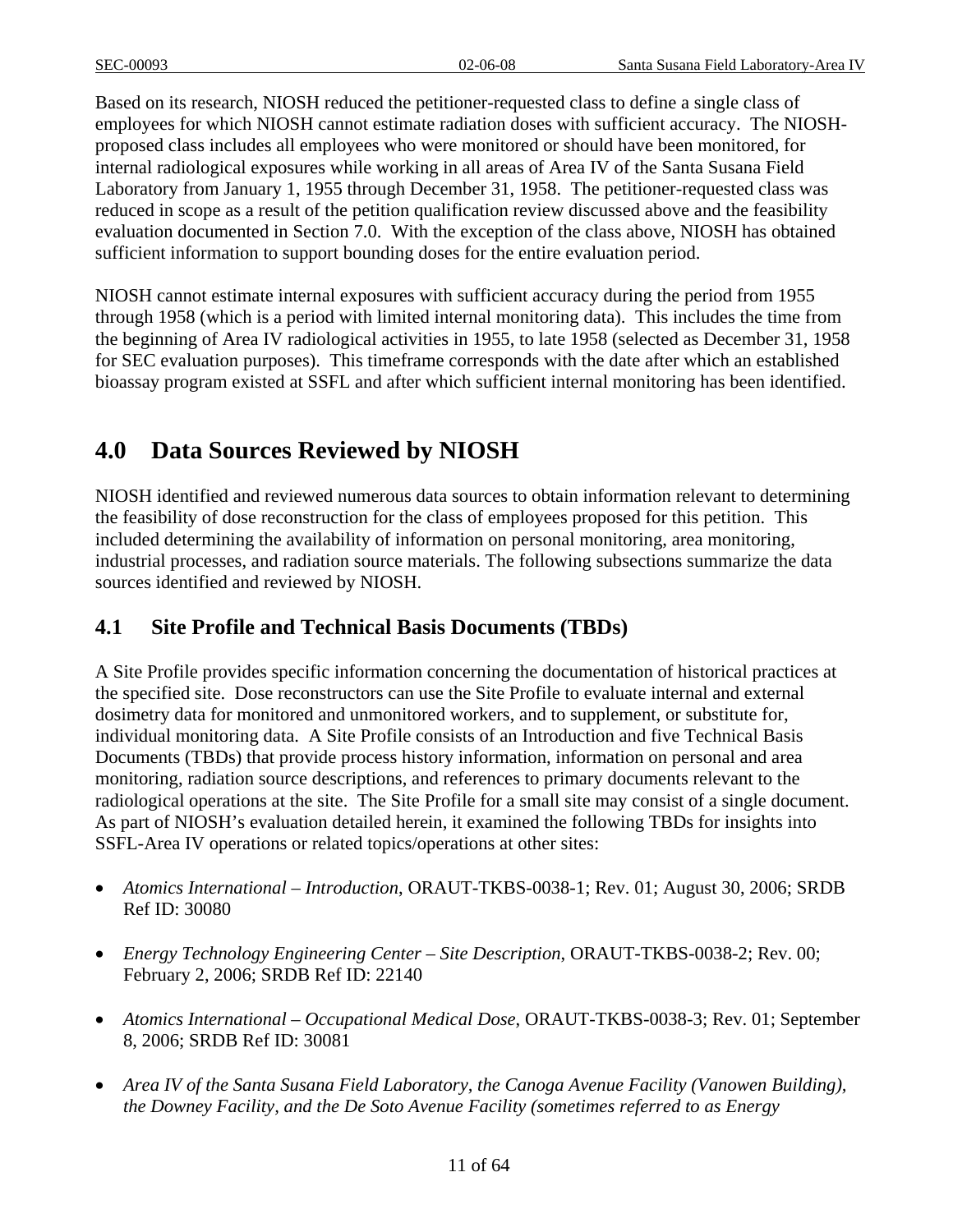*Technology Engineering Center [ETEC] or Atomics International) – Occupational Environmental Dose*, ORAUT-TKBS-0038-4; Rev. 01; March 8, 2007; SRDB Ref ID: 30622

- *Energy Technology Engineering Center Occupational Internal Dose*, ORAUT-TKBS-0038-5; Rev. 00; February 22, 2006; SRDB Ref ID: 22287
- • *Atomics International Occupational External Dose*, ORAUT-TKBS-0038-6; Rev. 01; November 16, 2006; SRDB Ref ID: 30082

## **4.2 ORAU Technical Information Bulletins (OTIBs) and Procedures**

An ORAU Technical Information Bulletin (OTIB) is a general working document that provides guidance for preparing dose reconstructions at particular sites or categories of sites. An ORAU Procedure provides specific requirements and guidance regarding EEOICPA project-level activities, including preparation of dose reconstructions at particular sites or categories of sites. NIOSH reviewed the following OTIBs and procedures as part of its evaluation:

- • *OTIB: Estimating the Maximum Plausible Dose to Workers at Atomic Weapons Employer Facilities*; ORAUT-OTIB-0004; Rev. 03 PC-2; December 6, 2006; SRDB Ref ID: 29949
- • *OTIB: Dose Reconstruction from Occupationally Related Diagnostic X-Ray Procedures*; ORAUT-OTIB-0006; Rev. 03; August 2, 2005; SRDB Ref ID: 19422
- • *OTIB: A Standard Complex-Wide Methodology for Overestimating External Doses Measured with Film Badge Dosimeters*; ORAUT-OTIB-0010; Rev. 01; June 5, 2006; SRDB Ref ID: 29953
- • *OTIB: Interpretation of Dosimetry Data for Assignment of Shallow Dose*; ORAUT-OTIB-0017; Rev. 00; January 19, 2005; SRDB Ref ID: 19435
- • *OTIB: Internal Dose Overestimates for Facilities with Air Sampling Programs*; ORAUT-OTIB-0018; Rev. 01; August 9, 2005; SRDB Ref ID: 19436
- • *OTIB: Use of Coworker Dosimetry Data for External Dose Assignment*; ORAUT-OTIB-0020; Rev. 00; December 29, 2004; SRDB Ref ID: 19441
- • *OTIB: Application of Internal Doses Based on Claimant-Favorable Assumptions for Processing as Best Estimates*; Rev. 00; ORAUT-OTIB-0033; April 20, 2005; SRDB Ref ID: 19457
- • *OTIB: Fission and Activation Product Assignment for Internal Dose-Related Gross Beta and Gross Gamma Analyses*; ORAUT-OTIB-0054; Rev. 00; May 11, 2007; SRDB Ref ID: 31780
- • *OTIB: Technical Basis for Conversion from NCRP Report 38 Neutron Quality Factors to ICRP Publication 60 Radiation Weighting Factors for Respective IREP Input Neutron Energy Ranges*; ORAUT-OTIB-0055; Rev. 00; June 5, 2006; SRDB Ref ID: 29980
- *Procedure: Occupational Onsite Ambient Dose Reconstruction for DOE Sites, ORAUT-PROC-*0060; Rev. 01; June 28, 2006; SRDB Ref ID: 29986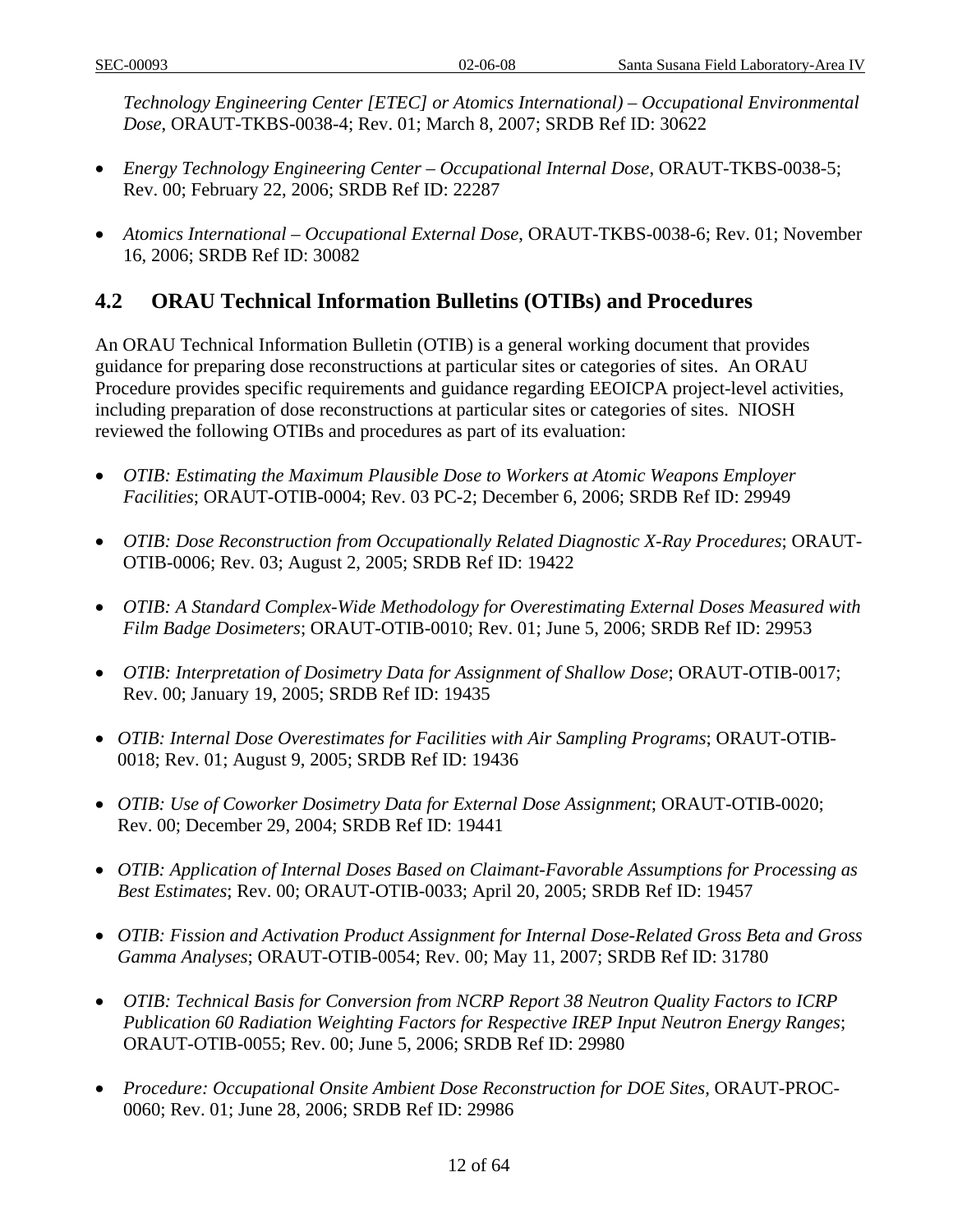• *Procedure: Occupational X-Ray Dose Reconstruction for DOE Sites*, ORAUT-PROC-0061; Rev. 01; July 21, 2006; SRDB Ref ID: 29987

## **4.3 Facility Employees and Experts**

To obtain additional information, NIOSH interviewed five former SSFL employees. The interviews were conducted by two ORAU team members and each interview lasted approximately one hour.

- • Personal Communication, 2007, *Personal Communication with Fireman*; Telephone Interview by ORAU Team; November 15, 2007 9:00 AM PST; SRDB Ref ID: 37532
- Personal Communication, 2007, *Personal Communication with Health Physicist*; Telephone Interview by ORAU Team; November 15, 2007 10:30 AM PST; SRDB Ref ID: 37536
- • Personal Communication, 2007, *Personal Communication with Health Physicist*; Telephone Interview by ORAU Team; November 20, 2007 11:00 AM PST; SRDB Ref ID: 37534
- • Personal Communication, 2007, *Personal Communication with HP-Radiation Engineer*; Telephone Interview by ORAU Team; November 29, 2007 1:00 PM PST; SRDB Ref ID: 37537
- • Personal Communication, 2007, *Personal Communication with Health and Safety Manager*; Telephone Interview by ORAU Team; November 30, 2007 9:00AM PST; SRDB Ref ID: 37538

## **4.4 Previous Dose Reconstructions**

NIOSH reviewed its NIOSH OCAS Claims Tracking System (NOCTS) to locate EEOICPA-related dose reconstructions that might provide information relevant to the petition evaluation. Table 4-1 summarizes the results of this review. (NOCTS data available as of January 9, 2008)

| Table 4-1: No. of SSFL-Area IV Claims Submitted Under the Dose Reconstruction Rule                                                                                                       |               |
|------------------------------------------------------------------------------------------------------------------------------------------------------------------------------------------|---------------|
| <b>Description</b>                                                                                                                                                                       | <b>Totals</b> |
| Total number of claims submitted for dose reconstruction                                                                                                                                 | 222           |
| Total number of claims submitted for energy employees who meet the proposed class definition for<br>the time period evaluated in this report (January 1, 1955 through December 31, 1965) | 158           |
| Number of dose reconstructions completed for energy employees who meet the proposed class<br>definition criteria                                                                         | 81            |
| Number of claims for which internal dosimetry records were obtained for the identified years in the<br>proposed class definition                                                         | $36*$         |
| Number of claims for which external dosimetry records were obtained for the identified years in the<br>proposed class definition                                                         | 65            |

**Notes:** 

**\* One claim with pre-1959 internal monitoring data (available for September 1958); no internal data available prior to the initiation of an internal monitoring program for Area IV of the SSFL (program initiated in August 1958).**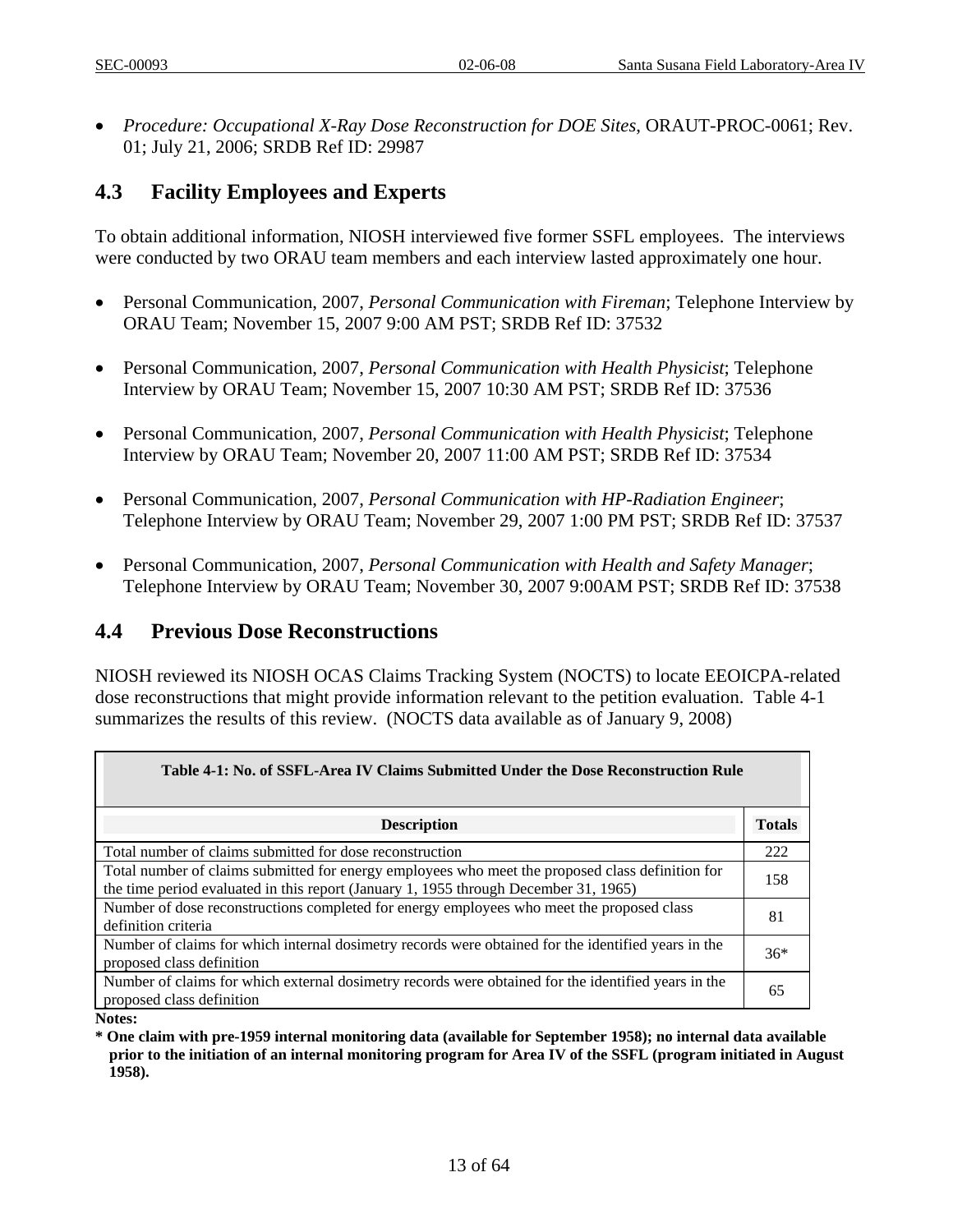| SEC-00093 | 02-06-08 | Santa Susana Field Laboratory-Area IV |
|-----------|----------|---------------------------------------|
|           |          |                                       |

NIOSH reviewed each claim to determine whether internal and/or external personal monitoring records could be obtained for the employee. Of the 158 claims that are within the period of this report, 150 have received responses to requests for site data. Of the 81 claims where the associated individual dose reconstructions have been completed, all 81 cases have been submitted to DOL.

## **4.5 NIOSH Site Research Database**

NIOSH also examined its Site Research Database to locate documents supporting the evaluation of the proposed class. Two hundred thirty-eight documents in this database were identified as pertaining to Area IV of the Santa Susana Field Laboratory. These documents were evaluated for their relevance to this petition. The documents include historical background on internal and external monitoring, program descriptions, process materials, process descriptions, dust sampling results, air monitoring data, urinalysis data, as well as information about the radiological control program and medical monitoring.

## **4.6 Documentation and/or Affidavits Provided by Petitioners**

In qualifying and evaluating the petition, NIOSH reviewed the following documents submitted by the petitioners:

- • *Petition Form B*; June 22, 2007; OSA Ref ID: 103252
- • *Letter to Substantiate SEC Petition Application for the Santa Susana Field Laboratory*; [Name One Redacted]; June 30, 2007; OSA Ref ID: 103255
- *Under Pressure, DOE Halts Field Lab Cleanup for 45 Days, newspaper article submitted with* petition; Kerry Cavanaugh; May 26, 2007; OSA Ref ID: 103253
- *Order Granting Plaintiffs' Motion For Summary Judgments*, Natural Resources Defense Council, Inc., Committee to Bridge the Gap, and City of Los Angeles (Plaintiffs) versus Department of Energy, Spencer Abraham, Secretary, Department of Energy, and Camile Yuan-Soo Hoo, Manager, National Nuclear Security Administration, Oakland Operations (Defendants); United States District Court; May 2, 2007; OSA Ref ID: 103253
- *Declaration of Arjun Makhijani*, expert testimony in legal case; February 12, 2004; OSA Ref ID: 103253
- *Living on Earth*, email containing interview that aired the week of January 20, 2006— containing comments by Arjun Makhijani; March 6, 2006; OSA Ref ID: 103253
- *Declaration of Bernd Franke*, expert testimony in legal case; February 12, 2004; OSA Ref ID: 103253
- • *Curriculum Vitae for Bernd Franke*; OSA Ref ID: 103253
- • *Santa Susana Field Lab (SSFL) Closure Plan*, letter from Julia Brownley; Julia Brownley, Assembly Member of the 41<sup>st</sup> District; May 4, 2007; OSA Ref ID: 103253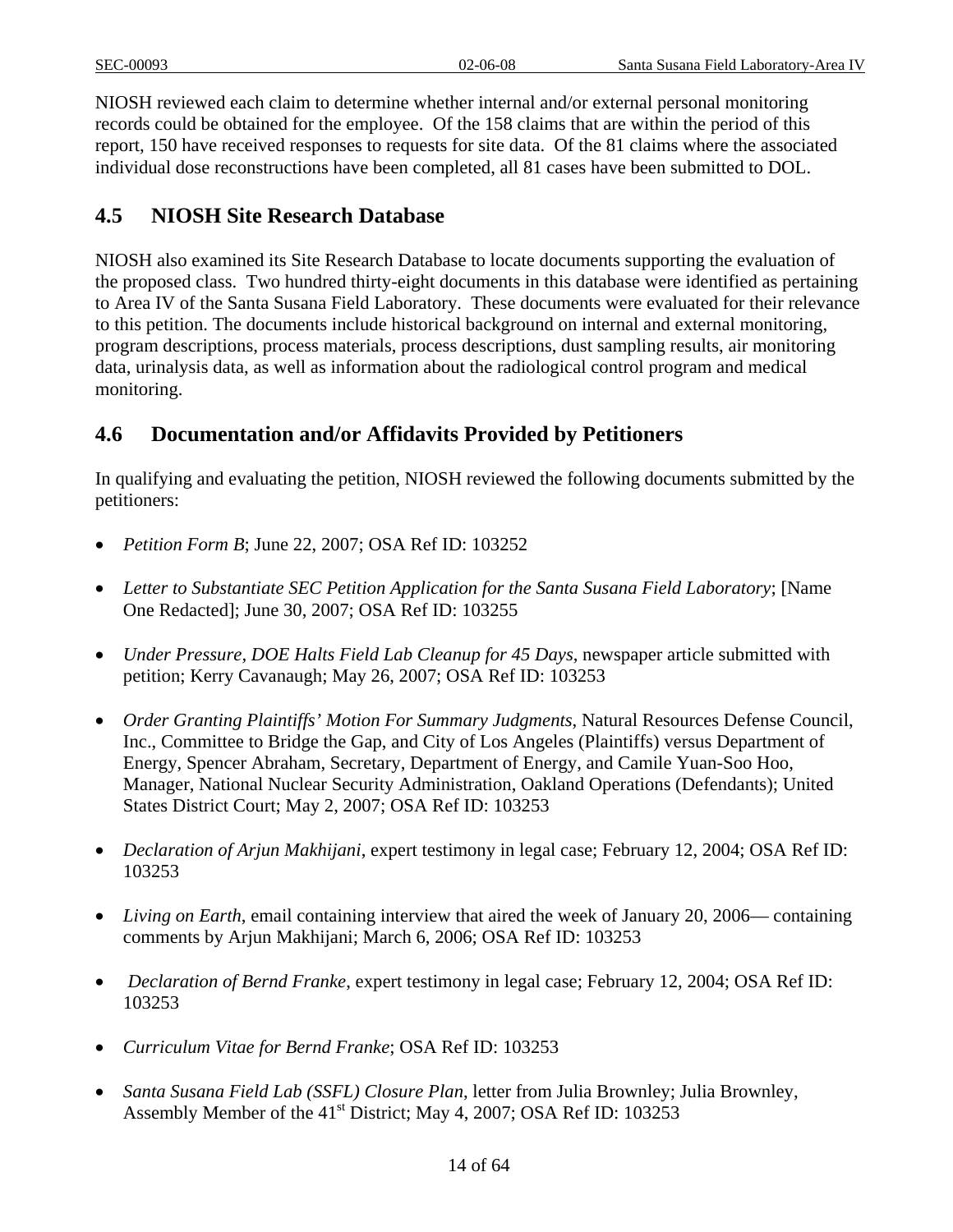- Statement of the Honorable John N. Hostettler, Chairman of the Subcommittee on Immigration, *Border Security and Claims for the December 5, 2006 Oversight Hearing on the Energy Employees Occupational Illness Compensation Program Act—Are we Fulfilling the Promise We Made to These Veterans of the Cold War when We Created the Program?*; OSA Ref ID: 103253
- *Monthly Report—March, 1960; Chemical Disposal—Activities at Pits, Inspections, Burning, Convoying, Etc.;* Inter-office letter from E. G. Addeo to R. J. Madden; E. G. Addeo; April 4, 1960; OSA Ref ID: 103253
- • *Various Pages from Journal*, pictures and pages from article that was published in *Ecology and Environment, Inc*.; author not identified; July 19, 1989; OSA Ref ID: 103253
- *EPA Concludes Superfund Evaluation of ETEC Area IV*, United States Environmental Protection Agency; December 2003; OSA Ref ID: 103253
- *Energy Employees Occupational Illness Compensation Program Act of 2000*, letter from [Name One Redacted] to Congressman Elton Gallegly; [Name One Redacted]; March 1, 2006; OSA Ref ID: 103253
- *H. R. 2242*, copy of H. R. 2243;  $110^{th}$  Congress, 1<sup>st</sup> Session; May 9, 2007; OSA Ref ID: 103253
- *The U.S. EPA Announces Results of Rocketdyne's Off-Site Sampling Program for the Santa Susana Field Laboratory*, EPA update; U. S. Environmental Protection Agency; July 1999; OSA Ref ID: 103253
- • *Dose Construction* [sic] *for [Name Two Redacted]*, letter from [Name One Redacted] to Mr. Larry Elliott; [Name One Redacted]; June 4, 2006; OSA Ref ID: 103253
- • *Commendation Regarding Uranium Fire, Canoga Facility, May 17, 1967*, J. E. Stewart; May 19, 1967; OSA Ref ID: 103253
- • *Employment History/Monitoring Record*; Santa Susana Field Laboratory; October 28, 2005; OSA Ref ID: 103253
- • *Statement from [Name One Redacted]*, regarding work experiences at Rocketdyne; date not identified; OSA Ref ID: 103253
- *Site Visit to Santa Susana Field Laboratory Operated by Rockwell/Rocketdyne*, site visit memo; Gregg D. Dempsey; July 28, 1989; OSA Ref ID: 103253
- • *Letter Regarding Request to Evaluate the Need for an Epidemiological Study of Workers and Community Residents Potentially Impacted by the Operations at Rockwell International Corporation's Santa Susana Field Laboratories*, letter to Dr. Robert Goldsmith from the Department of Health Services; Department of Health Services of California; October 5, 1990; OSA Ref ID: 103253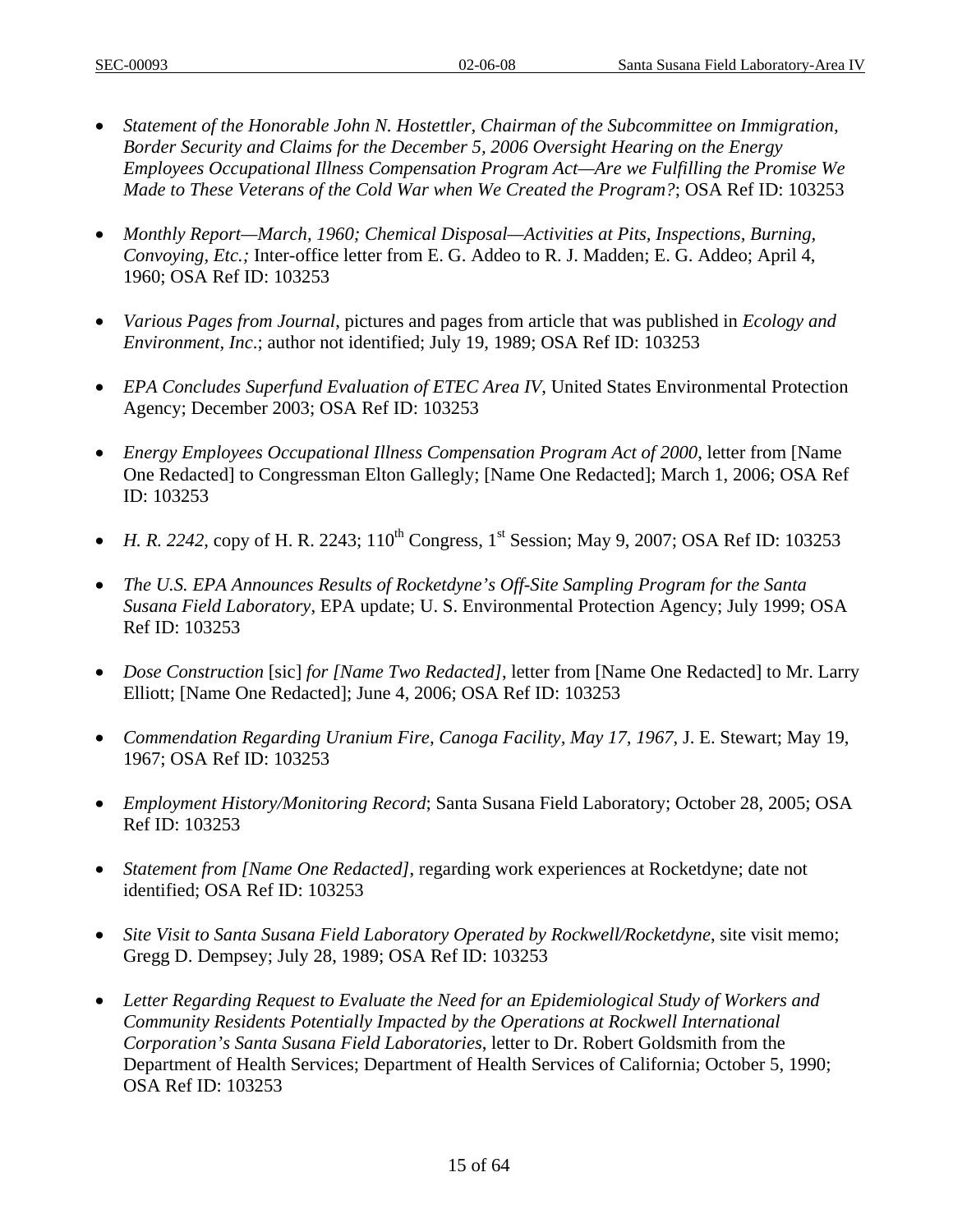- • *Statement of the Potential Health Risks Identified in the Santa Susana Field Laboratory Exposure Assessment Study*; Charles M. Haskell; February 4, 1991; OSA Ref ID: 103253
- • *High-Level Radioactivity Found in Groundwater at Rocketdyne Lab*; Kerry Cavanaugh; May 19, 2004; OSA Ref ID: 103253
- • *Higher Tritium Levels Found in Water at Field Lab*; Kerry Cavanaugh; 2005; OSA Ref ID: 103253
- • *Studies of Atomic Bomb Survivors—Understanding Radiation Effects*, Editorial in the *Journal of the American Medical Association*, John D. Boice; August 1, 1990; OSA Ref ID: 103253
- *Excerpts from Unknown Report*; unknown author; unknown date; OSA Ref ID: 103253, pages 151 and 154
- *Project History Excerpts from Unknown Report*; unknown author; unknown date; OSA Ref ID: 103253, pages 155 and 156
- • *Dispute Surfaces on Rocketdyne Deaths Study*, newspaper article; Mack Reed; July 11, 1995; OSA Ref ID: 103253
- • *Rocketdyne Worker Health Study Summary*; California Department of Health Services, Occupational Health Branch; date not identified; OSA Ref ID: 103253
- • *Lab Linked to Cancer Risk*, article in the *Los Angeles Times*; Mack Reed and Thomas H. Maugh; September 12, 1997; OSA Ref ID: 103253
- *Incident Report Regarding Oxidation Reaction of Uranium*; D. E. Owens; October 27, 1964; OSA Ref ID: 103700
- *Radiation Safety Progress for November 1966*, regarding a sodium reactor experiment; author unknown; December 9, 1966; OSA Ref ID: 103701
- Letter Regarding SSFL-Area IV Dose Reconstruction Case, includes dose reconstruction with attached DR Report and handwritten statements/notes; [Name One Redacted]; September 6, 2007; OSA Ref ID: 103702
- • *Interim Final RCRA Facility Assessment Report for Rockwell International Corporation*, TZ4 R09015-RN-M07933; Science Applications International Corporation, Technology Services Company; July 10, 1991; OSA Ref ID: 103715
- *Email from Petitioner*, sent to OCAS requesting document be added to petition; [Name One Redacted]; August 27, 2007; OSA Ref ID: 103666
- • *Tiger Team Assessment—Energy Technology Engineering Center*, DOE/EH—0175; U.S. Department of Energy; April 1991; OSA Ref ID: 103714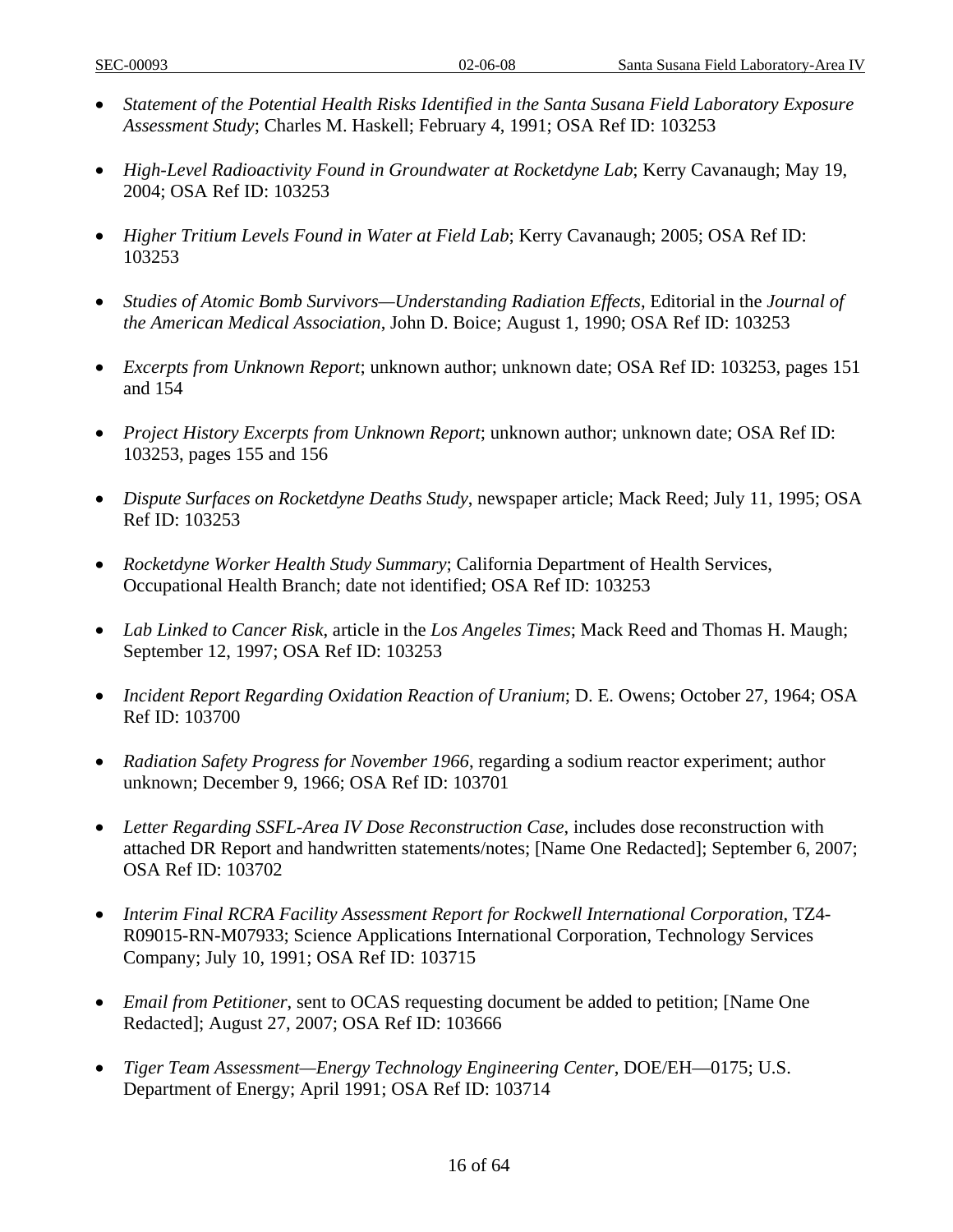- *Detailed Outline of Materials in Support of SEC-00093*, Email to OCAS; [Name One Redacted]; September 20, 2007; OSA Ref ID: 103808
- *The Rocket's Red Glare*, a short DVD from Rocketdynewatch.org
- A Briefing for Elected Officials on the Health Risks to the Public from SSFL, DVD submitted by petitioner, dated April 5, 2007

## **5.0 Radiological Operations Relevant to the Class Evaluated by NIOSH**

Unless otherwise indicated, information for Section 5.0 and its subsections was obtained from *Historical Site Assessment of Area IV Santa Susana Field Laboratory Ventura County, California, Volume 1-Methodology*, *Nuclear Operations at Rockwell's Santa Susana Field Laboratory—A Factual Perspective*, or *Energy Technology Engineering Center – Site Description* (ORAUT-TKBS-0038-2).

The following subsections summarize both radiological operations at SSFL-Area IV and the information available to NIOSH to characterize particular processes and radioactive source materials. From available sources NIOSH has gathered process and source descriptions, information regarding the identity and quantities of each radionuclide of concern, and information describing both processes through which radiation exposures may have occurred and the physical environment in which they may have occurred. The information included within this evaluation report is intended only to be a summary of the available information.

For the purpose of providing a complete understanding of the history of SSFL-Area IV, Section 5.0 includes discussions about operations that occurred outside of the period being evaluated in this report.

## **5.1 SSFL-Area IV Plant and Process Descriptions**

SSFL consists of a total of 2,850 acres and is located in the Simi Hills of Ventura County, approximately 30 miles northwest of downtown Los Angeles, California. Based on ownership and operations, SSFL is divided into four administrative and operational portions—Area I, Area II, Area III, and Area IV. DOE operations are conducted in Rockwell International-owned and DOE-owned facilities on a 290-acre westernmost administrative and operational portion designated as Area IV.

Following World War II, the potential of atomic energy captured the interest of the United States Government and many companies. This interest resulted in the need for Nuclear Research & Development (R&D) facilities. SSFL was initially established in 1947 by North American Aviation (NAA) to meet the requirements for a field test laboratory to static-fire large rocket engines; however, it also met NAA's need for a Nuclear Research facility. As a result, Area IV was established in 1953 at SSFL as a Nuclear Research and Development facility. Since then, SSFL-Area IV has housed both nuclear development and rocket development groups, although in distinct and separate locations. Atomic Energy Research Development (AERD) also conducted operations in SSFL-Area IV. In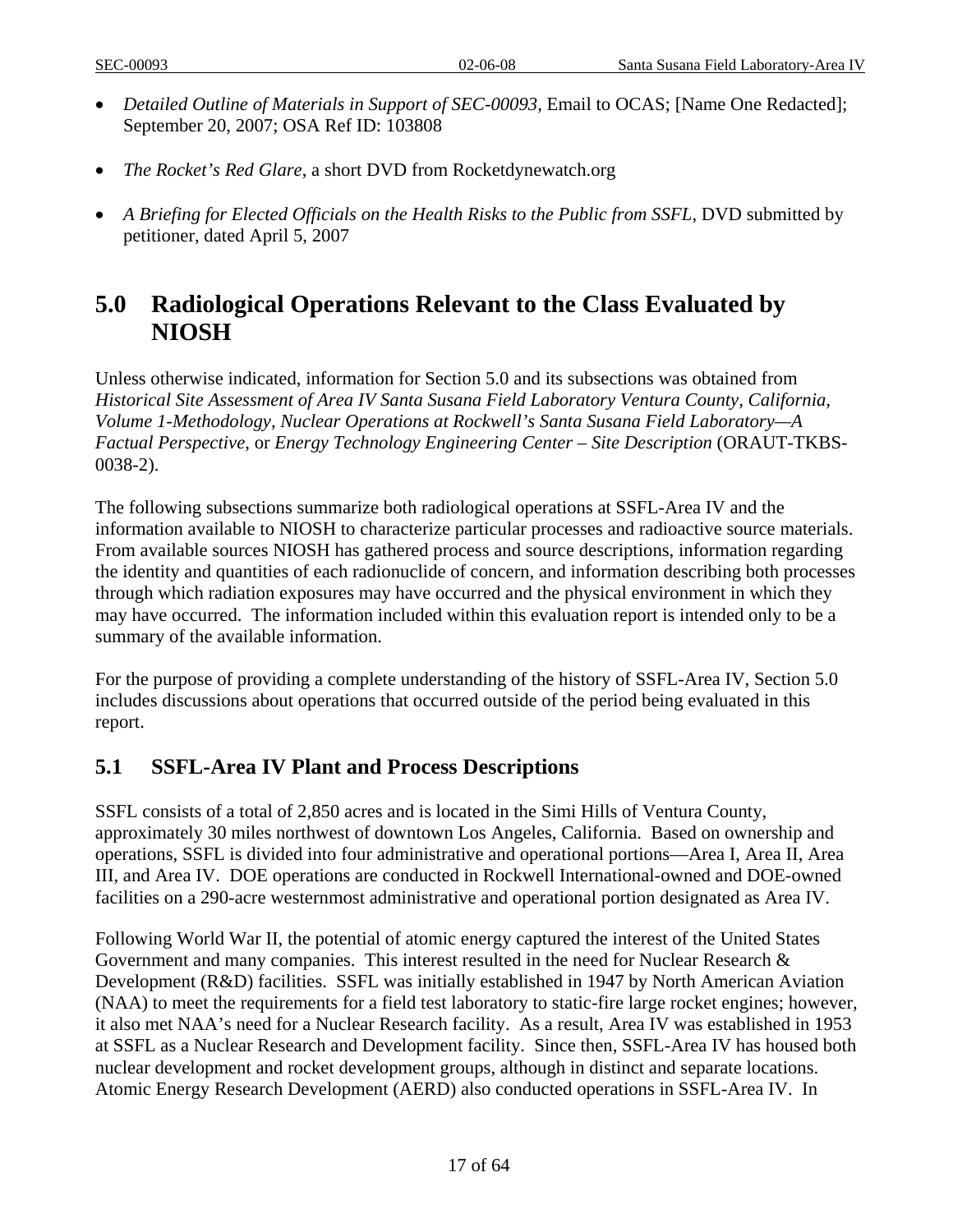December 1955, the nuclear development and rocket development groups were transformed into separate divisions: Atomics International (AI) and Rocketdyne.

Two distinct AI groups were housed in Area IV and supported by DOE. One focused on development of civilian nuclear power, and the other was a center of excellence for research and testing of nonnuclear components related to liquid metals. These two groups were referred to as AI and Liquid Metal Engineering Center (LMEC), respectively. Nuclear R&D activities in Area IV increased rapidly from 1953 into the late 1960s, and then began to decline. AI was eventually merged into Rocketdyne in 1984 as a result of this decline.

The LMEC was created in 1966 as a government-owned and contractor-operated organization; its purpose was to provide development and non-nuclear testing of Liquid Metal Reactor (LMR) components and to establish the Liquid Metal Information Center (LMIC) for the AEC's Liquid Metal Fast-Breeder Reactor (LMFBR) program. The LMEC was renamed Energy Technology Engineering Center (ETEC) in 1978 to reflect DOE's desire to broaden its mission beyond the LMFBR program.

Several corporate mergers and organizational changes occurred over the years. In 1967, NAA merged with Rockwell Standard to become North American Rockwell. In 1973, the corporate name changed to Rockwell International (RI). Rockwell International with AI and Rocketdyne continued to exist as independent divisions until 1984 when AI was absorbed by the Rocketdyne division. The Boeing Company purchased RI in 1996, and Rocketdyne is now a division of Boeing.

The DOE Office of Worker Advocacy defines the start of covered operations as 1955 for Area IV of the Santa Susana Field Laboratory; it identifies the Downey Facility, DeSoto Avenue Facility, and Canoga Avenue Facility (all located outside the boundary of the SSFL site) as separate covered facilities under EEOICPA. Therefore, this report only includes a review and evaluation of the covered periods and locations as defined by the DOE Office of Worker Advocacy for Area IV of the SSFL.

## **5.2 SSFL-Area IV Functional Areas**

SSFL-Area IV operations included the following functional areas:

- Nuclear Reactor Development and Testing
- Nuclear Support Operations

Additional information regarding the functional areas of SSFL-Area IV can also be found in ORAUT-TKBS-0038-2.

## **5.2.1 SSFL-Area IV Nuclear Reactor Development and Testing**

Between 1954 and 1980, several nuclear reactors were built, tested, and operated in Area IV. These included both nuclear reactors and critical test assemblies. Nuclear reactor programs focused on the development and operation of homogeneous water boiler-type reactors, sodium-cooled graphite moderated reactors, and uranium-zirconium hydride reactors.

Operation of a nuclear reactor creates three sources of radioactivity: fission, transuranic, and activation products. When part of the fissionable material in the fuel element is expended, or when a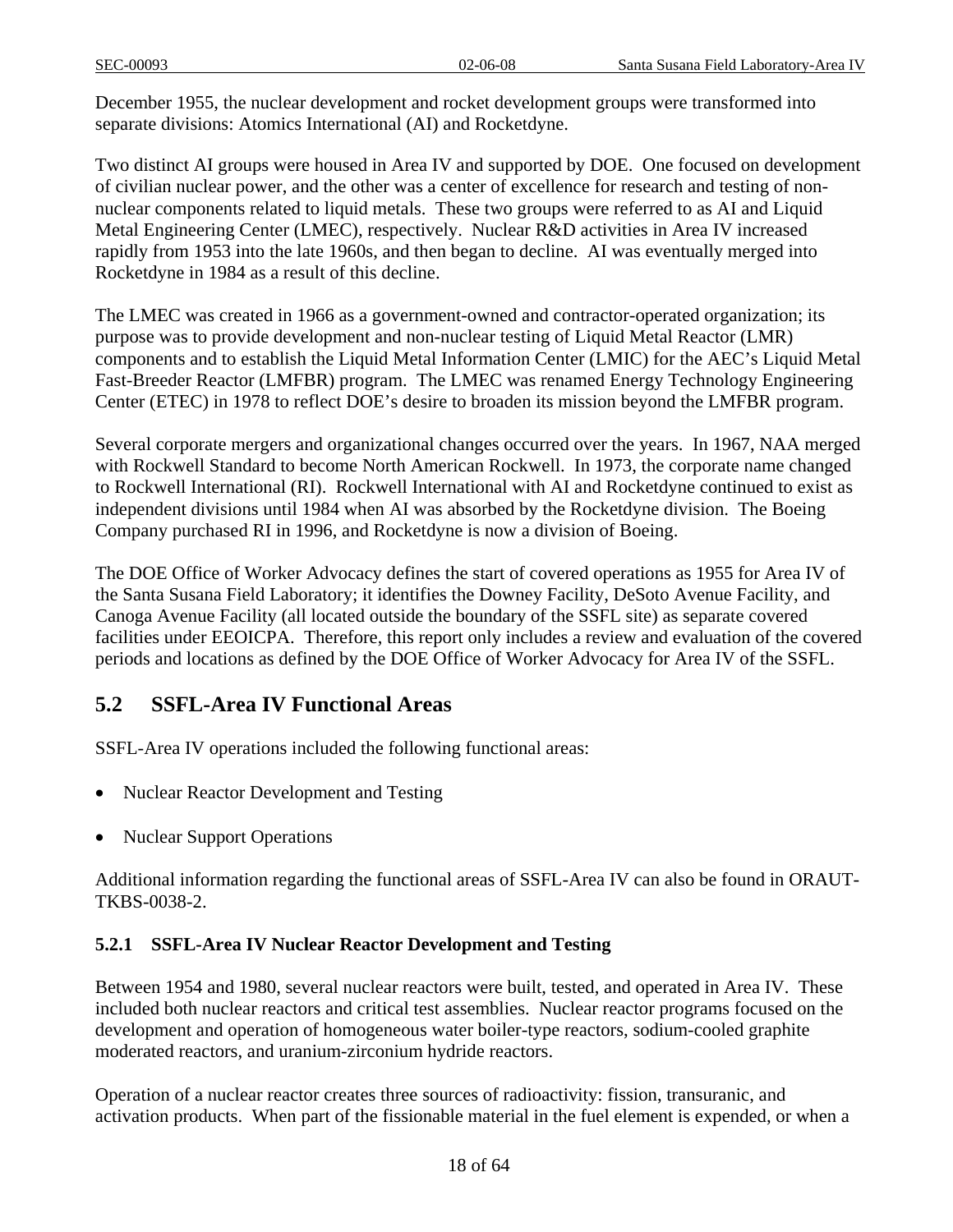| SEC-00093 | 02-06-08 | Santa Susana Field Laboratory-Area IV |  |
|-----------|----------|---------------------------------------|--|

reactor is decommissioned, the fuel elements are removed. These spent fuel elements contain the fission products and transuranic materials generated by operation of the reactor, and the activation products in the cladding. The amount of radioactivity generated by a nuclear reactor depends in part on the amount of heat it generates. The heat generated is measured in thermal watts (Wt). The reactors at SSFL all operated at low-power levels. Six had power levels of less than 100 kWt, three had power levels of 600 to 1,000 kWt, and one was a 20-MWt test reactor.

A total of 135 million Ci of radioactivity was generated in the fuel from about 7,200 MWd of total reactor operation. Almost 90% of the total SSFL radioactivity was generated by the 20-MWt Sodium Reactor Experiment (SRE).

#### 5.2.1.1 Homogeneous Water Boiler Reactors

The water boiler reactors were operated in Buildings 4073 and 4093. The water boiler reactors used a 93% enriched uranyl sulfate solution held in a critical configuration in a spherical vessel. Rather than actually boil, the neutron and gamma flux caused radiolytic decomposition of water into hydrogen and oxygen in the form of tiny bubbles, which gave the impression of boiling. Area IV contained two water boiler reactors: the Kinetics Experiment Water Boiler (KEWB) operated from 1956 until 1966 and the Water Boiler Neutron Source (WBNS), later called the L-85, operated from 1956 through 1980.

### 5.2.1.2 Sodium-Cooled Graphite-Moderated Reactor

The Sodium-Cooled Graphite-Moderated Reactor in Area IV of the SSFL was designated as the Sodium Reactor Experiment (SRE). The SRE included 12 structures on the SSFL site including the reactor building, office buildings, and support structures. Eight of these structures were directly involved in operations with radioactive materials:

- Reactor Building (Building 4143)
- Component Storage Building (Building 4041)
- Temporary Hot Waste Storage Building (Building 4686)
- Site Service Building (Building 4163)
- Cold Trap Vault (Building 4695)
- Liquid Radioactive Waste Vault (Building 4653)
- Interim Radioactive Waste Storage Area (Area 4654)
- Intermediate Contaminated Storage Area (Area 4689)

The SRE started in Area IV, Building 4143 in 1954 as part of an AEC program to develop a graphitemoderated sodium-cooled reactor for power application and to demonstrate the feasibility of such reactors as an energy source for power stations. Construction of the SRE reactor was completed in February 1957, with the reactor being brought to full power in May 1958; it operated until February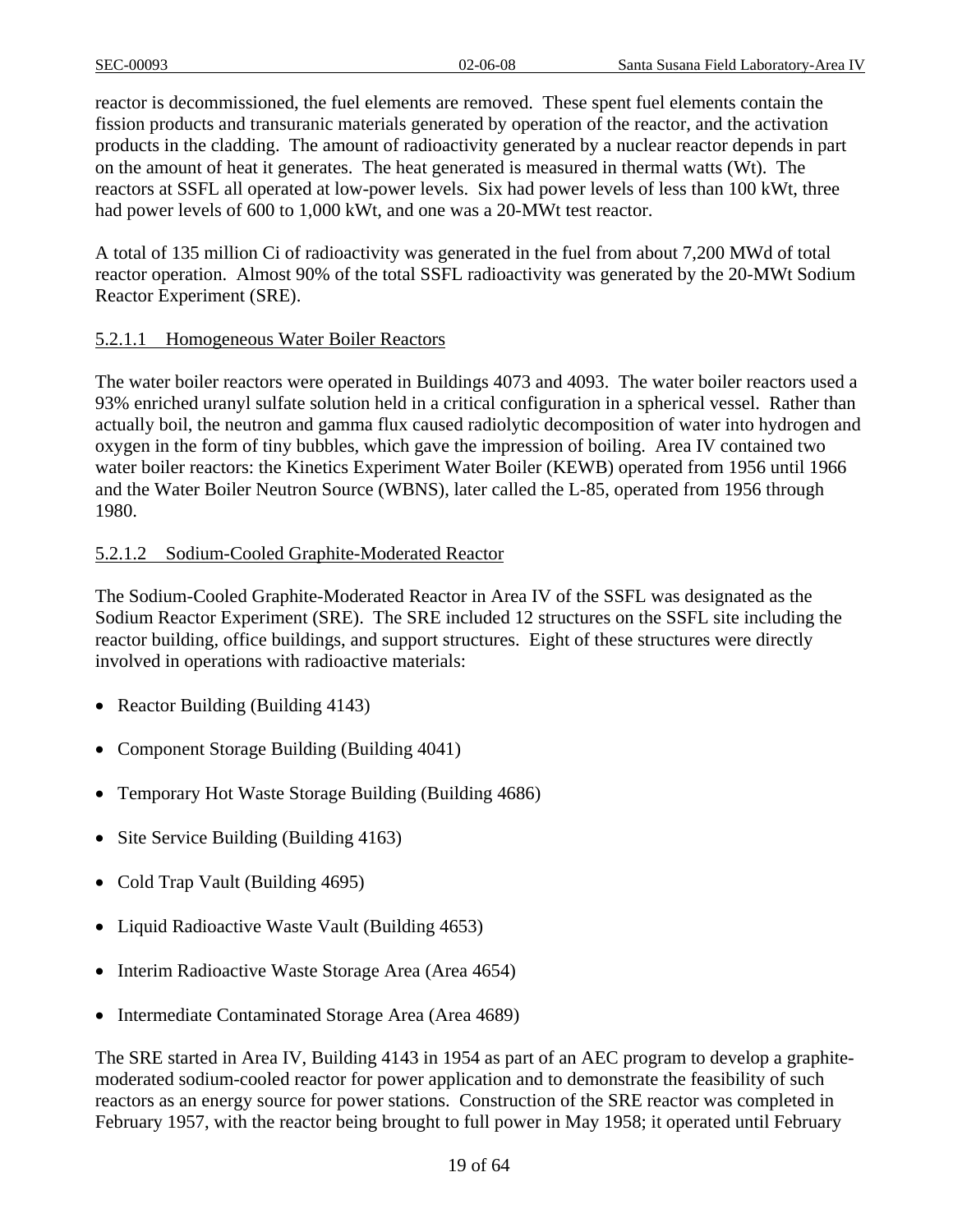1964 when DOE terminated the program (generated 37,000 MWhr of electrical power in more than 27,000 operating hours during this time). Decontamination and decommissioning (D&D) of the SRE began in 1974 and was complete in 1983.

### 5.2.1.3 Uranium-Zirconium Hydride Reactors

The Systems for Nuclear Auxiliary Power (SNAP) program operated from 1956 to 1971 to support the development and testing of small reactors designed to provide power for research missions in space. The SNAP reactors were uranium-zirconium hydride reactors that used fully enriched (93%) uranium dispersed in fuel rods containing zirconium hydride. Seven SNAP reactors were tested and operated in Buildings 4010, 4024, 4028, and 4059. The seven SNAP reactors included the following: SNAP Experimental Reactor (SER), SNAP 8 Experimental Reactor (S8ER), SNAP 2 Development Reactor (S2DR), SNAP 10 Flight Simulation Reactor (S10FS3), Shield Test Reactor (STR), Shield Test and Irradiation Reactor (STIR), and SNAP 8 Development Reactor (S8DR).

**SNAP Experimental Reactor (SER)—**The SER operated from September 1959 through December 1960 when the reactor and the associated test equipment were removed, examined, and sent offsite for disposal.

**SNAP 8 Experimental Reactor (S8ER)—**The S8ER operated from May 1963 to April 1965, when the core and associated equipment were removed, examined at the Hot Lab, and sent offsite for disposal. Building 4010 D&D was completed in 1978 and the building was demolished

**SNAP 2 Development Reactor (S2DR)—**The S2DR operated from April 1961 through December 1962. The S2DR was tested at a nominal power level of 65 kWt without any power conversion system equipment. The reactor was tested in Vault 1 of the SNAP Environmental Test Facility, Building  $4024^3$ .

**SNAP 10 Flight Simulation Reactor (S10FS3)—**The S10FS3 was a SNAP 10A reactor that operated between January 1965 and March 1966; it was used to test the reliability and performance of the reactors in space. Following completion of the S10FS3 operations, the reactor was removed from the building and sent offsite for disposal. The D&D activities for Building 4024 were completed in 1978. However, some activated concrete shielding remains in the vaults and the test vaults remain restricted; they have been in surveillance and maintenance mode since 1978.

**Shield Test Reactor (STR)—**The STR operated from 1961 to 1964 and was fueled with SNAP reactor fuel elements. In 1964, the reactor was renamed the Shield Test and Irradiation Reactor (STIR).

**Shield Test and Irradiation Reactor (STIR)—**The STIR operated from 1964 to 1972. In 1972, fuel from the STIR was removed and disposed of; the facility was secured. D&D ended in March 1976.

**SNAP 8 Development Reactor (S8DR)—**Building 4059 was built during 1962 and 1963 for development testing of SNAP reactors. At the end of test operations, the reactor core and control system were removed and shipped offsite for disposal. At this time, sufficient D&D occurred to make

 $\overline{a}$  $3$  Building 4024 also contained the SNAP 10 Flight System 3 (S10FS3) reactor in a different vault. In addition, the SNAP Transient (SNAPTRAN) Reactor criticality tests occurred in this building.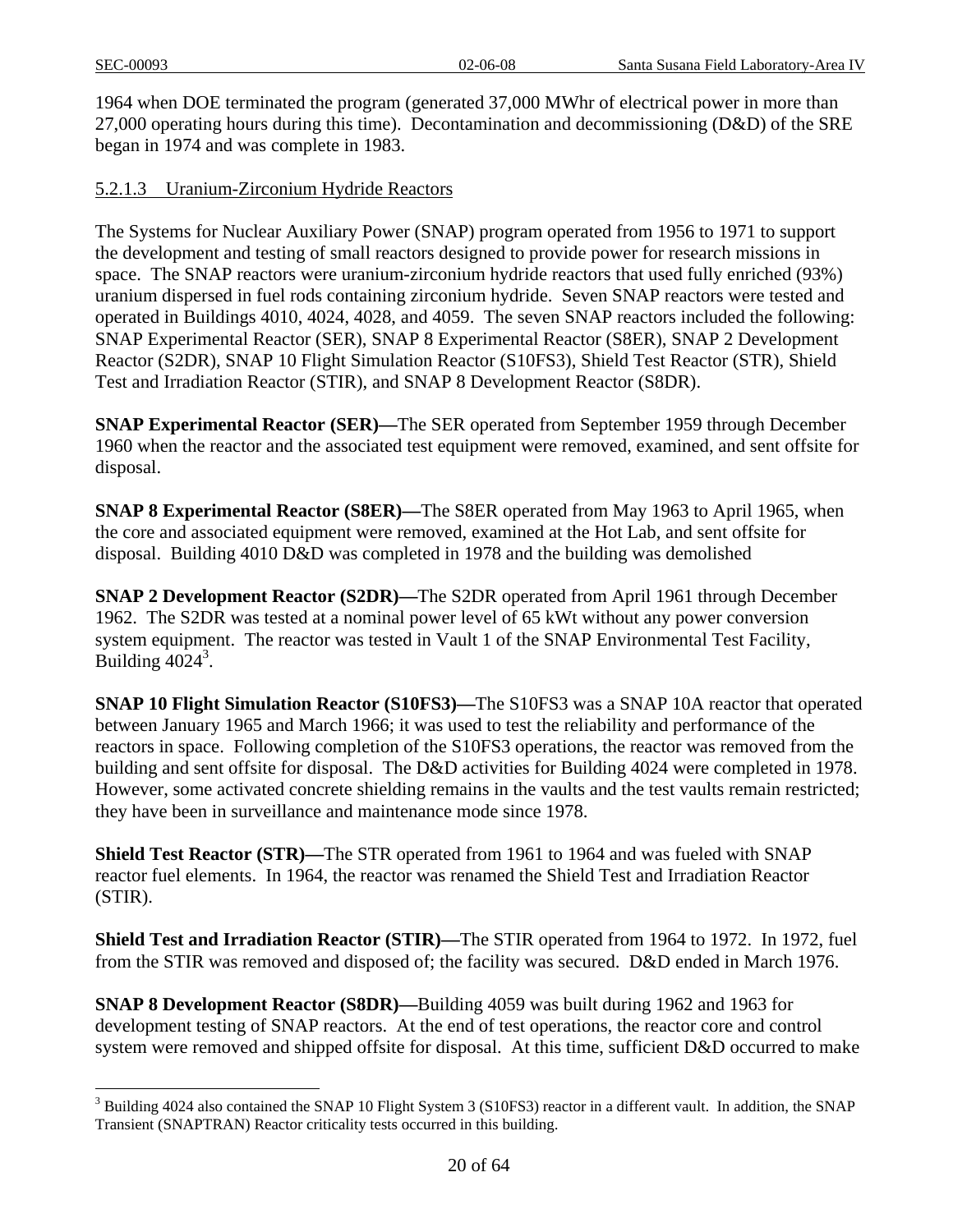a portion of the facility available for other use. Further D&D of the facility (except for the reactor cell and vacuum system) occurred between June and September, 1978. Upon completion of the D&D in 1992, the entire facility was released for unrestricted use.

### 5.2.1.4 Critical Test Facilities

A criticality test operates at a very low-power level (up to a few hundred watts), and neutron levels are correspondingly very low (which results in the generation of correspondingly lower amounts of radioactivity and radioactive materials as compared to production-scale operating reactor units that operate at much higher power levels and outputs). Therefore, a large number of criticality tests can occur in the same test facility without generating much activation product radioactivity. Almost the entire amount of generated radioactivity is contained within the fuel elements of the criticality test. When the fuel elements are removed, the radioactivity is removed. There have been dozens of criticality tests at Area IV in seven different facilities (i.e., First and Second SNAP Critical Facility, SNAP Flight System Critical Facility, SNAP Transient Test Facility, Organic Moderated Reactor, Sodium Graphite Reactor, Advanced Epithermal Thorium Reactor, and the Fast Critical Experiment Laboratory). Use of some of these low-power reactors began in 1954 and continued until 1974.

**SNAP Development Test Facilities—**Test facilities in Area IV for the SNAP program included Buildings 4373, 4012, 4019, and 4024.

*First SNAP Critical Facility, Building 4373—*The First SNAP Critical Facility was a Critical Test Facility constructed in Building 4373. It was used for five SNAP reactor critical assembly tests (SCA-1, S2ERC, SCA-2, SCA¬3, and SCA-4C) between 1957 and 1963. The D&D activities in Building 4373 were completed in 1995. Demolition of the building was completed in 2003.

*Second SNAP Critical Facility, Building 4012—*Three SNAP reactor critical assemblies (SCA-4A, SCA-4B, and SCA-5) were tested between 1961 and 1967. Initial demolition efforts in Building 4012 were completed in 1986. Final D&D in the remaining portion of the building was performed in 1995. Demolition of the building was completed in 2003.

*SNAP Flight System Critical Facility, Building 4019—*The SNAP Flight System Critical Facility was built to test-qualify SNAP reactor power systems. Additionally, three reactors (FS-1, FS-4, and FS-5) were assembled and tested from 1964 through 1965. D&D activities for the SNAP Flight System Critical Facility were completed in 1965. Following additional decontamination in 1998, the building was released.

*SNAP Transient Test Facility, Building 4024—*The SNAP Transient Test Facility only operated in 1971.

**Note:** Information regarding the SNAP Transient Test Facility is included to provide a complete background of the processes at SSFL—Area IV. However, based on the operational timeframe of the facility, anything related to the SNAP Transient Test Facility is considered outside the scope of this evaluation.

**Civilian Nuclear Power Test Facilities—**Critical test facilities supporting the development of civilian nuclear power included Buildings 4009 and 4100.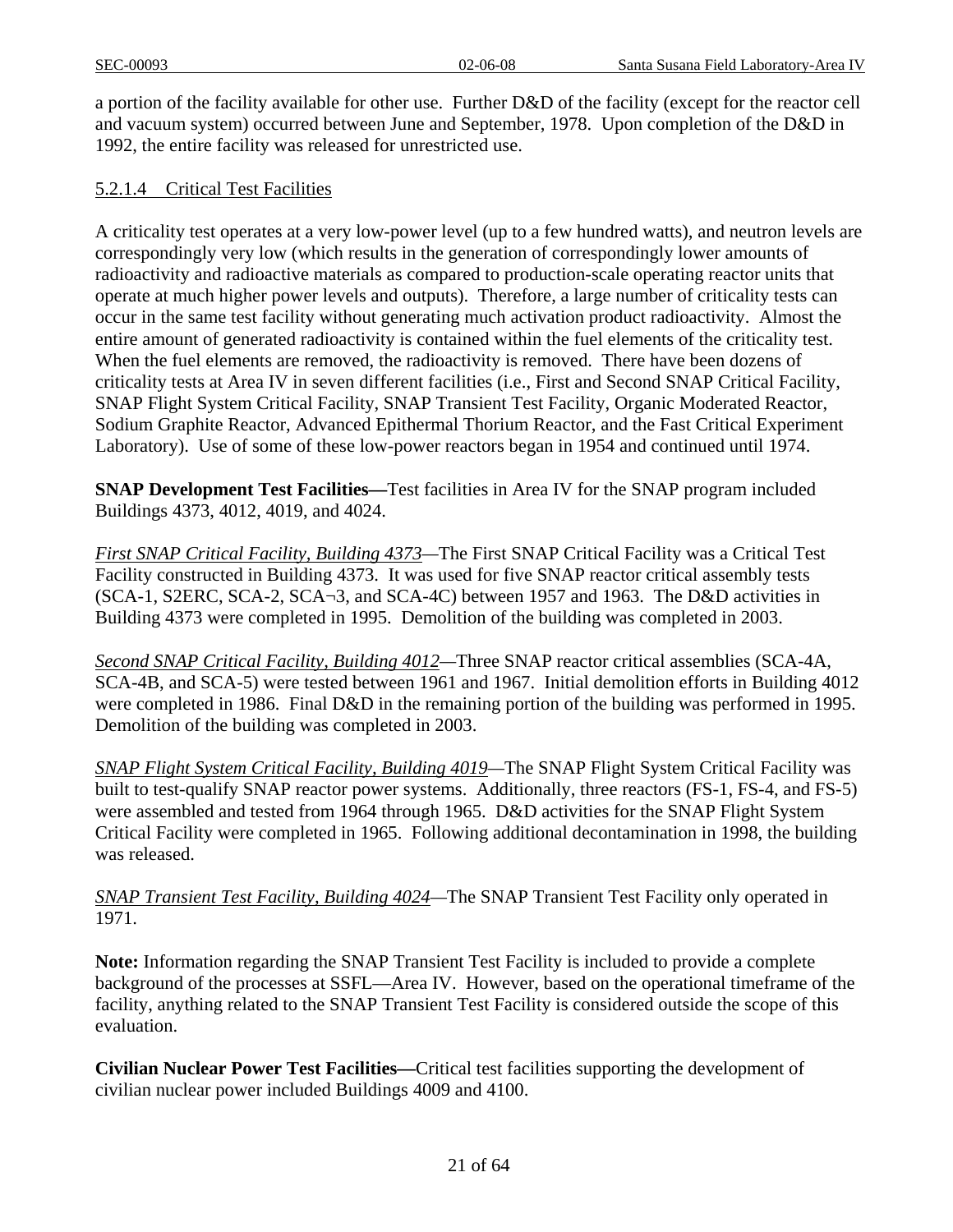*Organic Moderated Reactor (OMR), Building 4009—*The OMR was used from 1958 through 1967. D&D activities for the OMR were completed in 1967. When the program ended, all associated equipment was removed. Building 4009 is currently being used for non-nuclear R&D.

*Sodium Graphite Reactor (SGR), Building 4009*—The SGR operated from 1958 through 1967. D&D activities were completed in 1967. When the program ended, all associated equipment was removed. Building 4009 is currently being used for non-nuclear R&D.

*Advanced Epithermal Thorium Reactor (AETR), Building 4100*—The AETR operated from 1960 through 1974. D&D activities for the AETR were completed after the program was terminated in 1974.

*Fast Critical Experiment Laboratory, Building 4100—*The Fast Critical Experiment Laboratory was a licensed facility used between 1961 and 1974. The laboratory was decontaminated, decommissioned, and released for unrestricted use in 1980. The facility license was terminated October 1, 1980.

## **5.2.2 SSFL-Area IV Nuclear Support Operations**

Starting in 1956 several operations were conducted in Area IV to support nuclear programs. Operations included reactor fuel manufacturing; disassembly and examination of reactors and used reactor fuel assemblies; fabrication, use, and storage of radioactive sources; preparation of radioactive material for disposal; research on reprocessing used reactor fuel; operation of particle accelerators; research using radioisotopes; and other miscellaneous operations, which included the conservation yard and sodium disposal facility. With the exception of the Radiation Materials Handling Facility, Fuel Storage Facility, and the Radiation Instrument Calibration Laboratory, operations were terminated by 1988. Operations were terminated at the Fuel Storage Facility and Radiation Instrument Calibration Laboratory in 1993 and 1996, respectively.

## 5.2.2.1 Reactor Fuel Manufacturing

As part of the nuclear reactor development work performed for the government, two different reactor fuel manufacturing operations occurred at SSFL-Area IV in Buildings 4003 and 4064 during the timeframe being evaluated in this report.

**Note:** Reactor fuel manufacturing and studies were also performed in Building 4055 (used as a Plutonium Fuel Manufacturing Facility) and Building 4005 (used as a Uranium Carbide Fuel Manufacturing Pilot Plant); however, radiological activities associated with both of these buildings were performed outside of the proposed class timeframe evaluated in this report. Therefore, further discussion of these facilities is not included here.

**Engineering Test Building, Building 4003—**The Engineering Test Building was built to support the SRE through assembly of SRE fuel elements; it operated between 1954 and 1964. D&D was completed in 1975. The facility has been released for unrestricted use.

**Fuel Storage Facility, Building 4064—**Fuel Storage Facility operations started in 1958. D&D activities for Building 4064 were completed in 1997.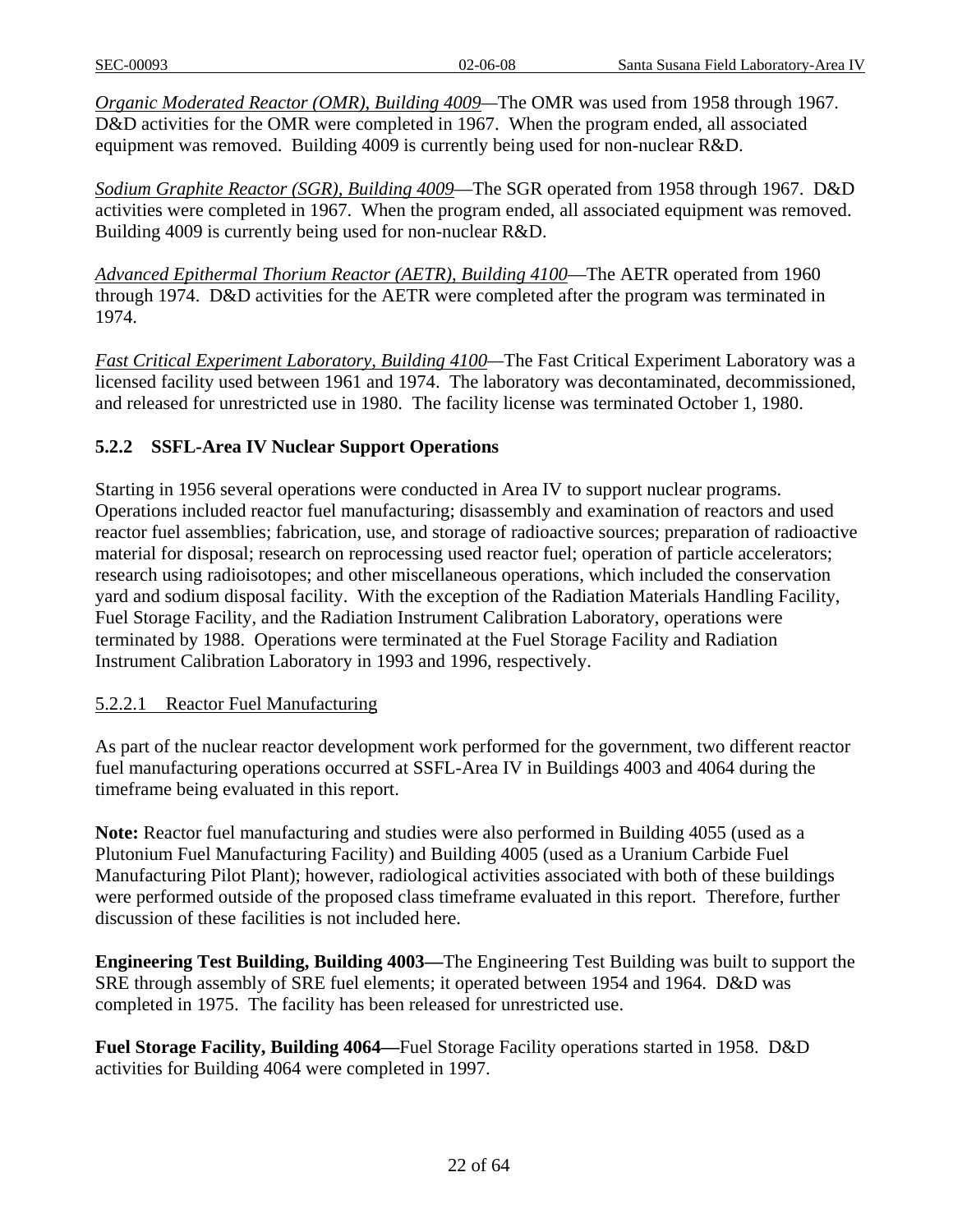#### 5.2.2.2 Disassembly and Examination of Reactors and Used Reactor Fuel Assemblies

The Hot Lab operated in Building 4020 from 1959 through 1990 and was used to examine fuel and/or components from the SRE, SER, S2DR, S8ER, S8DR, and S10FS3 reactors, the OMR, and SGR Criticality Test Facilities, and the Piqua reactor. When a reactor operation was complete and the reactor was no longer needed, the reactor was removed from its operating location, disassembled, the fuel removed, and the radioactive structure cut into pieces small enough to be shipped for disposal.

The Hot Lab was also used to declad fuel from the SRE, EBR-I, EBR-II, Hallam, Fermi, and Southwest Experimental Fast Oxide Reactor reactors. Additionally, the Hot Lab was used for work on radioactive materials generated outside SSFL; this consisted in large part of used reactor fuel from other nuclear reactors. The fuel elements were shipped to the Hot Lab and disassembled or separated from their cladding material, and the separated materials were then shipped offsite. Finally, the Hot Lab was also used for manufacturing sealed sources, for leak checks on sources, and for cutting and machining operations that involved cobalt-60. The license for this facility was changed in 1990 to limit operations to D&D work. D&D in Building 4020 was completed in 1999.

#### 5.2.2.3 Fabrication, Use, and Storage of Radioactive Sources

Building 4029, the Radiation Measurements Facility, housed, stored, and used radioactive sources to calibrate radiation detection instruments for the SRE and other reactor tests. Building 4029 operated between 1959 and 1974, after which it was used for temporary storage of non-radioactive materials. In addition to calibrating nuclear instruments, radiation sources were used for some forms of radiography, irradiation testing, and other applications. Sources were manufactured in the Hot Lab and used in various facilities at the SSFL and elsewhere. Approximately 140,000 Ci of radioactive material (primarily promethium-147) were fabricated into sources at the Hot Lab. These sources were stored in secured locations and used under carefully controlled conditions.

#### 5.2.2.4 Preparation of Radioactive Material for Disposal

Radioactive waste from the operation of nuclear reactors, fuel fabrication, reactor and fuel examination, etc., was prepared for disposal at the Radioactive Materials Disposal Facility (RMDF) with support at the Interim Storage Facility (ISF) in Building 4654.

**Radioactive Materials Disposal Facility (RMDF), Building 4021/4022—**The RMDF was built in 1958 for storing fuel and processing solid and liquid waste for disposal in conjunction with the operation of the SRE. The RMDF began operations in 1959 (Sapere Consulting, 2005) and has subsequently been used to support all SSFL nuclear operations. The RMDF consisted of the following structures and/or areas:

- Building 4022—Radioactive material storage vault
- Building 4021—Decontamination and Packaging Facility
- Building 4075—Low specific activity waste storage
- Building 4621—Source storage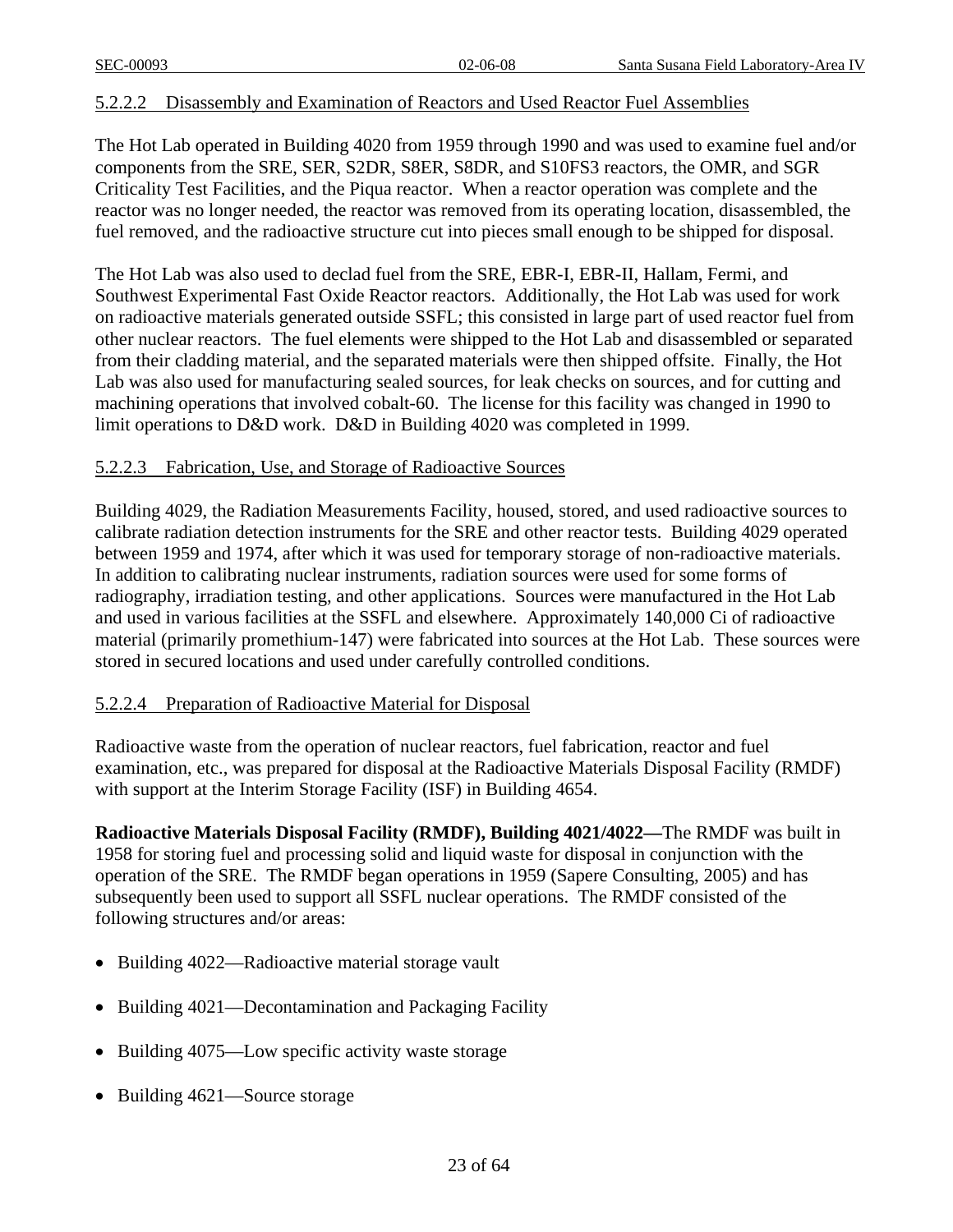- Buildings  $4034 \& 4044$ —Offices
- Building 4665—Non-radioactive material storage
- Leach Field—Sanitary sewer septic tank

**Interim Storage Facility (ISF), Building 4654—**The ISF was built in 1958 and used from 1958 through 1964 to store SRE fuel elements inside 10 thimbles installed in holes drilled into bedrock (ORAUT-TKBS-0038-2). The ISF was also used for storing fuel shipping casks for other reactors (OMRE and SNAP). In 1964, the ISF was taken out of service, the thimbles removed, and the area decontaminated and released for unrestricted use.

#### 5.2.2.5 Research on Reprocessing of Used Reactor Fuel

The Hot Cave in Building 4003 (Engineering Test Building) supported testing of nuclear reactor fuel reprocessing. From 1957 through 1964, Building 4003 was used to assemble fuel for the SRE. Until the termination of the SNAP program in 1973, Building 4003 was used for the analysis of SNAP fuel burn-up samples and the evaluation of irradiation experiments (Sapere Consulting, 2005). The used fuel assemblies from nuclear reactors contained unused fissionable material, fissionable transuranic products (mainly plutonium), and fission products. Rockwell developed a pilot-scale process to make a partial separation of used fuel by removing part of the fission products so that the material could be used again as reactor fuel. The experiments used up to kilogram quantities of unirradiated uranium and thorium, and up to 100-g quantities of highly irradiated materials.

#### 5.2.2.6 Operation of Particle Accelerators

Besides nuclear fission, radioactivity was also generated by bombarding a target material with atomic particles accelerated to high speeds by means of a particle accelerator. Rockwell operated a Van de Graaff generator in Building 4030 from 1960 through 1964, bombarding tritium targets with deuterons to produce neutrons (Sapere Consulting, 2005). A second Van de Graaff generator was operated at the SRE Facility for neutron activation analyses of materials (removed from the SRE Facility before the facility D&D). Accelerators were removed in 1966 and a radiation survey showed the facilities to be free of radioactive contamination. A follow-up survey performed in 1988 confirmed that there was no activation in the building.

#### 5.2.2.7 Research Using Radioisotopes

Some SSFL-Area IV research required special radioisotopes. Small quantities of specially prepared radioisotopes were brought to SSFL-Area IV, used in laboratories under controlled conditions, and then either shipped back out or stored for re-use.

One research program associated with the use of radioisotopes that was planned at SSFL was the Transuranic Management by Pyropartitioning-Separation (TRUMP-S) program. The purpose of the TRUMP-S program was to develop fundamental thermodynamic and electrochemical data on various transuranic materials so that processes could be developed to separate long-lived radioactive isotopes from spent nuclear fuel. These long-lived radioactive isotopes could then be destroyed by fissioning them in a nuclear reactor or accelerator, thereby eliminating the long-term hazard associated with the disposal of spent nuclear fuel. The program used small quantities of transuranic materials (plutonium,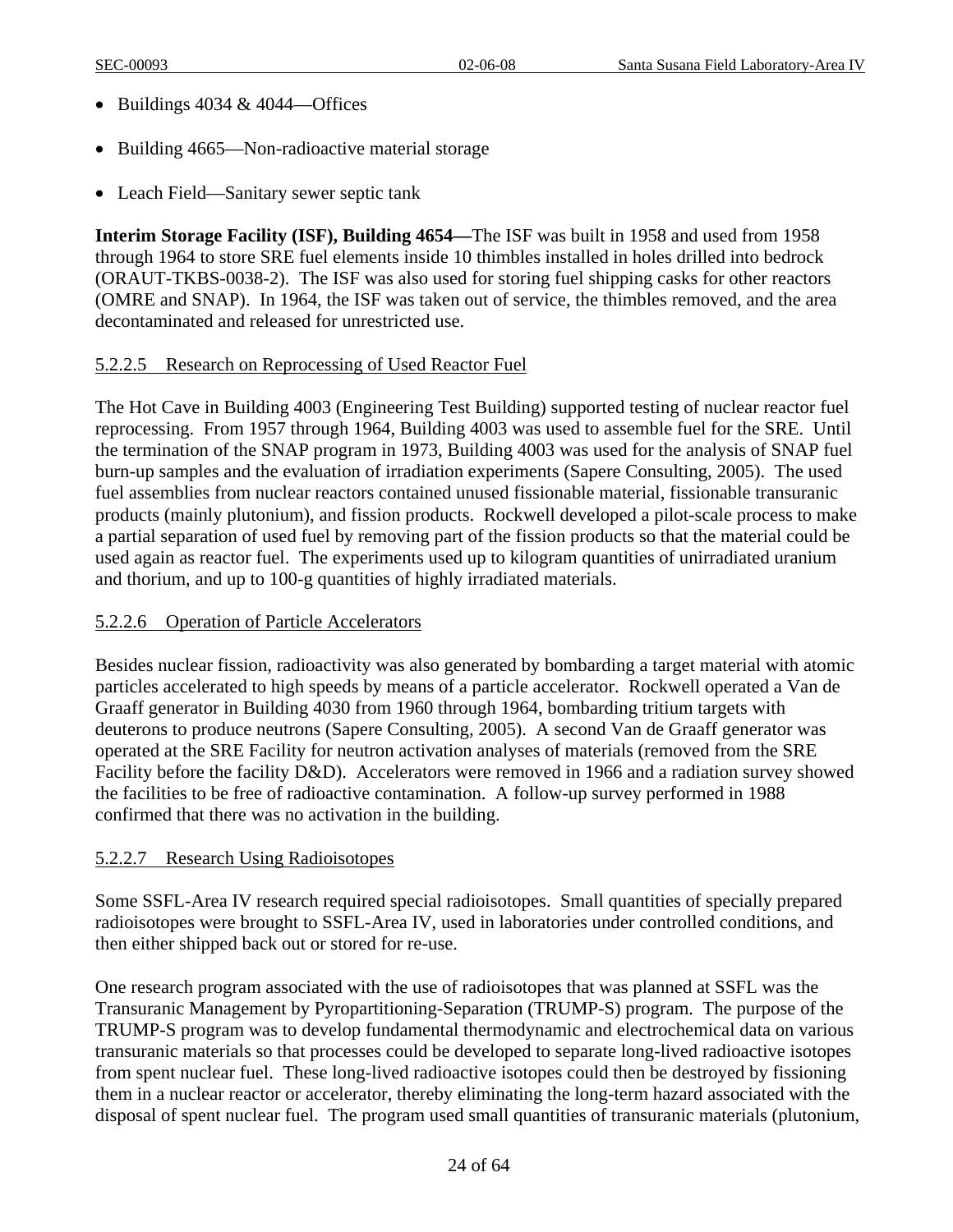neptunium, and americium). The TRUMP-S tests were originally planned to be performed in the Hot Laboratory at SSFL; however, the test program was transferred to and implemented at the University of Missouri.

**Fuel Storage Facility, Building 4064—**The Fuel Storage Facility contained the materials for the TRUMP-S tests, which were subsequently transferred to the University of Missouri when it was determined that the tests were not going to be performed at SSFL. The material that was shipped to Missouri included 75 g of depleted uranium, 5 g of plutonium, 4 g of neptunium, and 4 g of americium. Building 4064 was constructed in two phases. In 1958, a reinforced concrete structure with 11-inch thick walls was constructed. Construction of a second part in 1963 included a new bay to the north of the original structure. The facility operated from 1958 until 1993. It was demolished in 1997 and the waste was shipped offsite as clean waste (DOE, 2007).

**Corrosion Testing Laboratory, Building 4023—**Another radioisotope research program was the corrosion test program in the Corrosion Testing Laboratory from 1962 through 1986. A pumped sodium corrosion test loop was built to study the deposition behavior of activation products (manganese-54 and cobalt-60) in flowing sodium to develop more effective traps for these isotopes. An activated piece of fuel cladding containing these isotopes was used in these tests. The test specimens and the test loop were later removed from the building.

**Mechanical Component Development and Counting Building, Building 4363—**The Mechanical Component Development and Counting Building was transferred from the Rocketdyne Division to Area IV of the SSFL between 1956 and1957 for the purpose of supporting expansion of the nuclear operations at SSFL. It was used for sodium systems in support of the SRE from before 1959 until 1963. It has been primarily used for storage since 1963.

#### 5.2.2.8 Miscellaneous Operations

Neither the Conservation Yard nor the Sodium Disposal Facility was intended for use with radioactive materials, but both were inadvertently contaminated.

**Conservation Yard—**The Conservation Yard was an outdoor area used for storage and salvaging used equipment. In 1988, a 20-by-20-foot area of the surface of the Conservation Yard was found to be slightly contaminated by radioactivity. A total of 132 cubic feet of contaminated soil and asphalt was removed and shipped offsite for disposal. The Conservation Yard was released for unrestricted use in 1995.

**Sodium Disposal Facility—**Also called the sodium burn pit, the Sodium Disposal Facility consisted of a large, rectangular, concrete-lined pit filled with water, surrounded by a concrete slab with two water-filled basins, a small building (Building 4886), and steam lance cleaning equipment. The Sodium Disposal Facility was built to clean nonradioactive metallic sodium and NaK from various scrap test components (pumps, valves, etc.) before the components were disposed of. In addition, the facility was used to treat nonradioactive waste sodium and NaK, and was also used to burn nonradioactive combustible liquid waste (oils, etc.).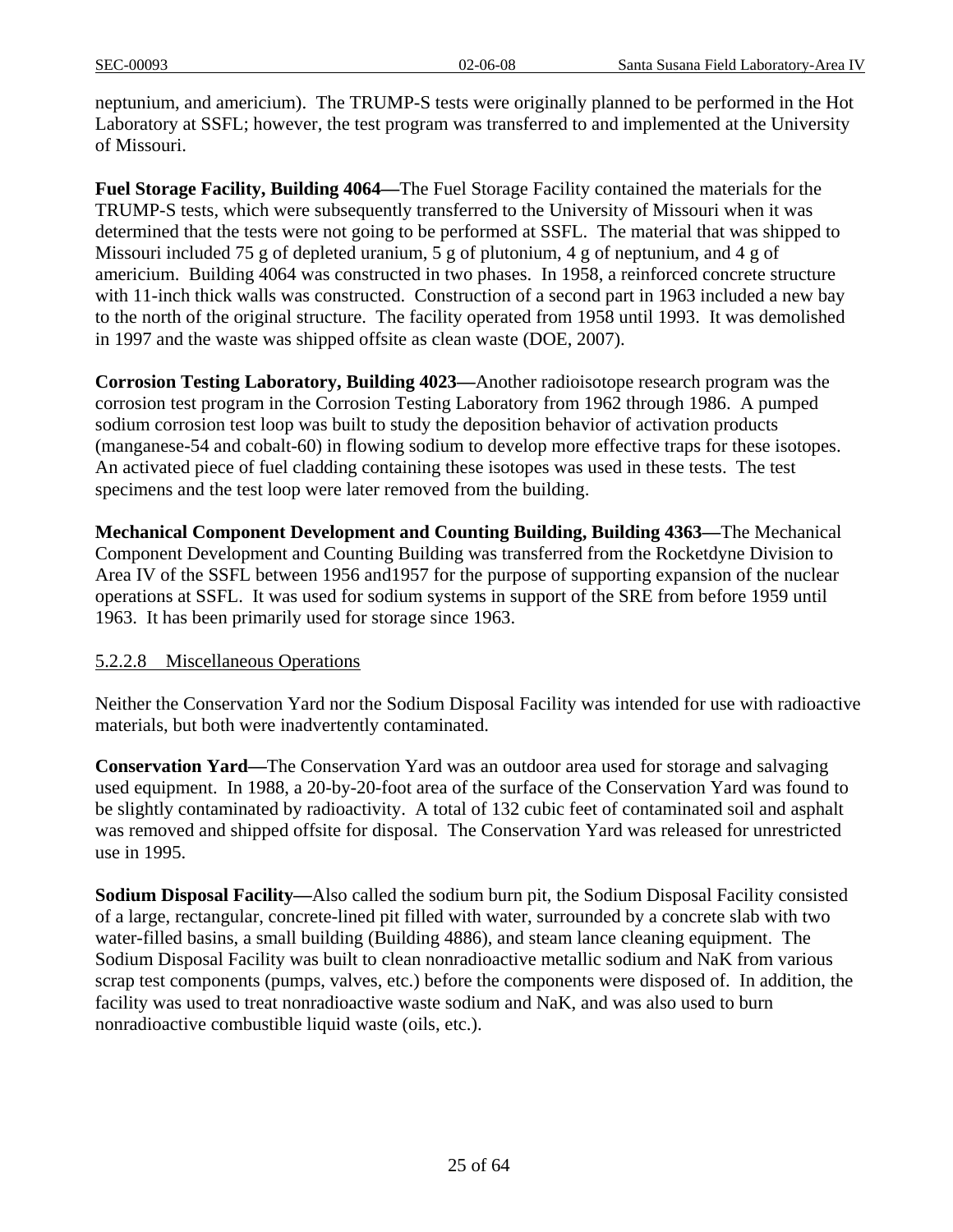### **5.2.3 Summary of Key SSFL-Area IV Facilities**

Table 5-1 summarizes the key facilities as well as the buildings and dates of operation.

| Table 5-1: Key SSFL-Area IV Facilities, Operations, and Dates of Operation<br>Table 5-1 and corresponding notes span two pages. |                                 |                                                                                                                                                                     |                    |  |
|---------------------------------------------------------------------------------------------------------------------------------|---------------------------------|---------------------------------------------------------------------------------------------------------------------------------------------------------------------|--------------------|--|
| <b>Operations</b>                                                                                                               | <b>Buildings</b>                | <b>Key Facilities</b>                                                                                                                                               | Dates <sup>a</sup> |  |
| Reactor                                                                                                                         | Building 4093                   | <b>WBNS or L-85 Reactor:</b> Water Boiler Neutron Source Reactor; 3<br>kWthr                                                                                        | 1956-1980          |  |
| Reactor                                                                                                                         | Building 4143*                  | <b>SRE Reactor:</b> Sodium Reactor Experiment Reactor; 20 MWthr                                                                                                     | 1957-1964          |  |
|                                                                                                                                 |                                 | SER Reactor: SNAP Experimental Reactor; 50 kWthr                                                                                                                    | 1959-1960          |  |
| Reactor                                                                                                                         | Building 4010                   | <b>S8ER Reactor:</b> SNAP 8 Experimental Reactor; 600 kWthr                                                                                                         | 1963-1965          |  |
| Reactor                                                                                                                         | Building 4024                   | S2DR Reactor: SNAP 2 Development Reactor; 50 kWthr                                                                                                                  | 1961-1962          |  |
|                                                                                                                                 |                                 | S10FS Reactor: SNAP 10 Flight Simulation Reactor; 7 kWthr                                                                                                           | 1965-1966          |  |
| Reactor                                                                                                                         | Building 4028                   | <b>STR Reactor:</b> Shield Test Reactor; 50 kWthr                                                                                                                   | 1961-1964          |  |
|                                                                                                                                 |                                 | STIR Reactor: Shield Test and Irradiation Reactor; 1 MWthr                                                                                                          | 1964-1972          |  |
| Reactor                                                                                                                         | Building 4059                   | S8DR Reactor: SNAP 8 Development Reactor; 600 kWthr - 1<br><b>MWthr</b>                                                                                             | 1968-1969          |  |
| Reactor                                                                                                                         | Building 4012                   | SNAP Critical Test Facility: Second SNAP Critical Test Facility                                                                                                     | 1962-1968          |  |
| Reactor                                                                                                                         | Building 4373                   | <b>SNAP Critical Test Facility: First SNAP Critical Test Facility</b>                                                                                               | 1957-1963          |  |
| Reactor                                                                                                                         | Building 4019                   | <b>SNAP Flight System Critical Facility</b>                                                                                                                         | 1964-1965          |  |
|                                                                                                                                 |                                 | <b>OMR Critical Facility: Organic Moderated Reactor Low Power</b><br>Critical Experiment                                                                            | 1958-1967          |  |
| Reactor                                                                                                                         | Building 4009                   | <b>SGR Critical Facility: Sodium Graphite Reactor Low Power</b><br><b>Critical Experiment</b>                                                                       | 1958-1967          |  |
|                                                                                                                                 |                                 | <b>AETR Test Facility: Advanced Epithermal Thorium Reactor</b>                                                                                                      | 1960-1974          |  |
| Reactor                                                                                                                         | Building 4100                   | Fast Critical Experiment Laboratory: Used to study different<br>reactor core configurations                                                                         | 1961-1980          |  |
| Nuclear<br>Support                                                                                                              | Building 4003                   | <b>Engineering Test Building: Reactor Fuel Manufacturing Facility to</b><br>support Sodium Reactor Experiment                                                       | 1954-1964          |  |
|                                                                                                                                 |                                 | Hot Cave: Hot cell for reprocessing used reactor fuel                                                                                                               | 1954-1964          |  |
| Nuclear<br>Support                                                                                                              | Building 4654                   | ISF: Interim Storage Facility for SRE fuels                                                                                                                         | 1958-1964          |  |
| Nuclear<br>Support                                                                                                              | Building 4030                   | Van de Graaff Accelerator: Particle accelerator                                                                                                                     | 1960-1964          |  |
| Nuclear<br>Support                                                                                                              | Building 4020                   | Hot Lab: Hot Laboratory for disassembly and examination of used<br>reactor fuel                                                                                     | 1957-1988          |  |
| Nuclear<br>Support                                                                                                              | Building 4023                   | <b>Corrosion Testing Laboratory: Liquid Metals Component Testing</b><br>Facility                                                                                    | 1962-1986          |  |
| Nuclear<br>Support                                                                                                              | Building 4029                   | Radioactive Measurement Facility: Used for storage and used<br>radioactive sources to calibrate radiation instruments                                               | 1959-1974          |  |
| Nuclear<br>Support                                                                                                              | Building 4064                   | Fuel Storage Facility: Fuel Storage Facility is a vault built to<br>provide storage for fissionable fuel material (enriched uranium &<br>plutonium)                 | 1958-1993          |  |
| Nuclear<br>Support                                                                                                              | <b>Buildings</b><br>4021/4022** | RMDF: Radioactive Materials Disposal Facility-built for fuel<br>storage and processing solid and liquid waste for disposal in<br>conjunction with the SRE operation | 1959-<br>present   |  |
| Nuclear<br>Support                                                                                                              | Building 4363                   | <b>Mechanical Component Development and Counting Building:</b><br>Used for sodium systems in support of SRE from before 1959 until<br>1963.                         | 1956-1963          |  |

**Notes:** 

**a For reactors, refers to operation of the reactor rather than program duration dates** 

 **\* Includes Component Storage Building (Building 4041), Temporary Hot Waste Storage Building (Building 4686), Site Service Building (Building 4163), Cold Trap Vault (Building 4695), Liquid Radioactive Waste Vault (Building**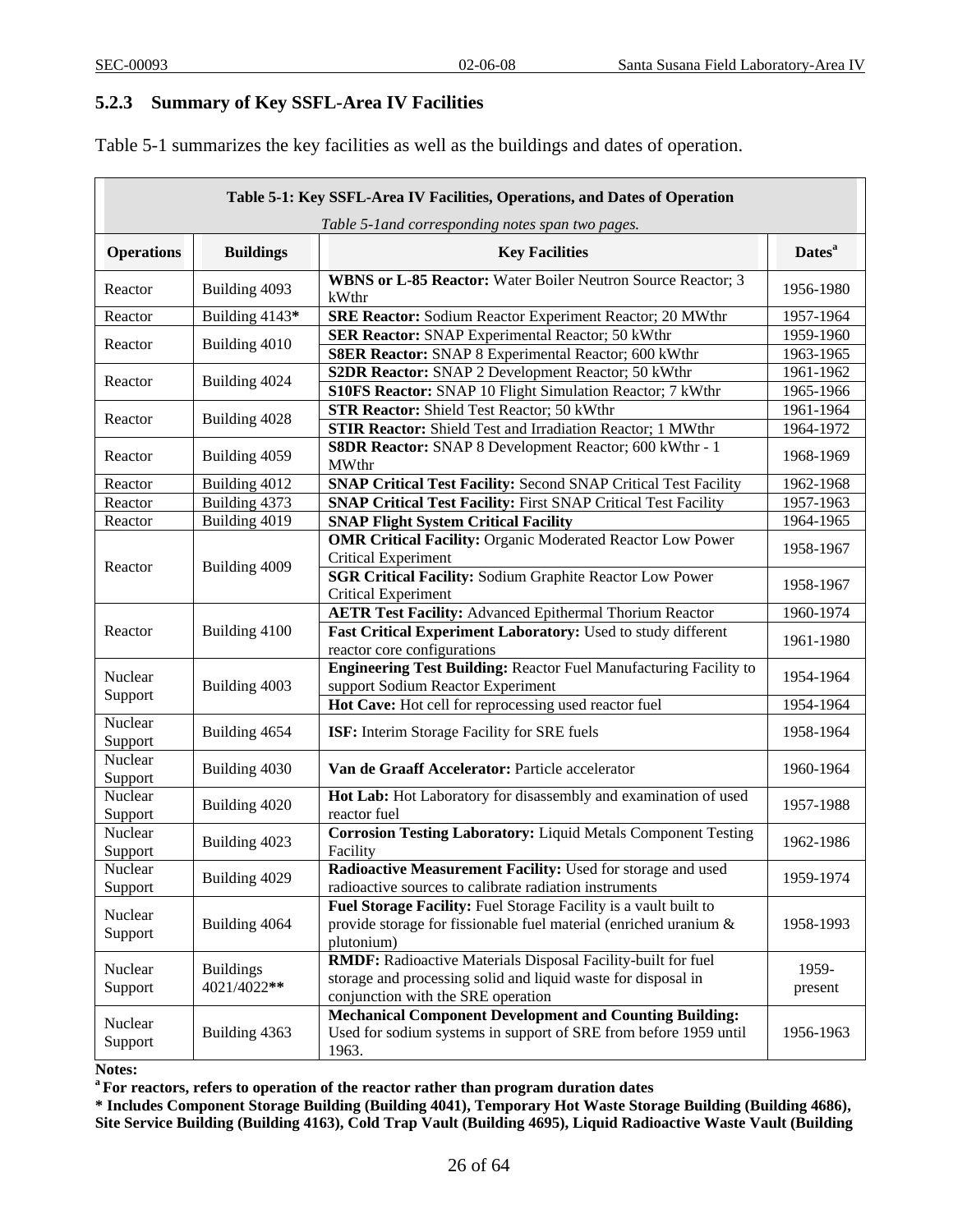**4653), Interim Radioactive Waste Storage Area (Area 4654), and Intermediate Contaminated Storage Area (Area 4689)** 

**\*\*Includes Radioactive Material Storage Vault (Building 4022), Decontamination and Packaging Facility (Building 4021), Low Specific Activity Waste Storage (Building 4075), Source Storage Buildings (Building 4621), Offices (Buildings 4034 & 4044), Non-Radioactive Material Storage (Building 4665), and Leach Field—Sanitary Sewer Septic Tank** 

## **5.3 Radiological Exposure Sources from SSFL-Area IV Operations**

There were many different types of facilities and processes at Area IV of the SSFL, which included reactors, critical test facilities, fuel preparation and post-irradiation examination facilities, accelerator and calibration facilities, and support facilities. Most reactors were low-power (a few kilowatts), with the maximum being 20 MWt, and all had relatively short operating histories. There was a Van de Graaff (Deuterium-Tritium) accelerator producing neutrons with a maximum energy of 14 MeV. The fuel examination and manufacturing facilities, reactors, and critical facilities handled fissionable fuels with various enrichments, mostly compounds of uranium including carbides. They also handled relatively small quantities of plutonium and thorium, with the exception of Buildings 4023, 4029, and 4030 where no thorium or plutonium was handled. Some fuel decladding took place in the hot cells of Area IV of the SSFL, which resulted in the release of considerable quantities of those fission products with high fission yields (e.g., strontium-90 and cesium-137) into the hot cell environment; also released were smaller amounts of europium-152, europium-154, and tritium (ORAUT-TKBS-0038 6). The separations of irradiated fuel consisted of pilot-scale operations conducted inside a hot cell; therefore, exposure potential as a result of these operations was fairly small.

| Table 5-2: Area Information and Parameters of SSFL-Area IV Nuclear Operations                                                                                                                                   |                                                                                                                                                                         |  |  |
|-----------------------------------------------------------------------------------------------------------------------------------------------------------------------------------------------------------------|-------------------------------------------------------------------------------------------------------------------------------------------------------------------------|--|--|
| Table 5-2 and corresponding notes span three pages.<br><b>Facility</b>                                                                                                                                          | <b>Radioisotopes</b> <sup>a</sup>                                                                                                                                       |  |  |
| <b>Building 4073:</b><br><b>KEWB Reactor (1 kWt)</b><br><b>Building 4093:</b><br>L-85 Reactor (3 kWt)<br><b>Building 4143:</b><br>SRE Reactor (20 kWt)<br><b>Building 4010:</b><br>SER (kWt);<br>S8ER (600 kWt) | $Sr-90$<br>$Cs-137$<br>$U-234$<br>$U-235$<br>$U-238$<br>Pu-238<br>Pu-239<br>Pu-240<br>Pu-241                                                                            |  |  |
| <b>Building 4024:</b><br>S2DR (50 kWt);<br>$S10FS$ (7 kWt)                                                                                                                                                      | Am- $241$<br>$Sr-90$<br>$Cs-137$<br>$U-234$<br>$U-235$<br>$U-238$<br>Pu-238<br>Pu-239<br>Pu-240<br>Pu-241<br>Am-241<br>$Co-60$<br>Eu-152<br>Eu-154<br>$Th-232$<br>$H-3$ |  |  |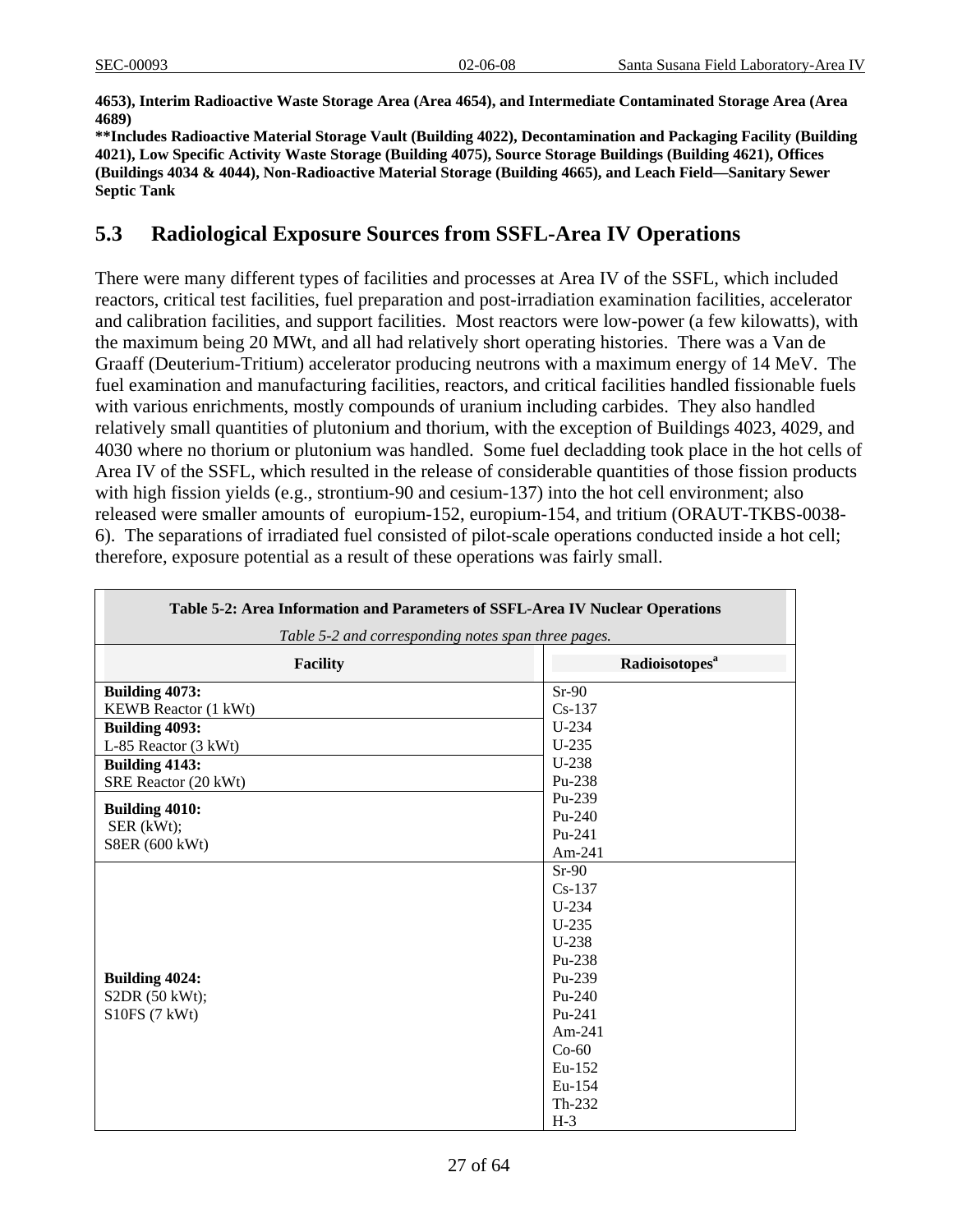$\overline{ }$ 

٦

| Table 5-2: Area Information and Parameters of SSFL-Area IV Nuclear Operations |                            |  |  |  |
|-------------------------------------------------------------------------------|----------------------------|--|--|--|
| Table 5-2 and corresponding notes span three pages.                           |                            |  |  |  |
| <b>Facility</b>                                                               | Radioisotopes <sup>a</sup> |  |  |  |
|                                                                               | $Sr-90$                    |  |  |  |
| <b>Building 4028:</b>                                                         | $Cs-137$                   |  |  |  |
| STR (50 kWt); STIR (1 MWt)                                                    | U-234                      |  |  |  |
|                                                                               | $U-235$<br>$U-238$         |  |  |  |
| <b>Building 4012:</b><br>Second SNAP Critical Test Facility                   | Pu-238                     |  |  |  |
|                                                                               | Pu-239                     |  |  |  |
|                                                                               | Pu-240                     |  |  |  |
| <b>Building 4373:</b><br><b>First SNAP Critical Test Facility</b>             | Pu-241                     |  |  |  |
|                                                                               | Am-241                     |  |  |  |
|                                                                               | $Co-60$                    |  |  |  |
| <b>Building 4019:</b>                                                         | Eu-152                     |  |  |  |
| <b>SNAP Flight System Critical Facility</b>                                   | Eu-154                     |  |  |  |
|                                                                               | $H-3$                      |  |  |  |
| <b>Building 4009:</b>                                                         | $Sr-90$                    |  |  |  |
| OMR Critical Facility; SGR Critical Facility                                  | $Cs-137$<br>U-234          |  |  |  |
|                                                                               | $U-235$                    |  |  |  |
|                                                                               | U-238                      |  |  |  |
|                                                                               | Pu-238                     |  |  |  |
| <b>Building 4100:</b>                                                         | Pu-239                     |  |  |  |
| <b>AETR Test Facility;</b>                                                    | Pu-240                     |  |  |  |
| <b>Fast Critical Experiment Laboratory</b>                                    | Pu-241                     |  |  |  |
|                                                                               | Am-241                     |  |  |  |
| <b>Building 4003:</b>                                                         | $Sr-90$                    |  |  |  |
| <b>Engineering Test Building;</b>                                             | $Cs-137$                   |  |  |  |
| <b>Hot Cave</b>                                                               | U-234                      |  |  |  |
|                                                                               | $U-235$<br>U-238           |  |  |  |
| <b>Building 4654</b><br><b>Interim Storage Facility</b>                       | Pu-238                     |  |  |  |
|                                                                               | Pu-239                     |  |  |  |
|                                                                               | Pu-240                     |  |  |  |
|                                                                               | Pu-241                     |  |  |  |
| <b>Building 4005:</b>                                                         | Am-241                     |  |  |  |
| Uranium Carbide Fuel Pilot Plant                                              | $Co-60$                    |  |  |  |
|                                                                               | Eu-152                     |  |  |  |
|                                                                               | Eu-154                     |  |  |  |
|                                                                               | $Sr-90$                    |  |  |  |
|                                                                               | $Cs-137$<br>U-234          |  |  |  |
|                                                                               | $U-235$                    |  |  |  |
|                                                                               | U-238                      |  |  |  |
|                                                                               | Pu-238                     |  |  |  |
|                                                                               | Pu-239                     |  |  |  |
| <b>Building 4030:</b><br>Van de Graaff Accelerator                            | Pu-240                     |  |  |  |
|                                                                               | Pu-241                     |  |  |  |
|                                                                               | Am-241                     |  |  |  |
|                                                                               | $Co-60$                    |  |  |  |
|                                                                               | Eu-152                     |  |  |  |
|                                                                               | Eu-154<br>Th-232           |  |  |  |
|                                                                               |                            |  |  |  |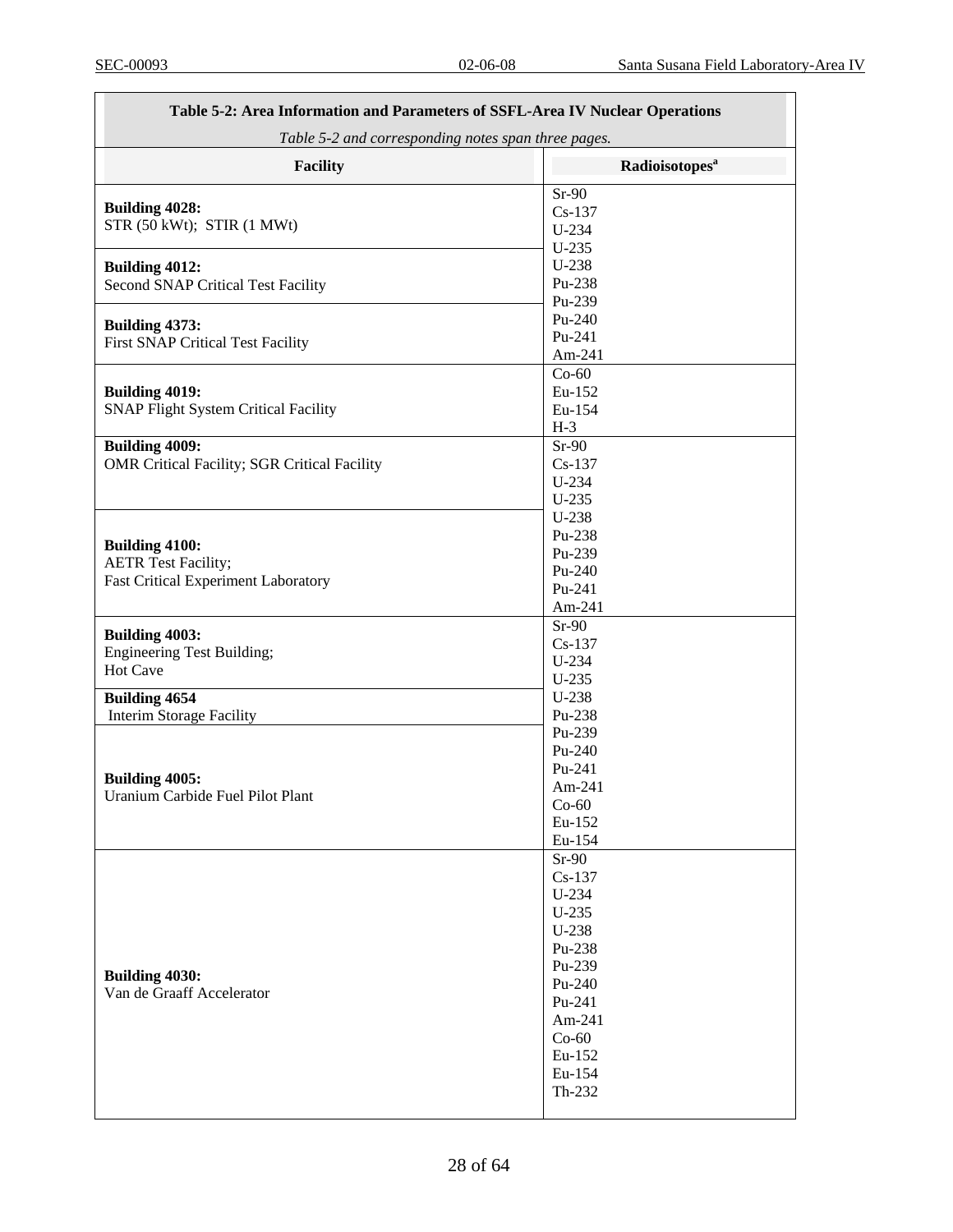| Table 5-2 and corresponding notes span three pages.                             |                                                                                                                                                   |  |  |
|---------------------------------------------------------------------------------|---------------------------------------------------------------------------------------------------------------------------------------------------|--|--|
| <b>Facility</b>                                                                 | Radioisotopes <sup>a</sup>                                                                                                                        |  |  |
| <b>Building 4020:</b><br><b>Hot Laboratory</b>                                  | $U-234$<br>$U-235$<br>U-238                                                                                                                       |  |  |
| <b>Building 4023:</b><br><b>Corrosion Testing Laboratory</b>                    | $Sr-90$<br>$Cs-137$<br>$U-234$<br>$U-235$<br>$U-238$<br>Pu-238<br>Pu-239<br>Pu-240<br>Pu-241<br>$Am-241$<br>$Co-60$<br>Eu-152<br>Eu-154<br>Th-232 |  |  |
| <b>Building 4029:</b><br>Radioactive Measurement Facility                       | $H-3$                                                                                                                                             |  |  |
| <b>Building 4064:</b><br><b>Fuel Storage Facility</b>                           | $Sr-90$<br>$Cs-137$<br>$Co-60$<br>Eu-152<br>Eu-154                                                                                                |  |  |
| <b>Buildings 4021/4022:</b><br><b>RMDF</b>                                      | Ra-226                                                                                                                                            |  |  |
| <b>Building 4363:</b><br>Mechanical Component Development and Counting Building | $Sr-90$<br>$Cs-137$                                                                                                                               |  |  |

| Table 5-2: Area Information and Parameters of SSFL-Area IV Nuclear Operations |  |
|-------------------------------------------------------------------------------|--|
|-------------------------------------------------------------------------------|--|

**Source: Modified version of Table 5-9 in ORAUT-TKBS-0038-5 and Table 2-3 in ORAUT-TKBS-0038-2 Notes:** 

**a Assumed particle size of 5** *µm (AMAD)* **for all listed radionuclides** 

## **5.3.1 Alpha**

Alpha particle emissions from radioactive source materials presented the most significant internal radiological protection challenge (alpha particles do not present an external exposure hazard). The main alpha-emitting plutonium isotopes were plutonium-238, plutonium-239, plutonium-240, and plutonium-241. Plutonium-238 emits 5.50 MeV (71%) and 5.46 MeV (29%) alpha particles; plutonium-239 emits a 5.16 MeV (73%) alpha particle with lower-abundance 5.14 MeV (15%) and 5.11 MeV (12%) emissions. Similarly, plutonium-240 emits alphas at 5.17 MeV (73%) and at 5.12 MeV (27%) (DOE, 2006). In addition, uranium isotopes (in varying ratios depending on whether the uranium being handled was natural, depleted, or enriched) were also a source of alpha radiation. Uranium-238 emits 4.20 MeV (77%) and 4.15 MeV (23%) alpha particles, and uranium-234 emits 4.78 MeV (72.5%) and 4.72 MeV (28.4%) alpha particles. There are smaller amounts of uranium-235 (approximately 1/20 of the activity levels of uranium-238 or uranium-234 in natural uranium varying up or down depending on enrichment level or depleted uranium activities, respectively) with the most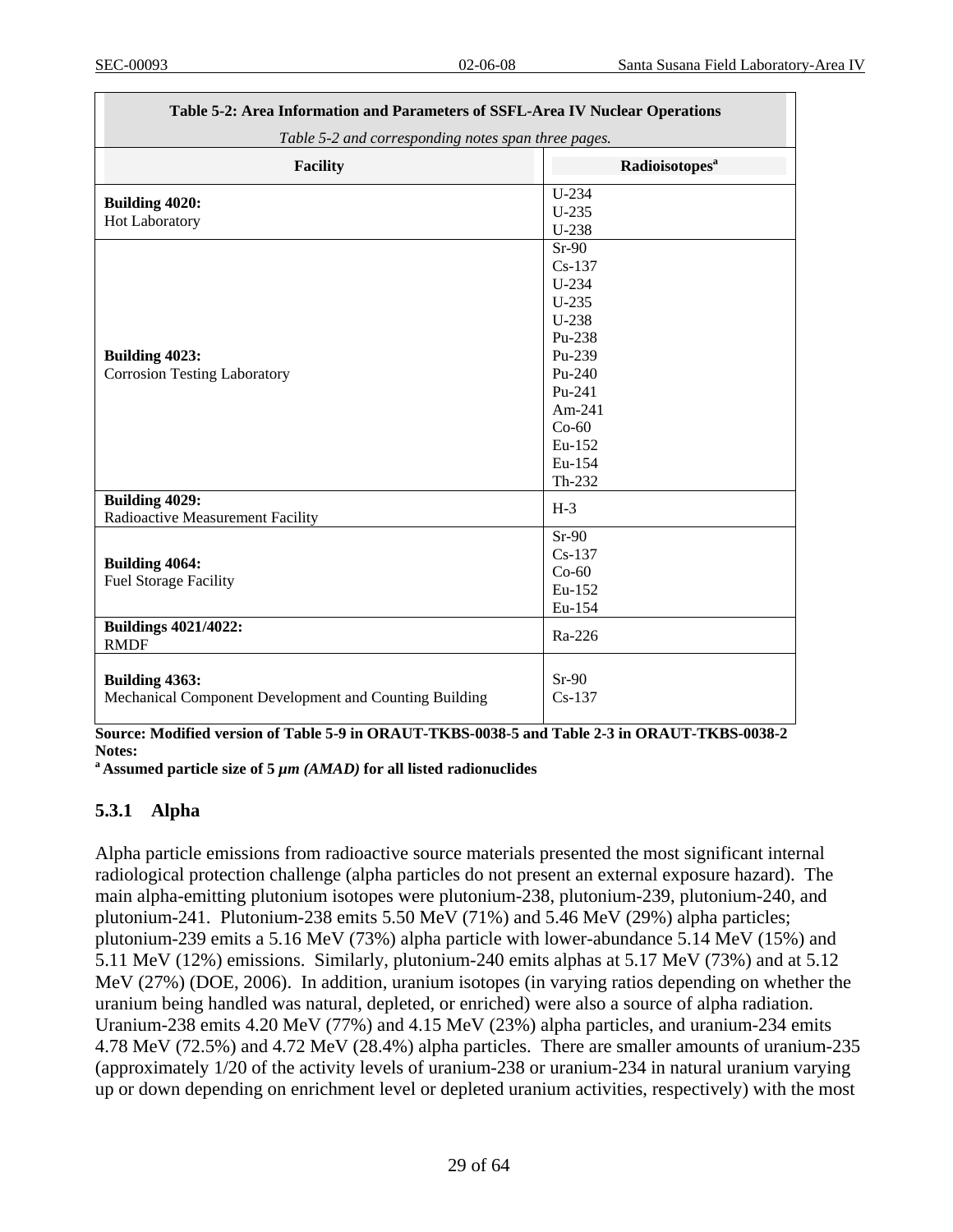significant alpha particles of 4.60 MeV (5%), 4.56 MeV (4.2%), 4.40 MeV (55%), 4.37 MeV (17%), 4.22 MeV (5.7%), and others with lower energies and percent abundance (Shleien, 1992).

## **5.3.2 Beta/Photon**

addition, decladding resulted in some europium-152 and -154 releases, along with some tritium. The fuel examination and manufacturing facilities, reactors, and critical facilities handled fissionable fuels with various enrichments, mostly compounds of uranium including carbides. They also handled relatively small quantities of plutonium and thorium. Area IV of the SSFL performed only pilot-scale separations of irradiated fuel; therefore, there were minimal gross fission product problems. AI did declad fuels in the hot cells, which resulted in the release of considerable quantities of those fission products with high fission yields (e.g., strontium-90 and cesium-137) into the hot cell environment. In

The decladding was performed in a facility (hot lab) designed for such use. Strontium-90 and cesium-137 are volatile and tend to migrate to the surface of the fuel, but are contained in the hot cell. The fuel remained contained in the hot cell until much of the short-lived activity had decayed. The facility was shielded and remote manipulators were used to minimize the potential for personnel exposures. This design reduced the external exposures from highly radioactive items to levels within occupational limits. A ventilation system kept the hot cells at negative pressure relative to the operator's positions. Filters decontaminated the air from the hot cells prior to exhaust from the building (Oldenkamp, 1989).

Beta/photon sources consisted of reactors as well as associated radioactive material work and processes in buildings 4143, 4010, 4010, 4024, 4028, 4059, 4009, and 4100 that housed the reactors. Table 5-3 indicates the beta and photon energies and percentages at reactors and critical facilities.

| Table 5-3: Beta and Photon Energies and Percentages at Reactors and Critical Facilities |                                                                                                   |      |      |                |        |     |  |
|-----------------------------------------------------------------------------------------|---------------------------------------------------------------------------------------------------|------|------|----------------|--------|-----|--|
|                                                                                         | Table 5-3 spans two pages.                                                                        |      |      |                |        |     |  |
| Process/<br><b>Building</b>                                                             | <b>Operations</b><br><b>Radiation</b><br><b>Description</b><br><b>Type</b><br><b>Begin</b><br>End |      |      |                |        |     |  |
|                                                                                         |                                                                                                   |      |      | Beta           | >15    | 100 |  |
| All                                                                                     | Reactors                                                                                          | 1956 | 1980 | Photons        | 30-250 | 25  |  |
|                                                                                         |                                                                                                   |      |      |                | >250   | 75  |  |
|                                                                                         |                                                                                                   |      |      | Beta           | >15    | 100 |  |
| 4143                                                                                    | <b>SRE</b> Reactor                                                                                | 1957 | 1964 | Photons        | 30-250 | 25  |  |
|                                                                                         |                                                                                                   |      |      |                | >250   | 75  |  |
| 4010                                                                                    | <b>SNAP Experimental Reactor and</b><br>SNAP8 Development Reactor (S8ER)                          |      | 1965 | Beta           | $>15$  | 100 |  |
|                                                                                         |                                                                                                   | 1959 |      | <b>Photons</b> | 30-250 | 25  |  |
|                                                                                         |                                                                                                   |      |      |                | >250   | 75  |  |
| 4024                                                                                    | SNAP2 Development Reactor (S2DR)                                                                  | 1961 | 1962 | Beta           | >15    | 100 |  |
|                                                                                         | SNAP 10 Flight Simulation Reactor<br>(S10FS3)                                                     | 1965 | 1966 | Photons        | 30-250 | 25  |  |
|                                                                                         | <b>SNAP Test Facilities</b>                                                                       | 1971 | 1971 |                | >250   | 75  |  |
|                                                                                         |                                                                                                   |      |      | Beta           | $>15$  | 100 |  |
| 4028                                                                                    | Shield Test Reactor and<br>Shield Test and Irradiation Reactor (STIR)                             | 1961 | 1972 | Photons        | 30-250 | 25  |  |
|                                                                                         |                                                                                                   |      |      |                | >250   | 75  |  |
|                                                                                         |                                                                                                   |      | 1969 | Beta           | $>15$  | 100 |  |
| 4059                                                                                    | <b>SNAP 8 Development Reactor (S8DR)</b>                                                          | 1968 |      | Photons        | 30-250 | 25  |  |
|                                                                                         |                                                                                                   |      |      |                | >250   | 75  |  |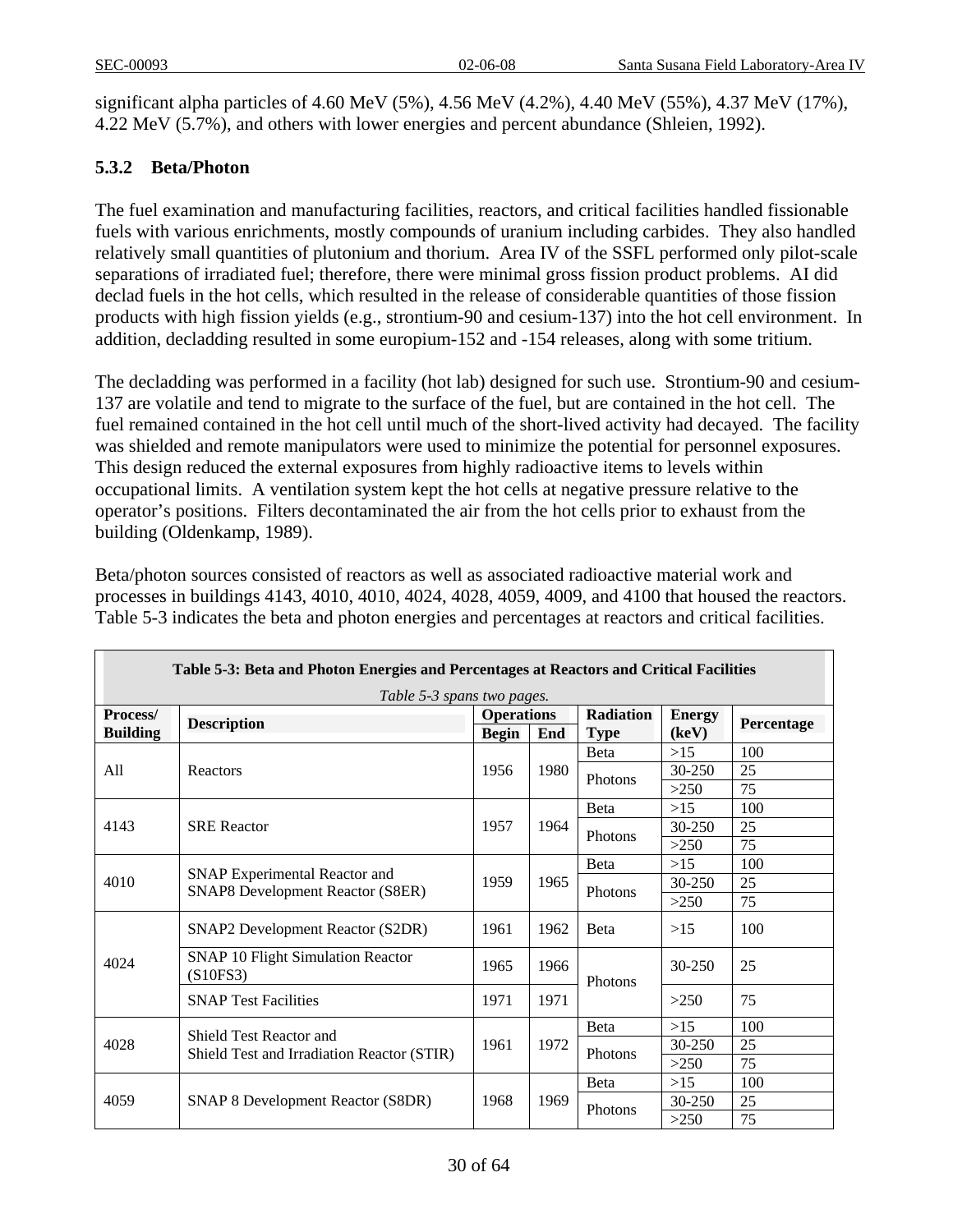$\Box$ 

| Table 5-3: Beta and Photon Energies and Percentages at Reactors and Critical Facilities |                                                                      |                     |      |                  |               |            |
|-----------------------------------------------------------------------------------------|----------------------------------------------------------------------|---------------------|------|------------------|---------------|------------|
|                                                                                         | Table 5-3 spans two pages.                                           |                     |      |                  |               |            |
| Process/<br><b>Description</b>                                                          |                                                                      | <b>Operations</b>   |      | <b>Radiation</b> | <b>Energy</b> | Percentage |
| <b>Building</b>                                                                         |                                                                      | End<br><b>Begin</b> |      | <b>Type</b>      | (keV)         |            |
| 4009                                                                                    | Organic Moderated Reactor (OMR) and<br>Sodium Graphite Reactor (SGR) | 1958                | 1967 | Beta             | >15           | 100        |
|                                                                                         |                                                                      |                     |      | Photons          | 30-250        | 25         |
|                                                                                         |                                                                      |                     |      |                  | >250          | 75         |
| 4100                                                                                    | Advanced Epithermal Thorium Reactor<br>(AETR)                        |                     | 1974 | <b>B</b> eta     | >15           | 100        |
|                                                                                         |                                                                      | 1960                |      | Photons          | 30-250        | 25         |
|                                                                                         |                                                                      |                     |      | (thorium)        | >250          | 75         |

|                            |  | Table 5-3: Beta and Photon Energies and Percentages at Reactors and Critical Facilities |  |  |
|----------------------------|--|-----------------------------------------------------------------------------------------|--|--|
| Table 5-3 spans two pages. |  |                                                                                         |  |  |
|                            |  | _ _ _                                                                                   |  |  |

## **5.3.3 Neutron**

In uranium-235-based nuclear reactors, such as were operated at SSFL, fission neutrons have an average energy of about 2 MeV. In order to sustain the nuclear chain reaction, the neutrons must be slowed by collisions in the moderator of the reactor to an energy level of 0.025 eV (thermal neutron energy). Depending on the reactor design, few fast neutrons will escape the shielding. Due to the gamma radiation produced in the fuel and from the neutron-gamma reactions in the shielding, neutrons from reactors are usually a minor concern for personnel exposure compared to gamma radiation (ORAUT-TKBS-0038-2).

Correspondence regarding a neutron survey report of the SRE Hot Cell containing a 14-MeV neutron generator lists dose rates of 75 mrem/hr fast and 11.8 mrem/hr thermal with "the assumption that all fast neutrons are 14 MeV" (Clow, 1966). This correspondence also states, "As further surveys are taken and the spectrum completely analyzed, the dose rates may be reduced" (Clow, 1966). According to Clow, these surveys were performed on the roof of the facility and were higher than those taken at "a window" (62.2 mrem/hr fast and 7.1 mrem/hr thermal) or "at the console" (7.1 mrem/hr fast and 2.2 mrem/hr thermal). The Van de Graaff accelerator with its D-T reaction generates 14-MeV neutrons that are quite monoenergetic in the 0° and 180° directions (ORAUT-TKBS-0038-6, page 8).

Table 5-4 lists facilities with neutron radiation. Facilities include reactors, accelerators, and fuel storage facilities. However, these facilities are assumed to be a negligible contributor to neutron doses due to the limited quantities of fuel present at any one time (ORAUT-TKBS-0038-6, page 8).

| <b>Table 5-4: Facilities and Neutron Energies</b> |                                       |                             |  |
|---------------------------------------------------|---------------------------------------|-----------------------------|--|
| <b>Facility</b>                                   | Source                                | <b>Neutron energy (MeV)</b> |  |
| Reactors                                          | Reactors                              |                             |  |
| Plutonium Fuel Storage Building                   | Spontaneous fission and alpha-neutron | $0.1-2.0, W_R^* = 20$       |  |
| 4064                                              | reactions                             |                             |  |
| 4030 Van de Graaff Accelerator                    | D-T reaction                          | 2-14 max, $W_R = 10$        |  |

**Notes:** 

 **\* The distribution of energies and International Commission on Radiological Protection Publication 60 radiation weighting factors** 

## **5.3.4 Incidents and Fires**

The most radiologically significant and notable incident at Area IV of the SSFL was associated with the SRE and occurred in July 1959. The SRE reactor underwent an accidental partial blockage of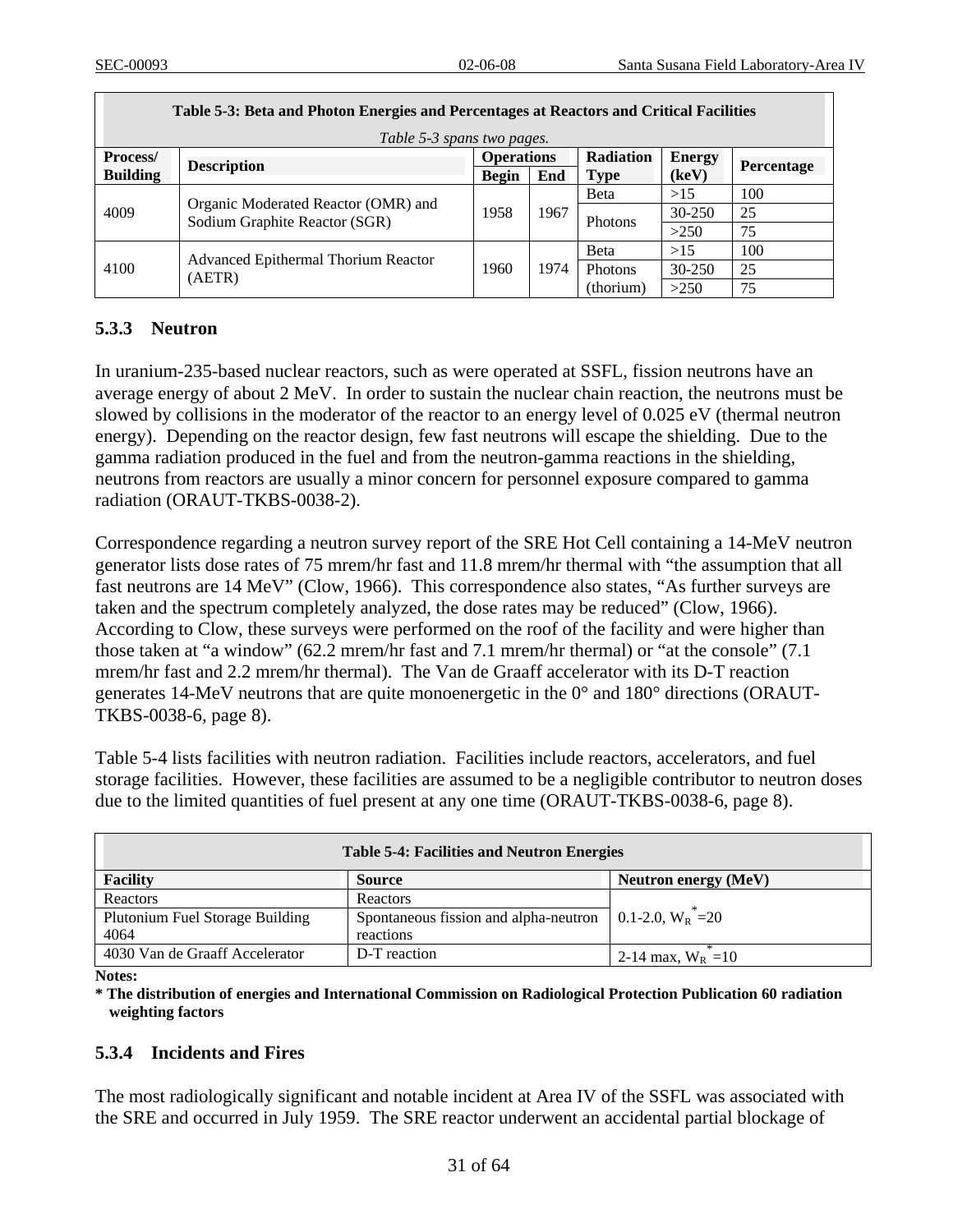| SEC-00093 | $02 - 06 - 08$ | Santa Susana Field Laboratory-Area IV |
|-----------|----------------|---------------------------------------|

sodium coolant flow in some of the reactor coolant channels. This resulted in the partial melting of 13 of the reactor fuel assemblies and the release of some fission products, which contaminated the reactor cooling system. All of the reactor safety systems functioned, and the reactor was shut down. The reactor fuel assemblies were removed, inspected, and stored at the Radioactive Materials Disposal Facility (RMDF). They were later declad in the Hot Lab, and the fuel and cladding were shipped offsite (ORAUT-TKBS-0038-2).

Based on its research, NIOSH has identified other incidents with minimal (or no) radiological impacts; these other incidents are included in summary form in *Nuclear Operations at Rockwell's Santa Susan Field Laboratory – A Factual Perspective* as well as in various site incident reports and documents collected by NIOSH (Oldenkamp, 1989). NIOSH obtained additional clarification regarding these types of incidents and radiological occurrences during discussions with former and current SSFL employees (Personal Communication with Fireman; Personal Communication with Health Physicist-November 15, 2007; Personal Communication with Health Physicist-November 20, 2007; Personal Communication with HP-Radiation Engineer; Personal Communication with Health and Safety Manager). While additional information regarding these incidents and occurrences has not been included in this report, it is available in the identified references and the SSFL Site Profile documents.

## **6.0 Summary of Available Monitoring Data for the Class Evaluated by NIOSH**

NIOSH has located personal and area monitoring data in the NIOSH Site Research Database (SRDB) and in NOCTS which have been used to estimate doses to individual employees in the proposed class. The results of NIOSH data reviews are provided in the following subsections.

## **6.1 SSFL-Area IV Internal Monitoring Data**

Radionuclides of concern for the facilities and process at Area IV of the SSFL were primarily fission products. Exposure to fissionable material, transuranics, and activation products was also possible. Summaries of the available *in vitro* and *in vivo* data, as well as general overviews of sampling and analytical protocols, are provided in the following subsections. Additional details, including analytical methods, detectable activities, and reporting protocols can be found in ORAUT-TKBS-0038-5.

## **6.1.1 Internal Urinalysis Data**

NIOSH has identified only limited amounts of internal personnel monitoring data for pre-1959 exposures; this is consistent with its findings that a SSFL routine bioassay program was not initiated until August 1958 (Kellehar, 1966). Therefore, NIOSH has concluded that pre-1959 workers will generally not have bioassay data prior to August 1958 (except in rare cases). After August 1958, routine bioassay was normally in the form of urinalysis at a three-month frequency. At first, gross alpha or gross beta measurements were made of the samples. Specific radionuclides could be determined "where required" by performing additional radiochemical separations and analyses (Lang, 1960). For the period 1959 to 1966, analyses were available for uranium (both fluorometric and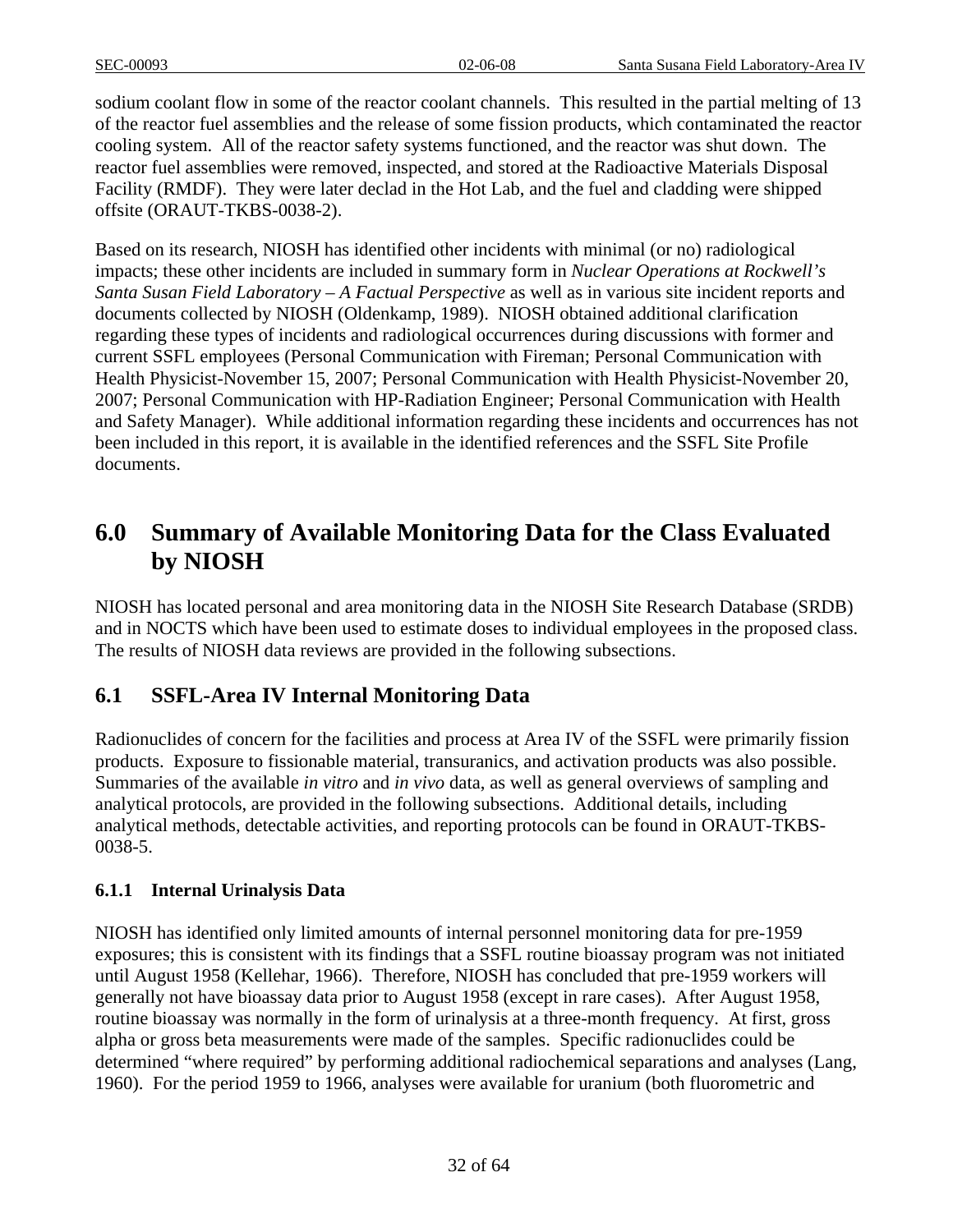radiometric), mixed fission products, polonium-210, plutonium, strontium-90, tritium, and thorium (ORAUT-TKBS-0038-5).

Table 6-1 lists the frequencies for *in vitro* monitoring.

| Table 6-1: Internal Dose Control Program (in vitro)              |           |                                             |  |
|------------------------------------------------------------------|-----------|---------------------------------------------|--|
| <b>Routine Monitoring Type</b>                                   | Period    | Frequency                                   |  |
| Urine, single void <sup><math>a</math></sup>                     | 1958-1988 | Quarterly, semiannual, annual, based on job |  |
| Urine, single void, tritium<br>1958-1966<br>Weekly, based on job |           |                                             |  |

Notes:

 **followed with at least one 24-hr sample collected on Sunday. Notes: a Sample requested on Friday, first voiding on Monday morning requested. Positive samples were verified and** 

Table 6-2 lists the minimum detectable activities (MDAs) and reporting levels for periods corresponding to the bioassay methods discussed in this section. The reporting levels are listed in the units quoted in the references, which are generally the units of the results. However, various volumes were used to report the results. In general, the excretions assumed when reporting "per sample" or "per day" were 1,500 mL for urine samples and 135 g for fecal samples.

| Table 6-2: Detection limits 1958–1966 <sup>a</sup><br>Table 6-2 and corresponding notes span two pages. |                        |                                                                                                                                                                                                          |                                                                                                      |
|---------------------------------------------------------------------------------------------------------|------------------------|----------------------------------------------------------------------------------------------------------------------------------------------------------------------------------------------------------|------------------------------------------------------------------------------------------------------|
| Radionuclide                                                                                            | Method/<br>description | MDA <sup>b</sup>                                                                                                                                                                                         | <b>Reporting</b><br>level <sup>c</sup>                                                               |
| Gross alpha                                                                                             | Urine                  | 15 dpm/L (U. S. Nuclear)<br>4 dpm/sample (Nuclear Science and Engineering Corporation)                                                                                                                   | $7.5$ dpm/L<br>2 dpm/sample                                                                          |
| Gross beta                                                                                              | Urine                  | 150 dpm/L (U. S. Nuclear)<br>2 dpm/mL (Nuclear Science and Engineering Corporation)                                                                                                                      | 75 dpm/L<br>1 dpm/mL                                                                                 |
| Gross beta<br>$(minus K-40)$                                                                            | Urine                  | 0.4 dpm/mL (BioScience)<br>0.04 dpm/mL (U.S. Testing Inc.)                                                                                                                                               | $0.2$ dpm/mL<br>$0.02$ dpm/mL                                                                        |
| Tritium                                                                                                 | Urine                  | 4,440 dpm/mL (Nuclear Science and Engineering Corporation)<br>10,000 dpm/mL (BioScience)<br>10,000 dpm/mL (U.S. Testing Inc.)                                                                            | $2,220$ dpm/mL<br>$5,000$ dpm/mL<br>$5,000$ dpm/mL                                                   |
| MFP (gross)                                                                                             | Urine                  | 4 dpm/mL (Nuclear Science and Engineering Corporation)<br>60 dpm/sample (Hanford)<br>0.2 dpm/mL (BioScience)<br>0.04 dpm/mL (U.S. Testing Inc.)                                                          | 2 dpm/mL<br>30 dpm/sample<br>$0.1$ dpm/mL<br>$0.02$ dpm/mL                                           |
| Polonium-210                                                                                            | Urine                  | 0.02 dpm/mL (BioScience)<br>0.02 dpm/mL (U.S. Testing Inc.)                                                                                                                                              | $0.01$ dpm/mL<br>$0.01$ dpm/mL                                                                       |
| Plutonium                                                                                               | Urine                  | 0.0006 dpm/mL (U.S. Testing Inc.)                                                                                                                                                                        | $0.0003$ dpm/mL                                                                                      |
| Strontium-90                                                                                            | Urine                  | 0.2 dpm/mL (BioScience)<br>0.04 dpm/mL (U.S. Testing Inc.)                                                                                                                                               | $0.1$ dpm/mL<br>$0.02$ dpm/mL                                                                        |
| Thorium                                                                                                 | Urine                  | $0.4 \mu g/125$ mL (Tracerlab)<br>0.0004 µg/mL (BioScience)<br>$0.0004 \mu g/mL$ (U.S. Testing Inc.)                                                                                                     | $0.2 \mu g / 125 \text{ mL}$<br>$0.0002 \mu g/mL$<br>$0.0002 \mu g/mL$                               |
| Uranium                                                                                                 | $UF-1A$<br>Urine       | $0.004 \mu g/mL$ (U. S. Nuclear)<br>0.0002 µg/mL (Controls for Rad.)<br>0.0004 µg/mL (Nuclear Science and Engineering Corporation)<br>0.0004 µg/mL (BioScience)<br>$0.0004 \mu g/mL$ (U.S. Testing Inc.) | $0.002 \mu g/mL$<br>$0.0001 \mu g/mL$<br>$0.0002 \mu g/mL$<br>$0.0002 \mu g/mL$<br>$0.0002 \mu g/mL$ |
| Uranium (enriched)                                                                                      | $UR-1B$<br>Urine       | 15 dpm/L (U. S. Nuclear)<br>4 dpm/sample (Nuclear Science and Engineering Corporation)<br>0.012 dpm/mL (BioScience)<br>0.012 dpm/mL (U.S. Testing Inc.)                                                  | $7.5$ dpm/L<br>2 dpm/sample<br>$0.006$ dpm/mL<br>$0.006$ dpm/mL                                      |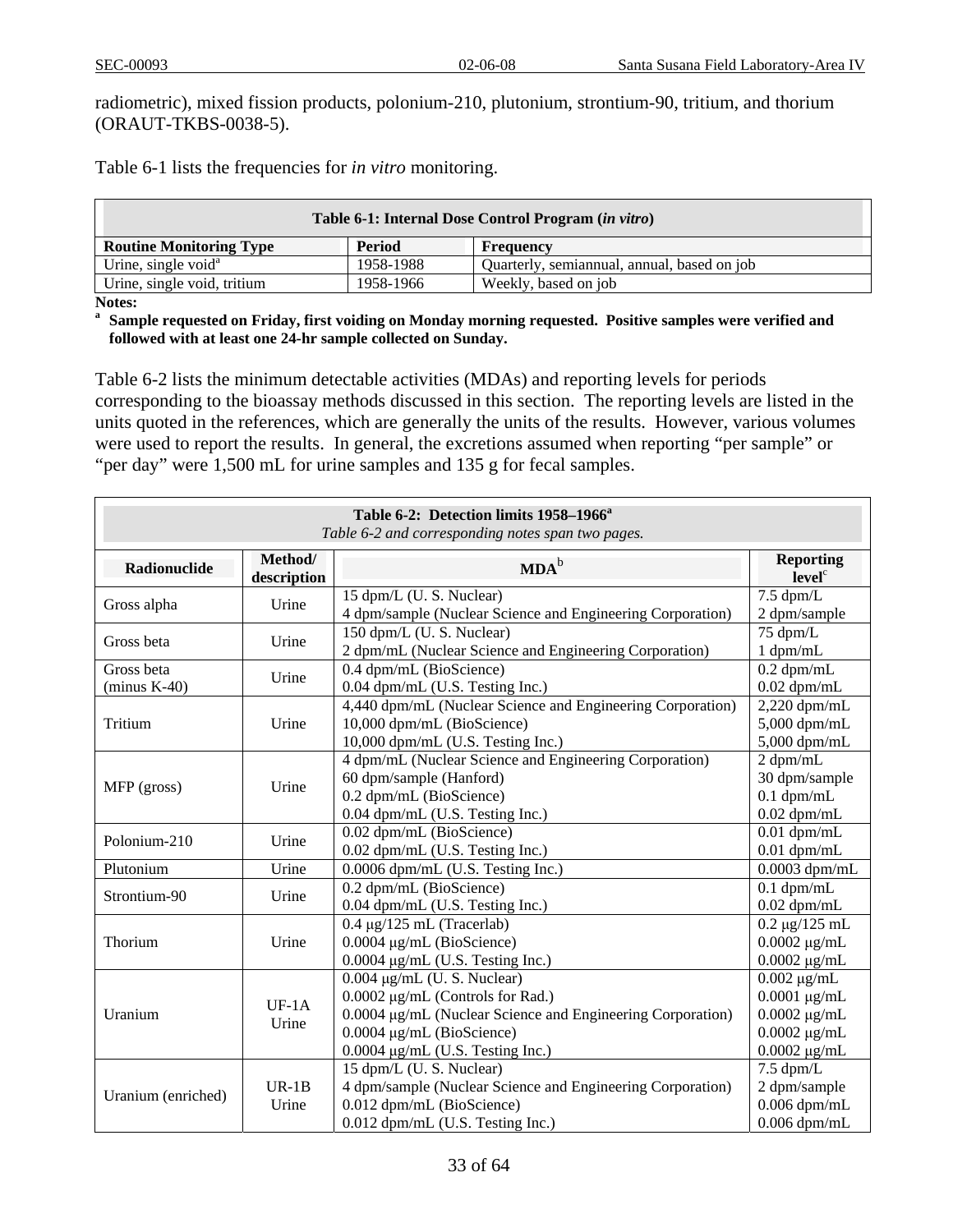#### Notes:

- **Notes: a The date of the reference for the reporting levels, which are the best information available for the period 1958-1966.**
- **b b Assumed to be twice the sensitivity (see ORAUT-TKBS-0038-5 text). The reported sensitivity ("less than" values) in the claimant records should be used to determine MDA in lieu of the values listed in this table. These values should also be used for the in-house laboratory. c Sheperd, 1959; O'Brien, 1959; Edelmann, 1959; and Lee, 1963. UST results that were considered to be less than detectable**
- **generally have the reporting level included with the result.**

NIOSH has access to urinalysis results and other supporting data for the period after the initiation of the routine bioassay program (considering the routine bioassay program started in August 1958 and the initial collection frequency of three months, this corresponds to the end of 1958). The practice at the facility was to collect urine samples based on job assignments that required exposures to radioactive materials (Kopenhaver, 1986; Garcia, July 1, 1963; Alexander, 1959). Details regarding the various analyses used, and the associated minimum detectable activities, are presented in ORAUT-TKBS-0038-5.

#### **6.1.2 Lung, Whole-Body, and Other Types of Internal or Bioassay Data**

Routine lung-counting, using equipment and techniques specifically developed to measure lung deposits of uranium, did not start until 1968 (outside of the timeframe evaluated in this report). Whole-body counts for fission or activation products occurred sporadically from 1968 through 1983 (also outside of the timeframe evaluated in this report). Although there is an indication that fecal samples were included in the bioassay program in 1970, no evidence has been recovered of their use during the period being evaluated in this report. There is evidence that wound contamination was evaluated. However, because urinalysis data are available, further review and evaluation of wound contamination data are not being pursued in this report. Finally, SSFL was neither storage nor a processing location for large quantities of uranium or thorium; most of this material was in the form of reactor fuel that had been processed elsewhere to remove any long-lived radon or thoron-producing progeny.

Based on the timeframe of the monitoring as compared to proposed worker class time period evaluated in this report, these data were not evaluated for the dose reconstruction feasibility evaluation. Therefore, further discussion or evaluation of lung or whole-body counts (*in vivo*), fecal sampling, wound contamination evaluations, or evaluations of radon or thoron exposures is considered outside the scope of this SEC petition evaluation.

## **6.2 SSFL-Area IV External Monitoring Data**

The external dose received by workers was a function of the physical location of the workers on the site, the processes taking place, the types and quantities of material present, and the time spent in each location. The radiation contributing to external dose was primarily beta, photon (including X-rays) and neutron. Information associated with the radiological external monitoring program at Area IV of the SSFL available to NIOSH has been reviewed as a part of this SEC (Badger, 1965-1987; Various authors, 1970-1987).

AI used a two-element dosimeter to measure and account for the photon and beta exposures in the early years (1954-1962) at Area IV of the SSFL; the two-element dosimeter was very similar to the film dosimeters used at the Y-12 plant (ORAUT-TKBS-0014-6) and the Hanford Site (ORAUT-TKBS-0006-6) that were based on the design developed by Pardue, Goldstein, and Wollan (Pardue,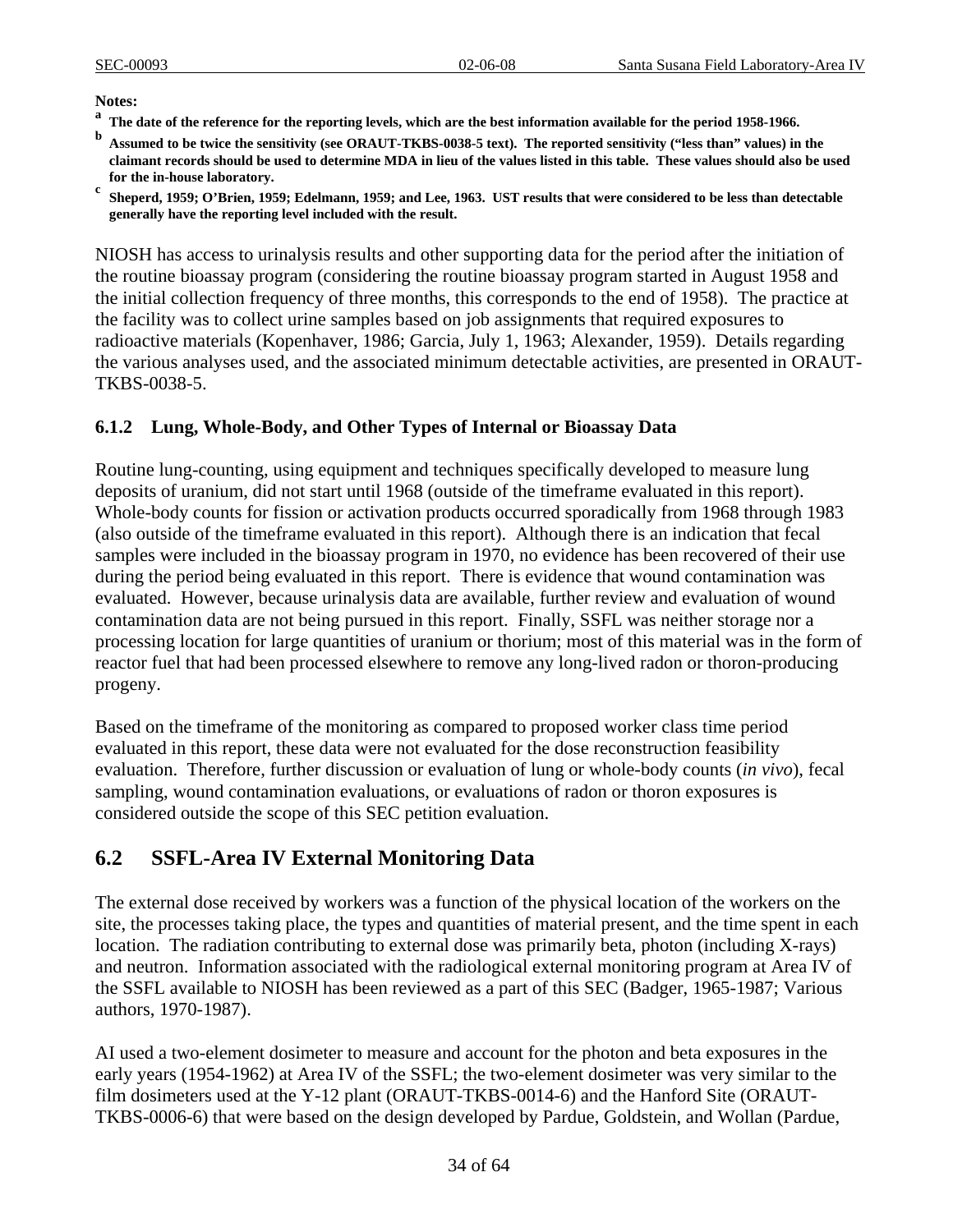1944). In addition to the two-element film badges, the SSFL also incorporated the use of pocket ionization chambers (PICs or *pencil dosimeters*). In 1963 AI started using commercial vendors (Landauer) who supplied a multi-element dosimeter to measure and account for the photon and beta exposures; this practice continued throughout the rest of its operating life (ORAUT-TKBS-0038-6). On occasion, workers wore special dosimeters to monitor non-routine work such as "hot jobs" or cell entries. NIOSH has not determined whether the special dosimeter procedure was in operation before 1963 (ORAUT-TKBS-0038-6).

In terms of dosimeter exchanges at SSFL, Lang (1960) states, "Normally film badges are to be worn for monthly periods except where the possibility of exceeding 100 mrem/week of exposure is expected. Then the badges are to be analyzed more frequently." Starting in 1963, most dosimeters were processed by the vendor (Garcia, April 5, 1963). Personnel doses from Landauer before 1985 were reported in milliroentgen as either penetrating (photon) or non-penetrating (beta) exposure. The reported total dose values included any special dosimeter results sent by AI for that exchange period.

AI used Nuclear Track Emulsion, Type A (NTA) film to measure neutron exposures over the history of operations at Area IV of the SSFL (beginning with the start of reactor operations and the use of the Van de Graaff accelerators). Both fast and thermal neutrons were measured and recorded as wholebody dose in rem. The routine exchange frequency (biweekly or monthly) and evaluation of the neutron dose is described further in the SSFL site program data, procedures, and in ORAUT-TKBS-0038-6 (Badger, 1965-1987; Various authors, 1970-1987). NIOSH has also identified and located area neutron surveys associated with the operations where potential neutron exposures existed, which can be used to supplement and evaluate the personnel external neutron monitoring data (ORAUT-TKBS-0038-6). Table 6-3 lists the time periods, types of dosimeters, exchange periods, MDLs, and estimated missed doses for the AI dosimeters used at Area IV of the SSFL.

| Table 6-3: Estimated Exchange Frequencies, MDLs, and Annual Missed Doses |                                    |                                              |                                  |                                |                                                            |
|--------------------------------------------------------------------------|------------------------------------|----------------------------------------------|----------------------------------|--------------------------------|------------------------------------------------------------|
| <b>Radiation</b><br><b>Type</b>                                          | <b>Time</b><br>Period <sup>a</sup> | <b>Dosimeter</b>                             | <b>Exchange</b><br><b>Period</b> | <b>MDL</b><br>$(\text{rem})^b$ | <b>Estimated</b><br><b>Annual Missed</b><br>Dose $(rem)^c$ |
|                                                                          |                                    |                                              | Daily                            | 0.005                          | 0.625                                                      |
|                                                                          | 1954-1962                          | Site-specific two element film<br><b>PIC</b> | Weekly                           | 0.04                           | 1.04                                                       |
|                                                                          | Photon - Beta                      |                                              | Bi-weekly                        | 0.04                           | 0.52                                                       |
|                                                                          |                                    |                                              | Monthly                          | 0.04                           | 0.24                                                       |
| 1963-1979                                                                |                                    | Landauer multi-element film                  | Monthly                          | 0.04                           | 0.24                                                       |
|                                                                          |                                    |                                              | <b>Ouarterly</b>                 | 0.04                           | 0.08                                                       |
|                                                                          | $1980^{\text{d}}$ -Present         | Landauer multi-element film                  | <b>Ouarterly</b>                 | 0.01 <sup>e</sup>              | 0.02                                                       |
| Neutron                                                                  | 1954-Present                       | NTA film                                     | Bi-weekly                        | < 0.05                         | 0.650                                                      |
|                                                                          |                                    |                                              | Monthly                          | < 0.05                         | 0.30                                                       |

**Notes:** 

The pre-Landauer start dates for the dosimeter time period are estimated based on the earliest entries in the **available records. Landauer or its predecessor was the vendor in 1963 (Garcia, April 5, 1963).** 

- **b** Estimated MDLs for each dosimeter in the workplace, although many doses were reported at less
- **than the MDL.**<br><sup>c</sup> Estimated annual missed dose calculated using MDL/2 from OCAS-IG-001.

<sup>d</sup> Neutron dosimeters continued monthly exchanges (Badger, 1965-1987; Various authors, 1970-1987).

<sup>e</sup> Yoder, 2005.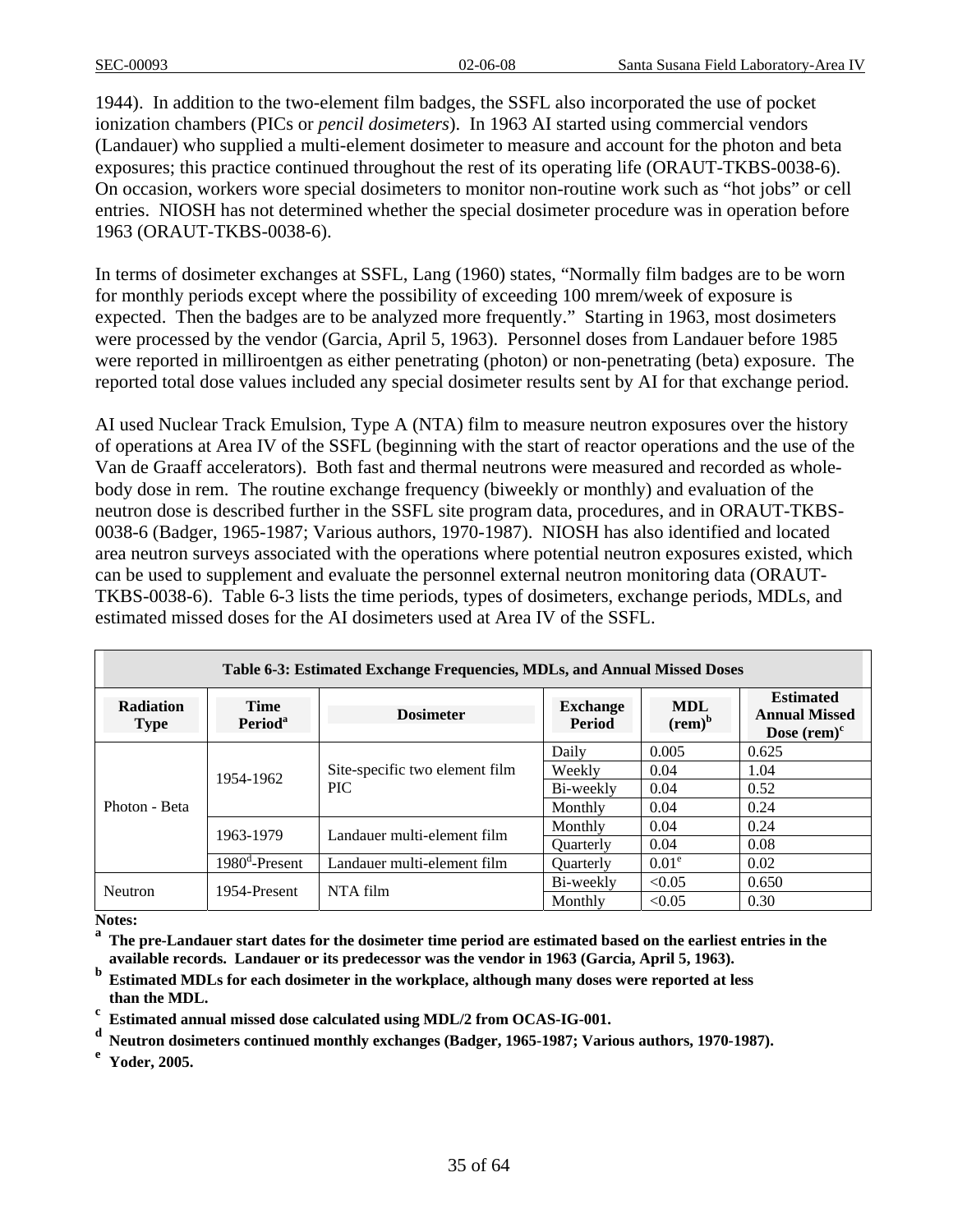| SEC-00093 | $-06-08$ | Santa Susana Field Laboratory-Area IV |
|-----------|----------|---------------------------------------|
|           |          |                                       |

NIOSH has access to photon, beta, and neutron external dosimetry results, as well as other supporting data for the entire period evaluated in this report (available for all years of site operation). The policy at SSFL was to assign the applicable dosimetry to anyone with the potential for photon, beta, or neutron exposure; it was assigned based on job assignments that required exposure to radioactive materials (Badger, 1965-1987; Various authors, 1970-1987; ORAUT-TKBS-0038-6). Details regarding the various analyses used, and the associated minimum detectable activities, are presented in ORAUT-TKBS-0038-6.

## **6.3 SSFL-Area IV Air Sampling Data**

The SSFL Area IV health physics program records include a number of air samples for alpha- (in limited cases) and beta-emitters. Measured air concentrations can be useful for estimating maximum doses when bioassay data are unavailable either because the worker was unmonitored or in cases of non-radiological workers (both cases are associated with individuals with lower exposure potentials as compared to the radiological workers at area IV of the SSFL). If needed, air concentration measurements are used to assign internal doses from radioactive material in the general environment, in accordance with ORAUT-TKBS-0038-4.

An environmental monitoring program, including air emissions and ambient air monitoring, was established at Area IV of the SSFL in May 1954, prior to the construction of the first radiological facility (Sapere Consulting, 2005). From 1955 to present, ambient gross beta activity in air has been measured continuously in Area IV of the SSFL , but there are very few, if any, radionuclide-specific data for the years being evaluated in this report. In all cases, the gross beta concentrations were attributed to natural background plus fallout from aboveground nuclear weapons tests. Because of this, potential worker environmental inhalation intakes from onsite atmospheric radionuclide concentrations were estimated using average annual concentrations of facility stack emissions (ORAUT-TKBS-0038-4). Specific radionuclides released from various facilities in stack emissions are identified in data from 1988 through 1999; these data were used to characterize radionuclide emissions for all years (ORAUT-TKBS-0038-4). The radionuclide-specific data showed that naturally occurring radionuclides were major constituents of radionuclide emissions, with polonium-210 a main constituent of the gross alpha concentration and potassium-40 and beryllium-7 major constituents of the gross beta detected. Any uranium and thorium detected is assumed to originate from facility activities (albeit it could be naturally occurring).

The available stack and air monitoring data at SSFL-Area IV have not been found to be sufficiently process-related or facility-specific to support the evaluation of pre-1959 internal doses where other internal monitoring data are lacking. Because internal monitoring is available for the period after 1958, further discussion or evaluation of air sampling will not be included in this SEC petition evaluation.

## **7.0 Feasibility of Dose Reconstruction for the Class Evaluated by NIOSH**

The feasibility determination for the proposed class of employees covered by this evaluation report is governed by both EEOICPA and 42 C.F.R. § 83.13(c)(1). Under that Act and rule, NIOSH must establish whether or not it has access to sufficient information either to estimate the maximum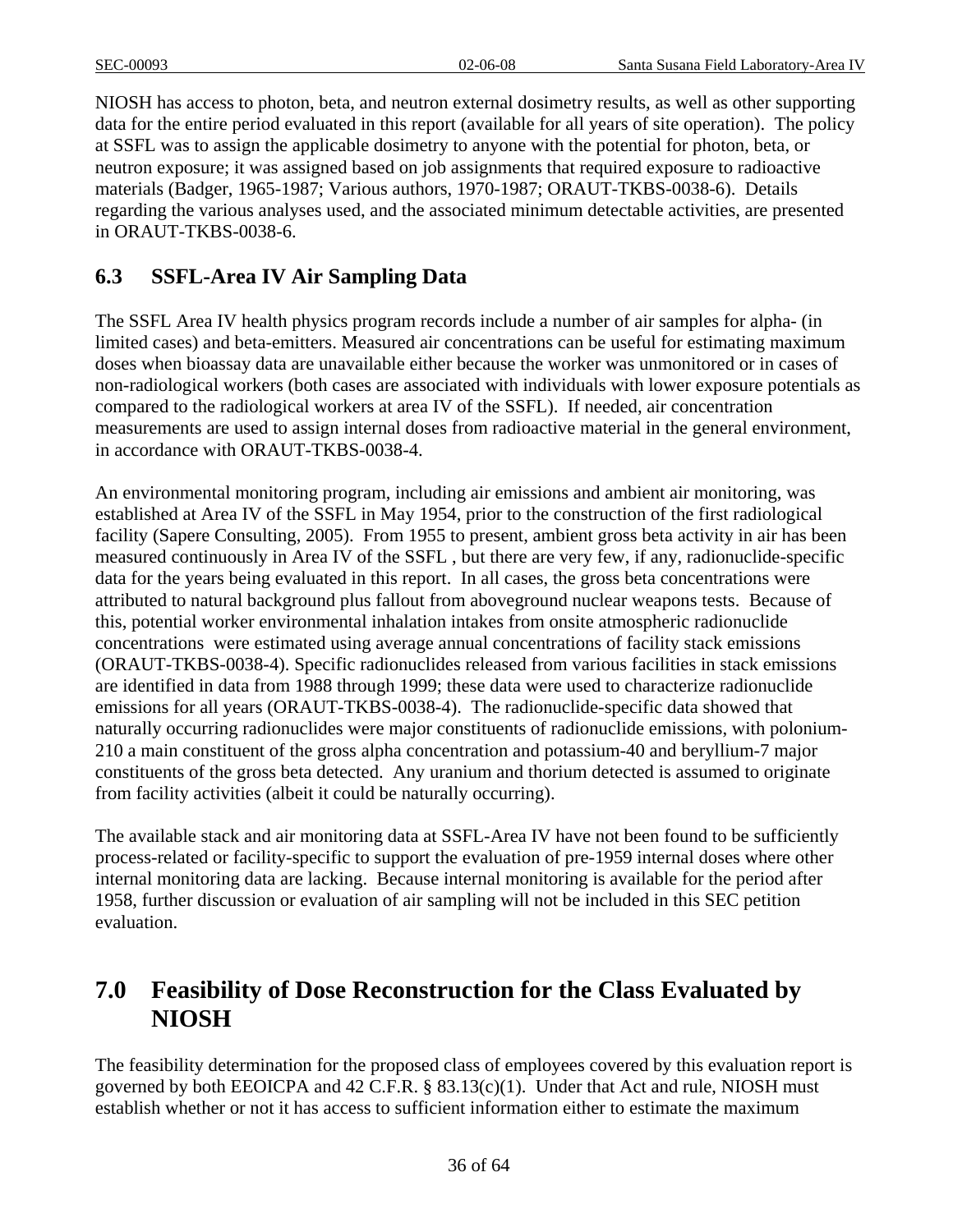| <b>SEC-00093</b>                                                                                    | $02 - 06 - 08$ | Santa Susana Field Laboratory-Area IV |
|-----------------------------------------------------------------------------------------------------|----------------|---------------------------------------|
| radiation dose for every type of cancer for which radiation doses are reconstructed that could have |                |                                       |

radiation dose for every type of cancer for which radiation doses are reconstructed that could have been incurred under plausible circumstances by any member of the class, or to estimate the radiation doses to members of the class more precisely than a maximum dose estimate. If NIOSH has access to sufficient information for either case, NIOSH would then determine that it would be feasible to conduct dose reconstructions.

In determining feasibility, NIOSH begins by evaluating whether current or completed NIOSH dose reconstructions demonstrate the feasibility of estimating with sufficient accuracy the potential radiation exposures of the class. If the conclusion is one of infeasibility, NIOSH systematically evaluates the sufficiency of different types of monitoring data, process and source or source term data, which together or individually might ensure that NIOSH can estimate either the maximum doses that members of the class might have incurred, or more precise quantities that reflect the variability of exposures experienced by groups or individual members of the class. This approach is discussed in OCAS's SEC Petition Evaluation Internal Procedures, which are available at http://www.cdc.gov/niosh/ocas. The next four major subsections of this Evaluation Report examine:

- The sufficiency and reliability of the available data. (Section 7.1)
- The feasibility of reconstructing internal radiation doses. (Section 7.2)
- The feasibility of reconstructing external radiation doses. (Section 7.3)
- The bases for petition SEC-00093 as submitted by the petitioner. (Section 7.4)

## **7.1 Pedigree of SSFL-Area IV Data**

This subsection answers questions that need to be asked before performing a feasibility evaluation. Data Pedigree addresses the background, history, and origin of the data. It requires looking at site methodologies that may have changed over time; primary versus secondary data sources and whether they match; and whether data are internally consistent. All these issues form the bedrock of the researcher's confidence and later conclusions about the data's quality, credibility, reliability, representativeness, and sufficiency for determining the feasibility of dose reconstruction. The feasibility evaluation presupposes that data pedigree issues have been settled.

A centralized radiological records program was established at SSFL at the beginning of operations in 1955. The radiological safety program began with the first proposal to secure radioactive material and continued to expand with the level of operations. All health physics records have been maintained in a centralized location at SSFL-Area IV and are readily available to NIOSH. They consist of personnel monitoring records (external exposure and bioassay), meteorological monitoring, environmental monitoring, and effluent monitoring records . (Lang, 1960; Various authors, 1960 1966). The availability and extent of the health physics records was corroborated in November 2007, in a telephone interview with the SSFL Manager of Radiation Safety and in a subsequent data capture trip to the site to do additional research on the data in the available files .

Examination of the internal and external dosimetry data available for SSFL employees indicates that the data are of sufficient accuracy and represent the range of exposures associated with the work performed during the covered period. The type of monitoring was well-suited for the type of work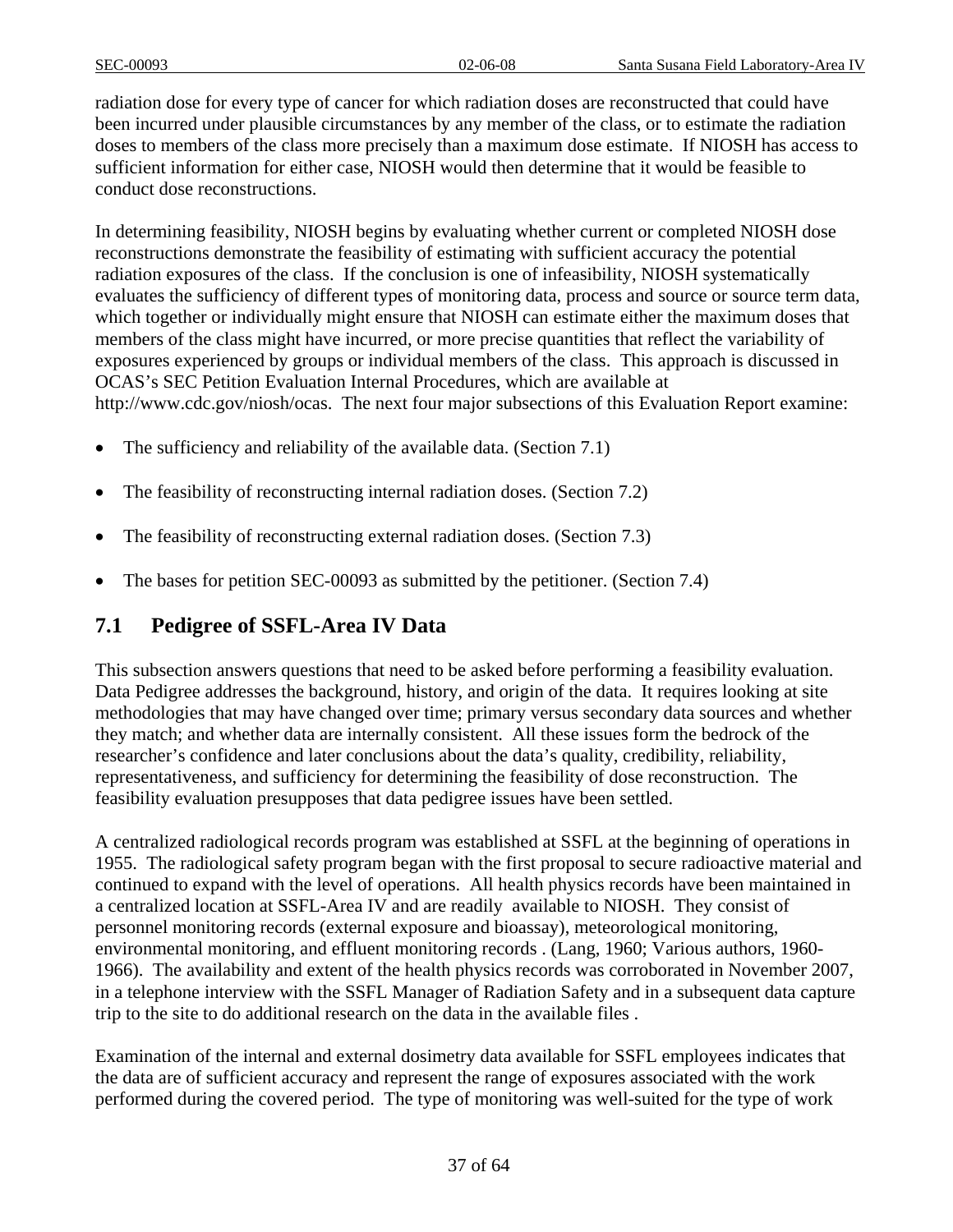| SEC     | $2-06-08$ | Laboratory-Area I  |
|---------|-----------|--------------------|
| 2-00093 | UZ        | Santa Susana Field |
|         |           |                    |

performed at the facility and was comparable to what was used by other facilities doing similar work at that time.

In addition to health physics records, the available source term and process information includes the types and quantities of specific radionuclides and sources present, their chemical and physical form, and the types and frequency of operations (including controls) in which these sources were utilized. NIOSH has determined that there is a lack of meaningful source term information (such as isotopic and curie content) for the 1955-1958 period, which limits the development of a reliable source term for the SSFL-Area IV. However, sufficient information is available to support the evaluation of dose for the post-1958 employment periods.

### **7.1.1 Internal Monitoring Data Review**

The routine *in vitro* bioassay program was established in August 1958 (Kellehar, 1966). The practice at SSFL was to collect urine samples based on job assignments that required exposure to radioactive materials. Prior to August 1958, NIOSH has found only limited personnel bioassay data or associated internal monitoring-related information for the proposed worker class being evaluated in this report. However, NIOSH does have access to original urinalysis results and other supporting program data for the period after the initiation of a bioassay program in August 1958.

NIOSH reviewed the internal monitoring data analyses performed as part of a mortality study as well as a comprehensive dose reconstruction methodology study at Rocketdyne/Atomics International (Boice, 2006; Boice, May 2006). These documents and studies demonstrate the availability of the internal monitoring data collected over the operational period evaluated in this report and that the site collected and appropriately analyzed samples from individuals with the potential for internal radiological exposures. In addition, these documents include data for the highest exposed individuals for post-1958 periods, and the data are of sufficient quality and quantity to support radiological dose reconstruction and/or co-worker studies/analyses for the post-1958 period (Alexander, 1959; Boice, 2006; Garcia, July 1, 1963; Garcia, July 15, 1963; Boice, May 2006; Kellehar, 1966; Lang, 1960; Lee, 1963; O'Brien, 1959; Sheperd, 1959; Various Authors, 1960-1966).

Throughout the history of the site, bioassay samples were also analyzed by commercial laboratories. These commercial laboratories incorporated the same practices and procedures required by SSFL (Rocketdyne/Atomics International) bioassay programs and generally incorporated state-of-the-art equipment and analysis techniques, kept abreast of the latest AEC/DOE requirements and regulations, and incorporated the latest quality control and assurance methods (which would be expected as internal monitoring was their business and would support retaining additional AEC/DOE related business). During the large scale studies by Boice (2006, May 2006), 200,000 records in 14,189 worker folders were reviewed, and 2,232 workers were determined to have been internally monitored. A total of 27,023 records of internal monitoring data were compiled (Boice, 2006; Boice, May 2006).

Based on this information, NIOSH has concluded that SSFL policies for the collection and maintenance of employee monitoring data are sufficient for dose reconstruction in terms of the pedigree parameters described previously. As discussed with former and current employees from the site, and later confirmed during data captures (including the most recent data capture in December 2007), physical records are available in hard copy form and are stored on site in file cabinets In addition, NIOSH has identified and collected program data and area monitoring data (air, radiation, and surface contamination) that support its ability to establish a bounding dose reconstruction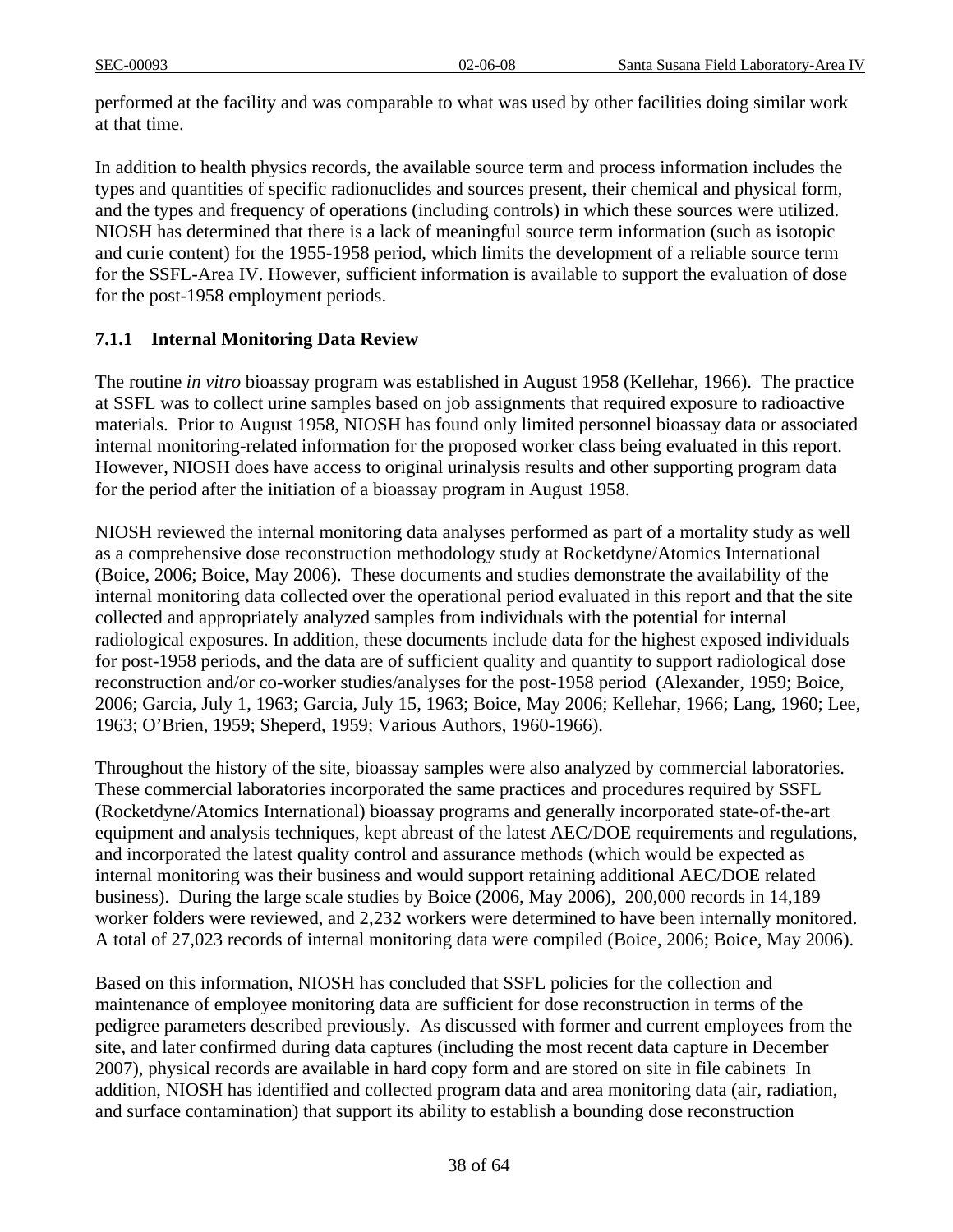| SEC-00093 | $02-06-08$ | Santa Susana Field Laboratory-Area IV |
|-----------|------------|---------------------------------------|
|           |            |                                       |

methodology for Area IV of SSFL. Upon request, the SSFL provides original hardcopy records for individual claimants; these records have been used by NIOSH and support NIOSH's ability to confirm data. The lack of available internal monitoring data for the pre-1959 period prevents the performance of an internal consistency and data pedigree check for the Area IV SSFL data for the period from 1955 through 1958. Having the original Area IV records of SSFL personnel and the associated radiological program information eliminates the need for a separate internal consistency check of the internal data for the period from 1959 through 1965.

### **7.1.2 External Monitoring Data Review**

When operations began at Area IV of SSFL, the site used its own dosimeter to monitor photon and beta exposures. The dosimeter design was very similar to the film dosimeters used at the Y-12 plant and the Hanford site, which were based on the design developed by Pardue, Goldstein, and Wollan (Pardue, 1944). During this time period, AI supplemented their film dosimetry with pencil dosimeters and NTA film that was used to monitor neutron exposures. Both penetrating and non-penetrating doses were documented in personnel records (ORAUT-TKBS-0038-6).

AI started using commercial vendors for its dosimetry needs in the early 1960s and continued that practice to the end of its operating life. Original individual external dosimetry records are available for SSFL workers, and all workers shown to have a potential for radiation exposure were monitored over the period evaluated in this report (and for the entire operational period of Area IV of the SSFL). The exchange frequencies for personnel at the site were based on the potential to exceed the administrative exposures limits for the applicable period in the radiological program (Lang, 1960; ORAUT-TKBS-0038-6). Having the original personnel records and the associated radiological program information for Area IV of SFFL eliminates the need for a further consistency check of the external data for the period from 1955 through 1965.

As discussed in a mortality study and a comprehensive dose reconstruction methodology study at Rocketdyne/Atomics International (Boice, 2006; Boice, May 2006), all radiation workers were assigned a dosimeter. During the early years of the external monitoring program, all employees were assigned a radiation folder (location to keep any radiological monitoring data collected for each individual) regardless of whether or not they were designated as a radiological worker (which resulted in the identification of a multitude of empty radiation folders during the studies). Based on the reviews performed as part of the studies, it was confirmed that all workers who had the potential to receive external radiological exposures were monitored using dosimeters for all years evaluated in this report (and for all years of site operations). Therefore, NIOSH has concluded that the available information includes data for the highest exposed individuals for the period evaluated in this report (and for the operations of the site), and that these data are of sufficient quality and quantity to support radiological dose reconstruction and/or co-worker studies/analyses for the entire evaluated period. As discussed in the dose reconstruction methodology study and the available information describing the external monitoring and dosimetry program during the period evaluated in this report, sufficient information exists (including quality control information and data to support uncertainty analyses) to support interpreting the external monitoring data for the entire period evaluated in this report (Badger, 1965-1987; Boice, 2006; Clow, 1966; DOE, 1986; Garcia, April 5, 1963; Garcia, July 1, 1963; Garcia, July 15, 1963; Boice, May 2006; Lang, 1960; Pardue, 1944; Various Authors, 1970-1987). Boice (2006, May 2006) reviewed over 200,000 records in 14,189 worker folders, and determined that 5,743 workers were externally monitored (Boice, 2006; Boice, May 2006).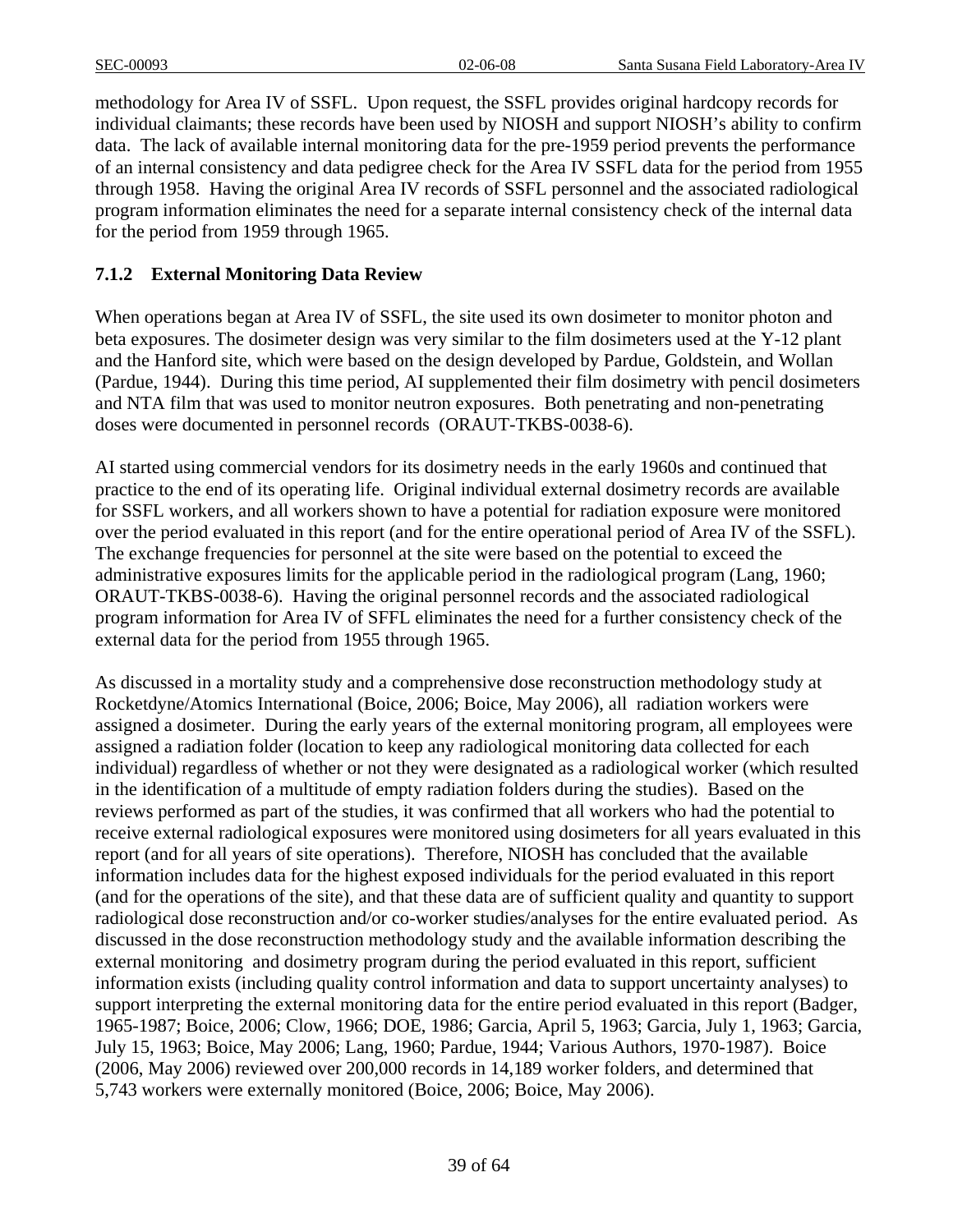## **7.2 Internal Radiation Doses at SSFL-Area IV**

The principal sources of internal radiation doses for members of the proposed class were airborne alpha and beta-gamma particulate materials. Alpha-emitting radionuclides were associated with fissionable materials and transuranics in reactor fuel. They include plutonium-238, plutonium-239, uranium-234, uranium-235, uranium-238, thorium-228, thorium-230, thorium-232, and americium-241. Reactor operations produced beta-gamma-emitting mixed fission products and activation products. These include cobalt-60, strontium-90, cesium-137, and tritium. Workers were potentially exposed to these radionuclides both during reactor operations and during shutdowns, modifications, and refueling. Dust containing radionuclides could be inhaled by individuals and then deposited in the respiratory tract. The dust would also settle on surfaces and become re-suspended in the air, where it could again be inhaled or ingested by transfer from contaminated surfaces via hand to mouth. The majority of the exposures over the history of SSFL-Area IV operations are considered to be chronic in nature. There were a number of incidents that could have resulted in higher short-term exposures for a limited number of employees. The incidents are well-documented in the site records (ORAUT-TKBS-0038-5).

In addition to particulate matter, reactor operations also produced some short-lived gaseous (xenon-133 and krypton-85) and volatile fission products (radioiodines). Workers could have inhaled this material, although generally there were systems designed to confine or absorb this material until it decayed or was disposed of as waste (Sapere Consulting, 2005).

## **7.2.1 Process-Related Internal Doses at SSFL-Area IV**

The following subsections summarize the extent and limitations of information available for reconstructing the process-related internal doses of members of the proposed class. Most of the information summarized below is provided in greater detail in the individual TBDs and other document sources.

## 7.2.1.1 Urinalysis Information and Available Data

As discussed in Section 6.1, NIOSH has identified only limited amounts of internal personnel monitoring data for pre-1959 exposures. The routine *in vitro* bioassay program was established in August 1958 (Kellehar, 1966). NIOSH has access to urinalysis results and other data for the post-1958 period evaluated in this report. Quarterly urinalysis was normally used for routine bioassay during the early years of the program. Initially, gross alpha or gross beta measurements were analyzed and specific radionuclides could be determined "where required." Should significant activity be detected, more detailed radiometric analysis could be performed with suitable body-burden determinations (Lang, 1960). For the period of 1958 through 1966, analyses were performed for uranium (both fluorometric and radiometric), mixed fission products, plutonium, strontium-90, tritium, and thorium (Alexander, 1959). In addition, NIOSH has access to the internal monitoring program data and radiological source term information associated with all radiological operations performed during (and after) this time period. For the operational period prior to 1959, NIOSH only has access to limited internal monitoring data, and NIOSH does not have access to sufficient program data or a developed source term evaluation.

The urinalysis practice at SSFL-Area IV for the period after 1958 included collecting urine samples based on job assignments that required exposure to radioactive materials. Workers who were not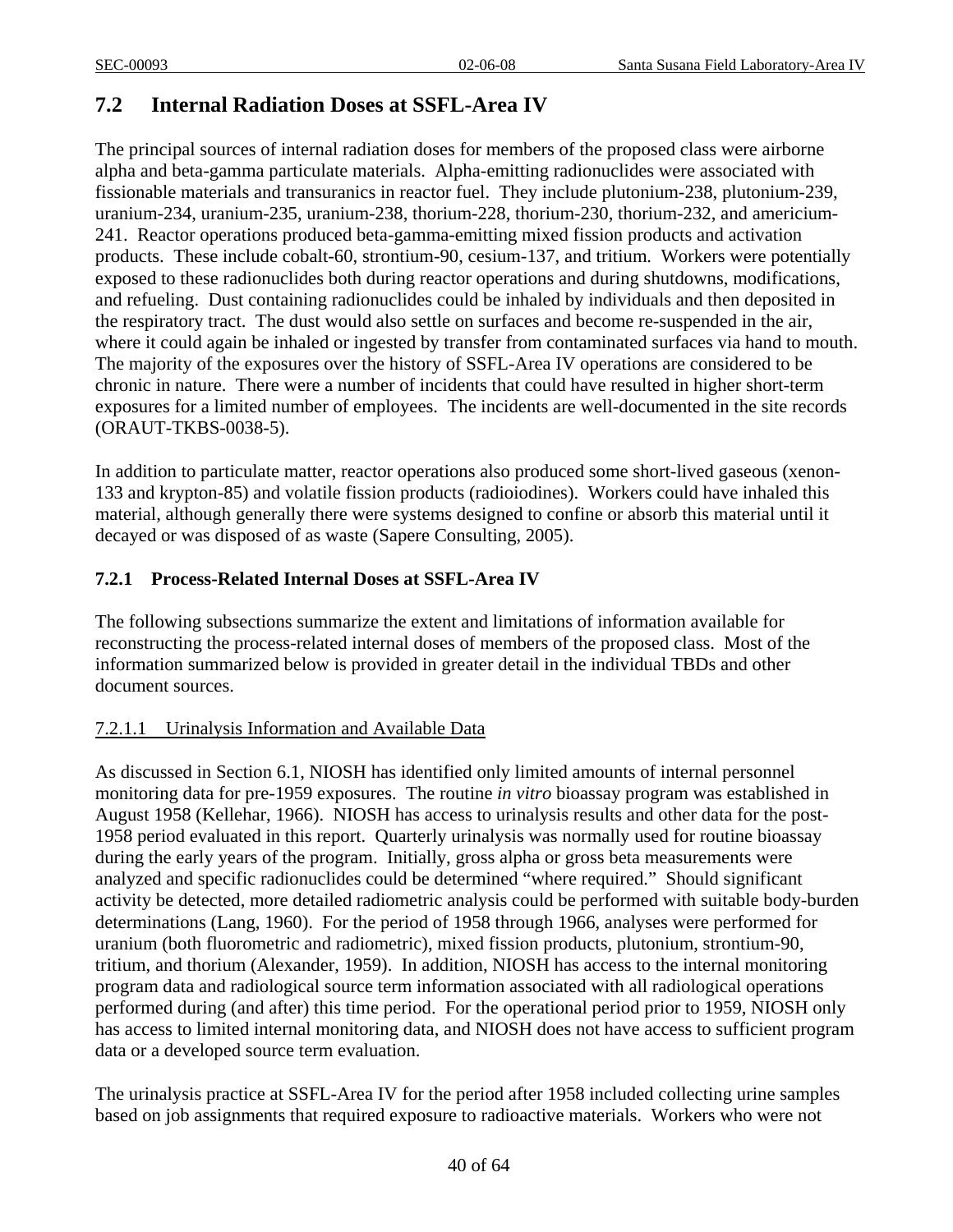| SEC-00093                                                                                             | $02-06-08$ | Santa Susana Field Laboratory-Area IV |
|-------------------------------------------------------------------------------------------------------|------------|---------------------------------------|
|                                                                                                       |            |                                       |
| monitored by urinalysis were considered to be at little or no risk of exposure. Special urine samples |            |                                       |
| were requested when an intake was suspected, or if a routine sample exceeded 10% of the urinary       |            |                                       |

were requested when an intake was suspected, or if a routine sample exceeded 10% of the urinary excretion expected from a single maximum permissible body burden. Special samples were analyzed by the onsite laboratory, commercial labs, or both (Kellehar, 1966).

Based on limited pre-1959 internal monitoring data and associated program or source term information, NIOSH has concluded that there is insufficient information to support establishing a bounding internal exposure scenario for the proposed worker class that worked in Area IV of the SSFL from 1955 through 1958. NIOSH has identified post-1958 radiological internal monitoring program data and has access to the original monitoring data for individuals working in the potential exposure areas at Area IV of the SSFL. Therefore, NIOSH has concluded that there are sufficient data to bound the dose (reconstruct dose with sufficient accuracy) for the proposed worker class for the period from 1959 through 1965.

## **7.2.2 Ambient Environmental Internal Radiation Doses at SSFL-Area IV**

Ambient environmental air sampling data exist for the period evaluated in this report; however, no stack effluent concentration data are available for the period prior to 1965. The facilities operating during the pre-1965 period were mainly small reactor facilities. The SRE, the largest reactor at SSFL, operated from 1957 (full-power by May 1958) to 1964 in Area IV.

could be naturally occurring (ORAUT-TKBS-0038-4). The SSFL ambient air monitoring data through 1999 are reported as gross alpha and gross beta without identification of specific radionuclides. In all cases, the gross alpha and gross beta concentrations are a small fraction of the applicable limits and are indistinguishable from background. Because of this, stack emission data were used as the primary basis for inhalation intake estimates from onsite atmospheric radionuclide concentrations. Furthermore, the average percentage that each radionuclide contributed to the gross alpha or gross beta concentration was determined from 1988-to-1999 data that were applied to earlier years to estimate radionuclide-specific stack concentrations. Any uranium and thorium detected was assumed to originate from facility activities, even though it

The facility effluent concentrations for each year were summed and worker exposure hours and rates were estimated (ICRP, 1975). Because the stack effluent concentrations were at the point of release, a further reduction factor of 0.01 was applied to account for the decreased overall intake due to contributions from facility spacing, atmospheric dispersion, and building wake effects (ORAUT-TKBS-0038-4).

Noble gases were not included in inhalation estimates because they were not included in emission monitoring data. The potential dose from radioactive noble gases is very small. Acute release events that would contribute negligibly to the annual average radionuclide concentration are not included in the annual average effluent concentrations (ORAUT-TKBS-0038-4).

The use of facility ambient air monitoring data for assessing internal radiation doses was evaluated for performing EEOICPA dose reconstructions. However, NIOSH has concluded that the ambient environmental method (described above) does not support a bounding internal exposure evaluation method for the pre-1959 time period, when the facility lacked a routine urinalysis program. These data could be applied to support partial internal dose reconstructions (for non-presumptive cancers in the pre-1959 era or cases in the pre-1959 era with less than 250 days employment). For the post-1958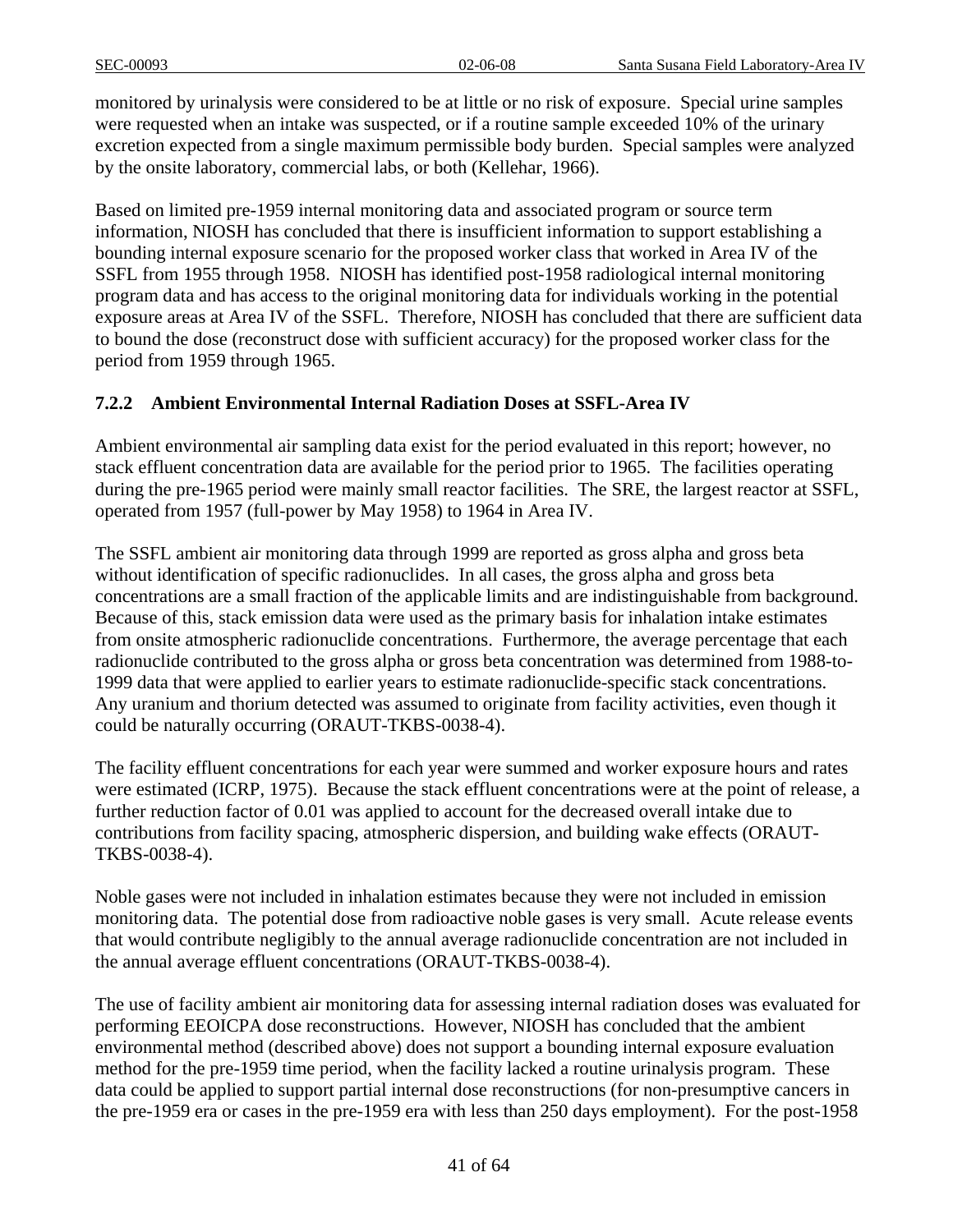| SEC-00093                                                                                              | $02-06-08$ | Santa Susana Field Laboratory-Area IV |
|--------------------------------------------------------------------------------------------------------|------------|---------------------------------------|
|                                                                                                        |            |                                       |
| time frame, personnel ambient exposure/dose is accounted for within the available urinalysis           |            |                                       |
| monitoring data for those nervoused, and these evoilable biosessexy data see he yead to hound the next |            |                                       |

monitoring data for those personnel, and these available bioassay data can be used to bound the post-1958 ambient/environmental doses. Based on this information, further evaluation of these exposures was not performed or required for this evaluation report.

## **7.2.3 Internal Dose Reconstruction**

When Area IV was established at SSFL in 1953, some existing structures were converted for nuclear research and development, but many new buildings had to be specifically constructed to house the small reactors and critical assemblies that were the main focus of the early years. Many of the early facilities were not operational until near the end of the 1953-1959 period (Sapere Consulting, 2005). Small reactors and critical assemblies could produce high external doses in unshielded areas and could have presented some possibility of exposure to enriched uranium; however, in general these did not operate at high enough power levels to produce large quantities of fission products or transuranics (Sapere Consulting, 2005). This is consistent with the lack of a bioassay program during this time at Area IV of the SSFL and the logic for initiation of a bioassay program at the site in August 1958 (as operations were ramping up).

It is important to note that the 1959 SRE incident occurred after the start of routine bioassay and that some of the highest exposure-potential facilities, such as the Hot Laboratory (Building 4020), the Nuclear Materials Development Facility (Building 4055), and Uranium Carbide Fuel Pilot Plant (Building 4005), were not active until after the start of the routine bioassay program (Sapere Consulting, 2005).

The following subsections summarize the methods available to dose reconstructors to either estimate the maximum internal radiation dose or estimate the internal radiation doses to members of the class more precisely than a maximum dose estimate.

**Workers employed prior to 1959—**Radionuclides of concern were primarily fission products and uranium. Some exposure to fissionable material, transuranics, and activation products was also possible (Sapere Consulting, 2005). Since the routine bioassay program was not initiated until August 1958, many of these workers will not have bioassay data prior to that date. In the rare case that pre-1959 bioassay results do exist for an individual, this data may be applied to support a partial internal dose reconstruction if there is information available to support interpreting the data and/or results. For workers without bioassay results, a partial reconstruction or estimation of their dose is possible through evaluation of their post-1958 internal monitoring data (if available) and/or application of the ambient environmental dose estimates.

**Workers employed from 1959-1965—**Radionuclides of concern were primarily fission products. Exposure to fissionable material, transuranics, and activation products became more likely as the number, variety, and power levels of the small reactors increased and new facilities for handling unsealed radioactive materials came online (Sapere Consulting, 2005). Doses to the organ of interest for the majority of these workers can be calculated from bioassay results. Although some early bioassay results are recorded only in terms of gross activity, ORAUT-OTIB-0054 provides guidance on the assignment of radionuclide-specific intakes of mixed fission and activation products when air sampling or urinalysis data associated with reactors or reactor fuels are available only as gross or total beta activity or gross or total gamma activity. The availability of actual bioassay results (and associated program data and documentation/information that support the ability to interpret the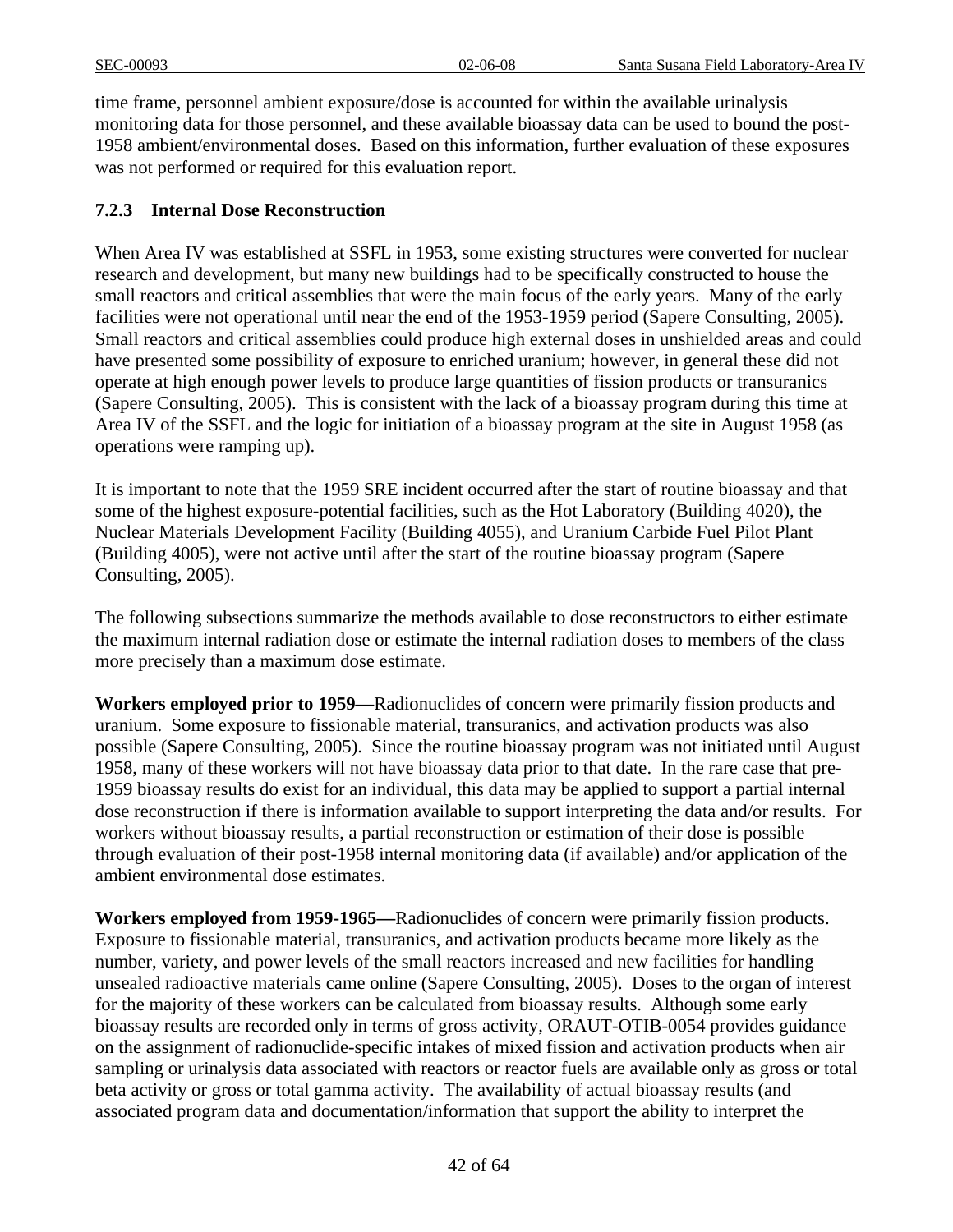| SEC-00093                                                                                                  | $02 - 06 - 08$ | Santa Susana Field Laboratory-Area IV |
|------------------------------------------------------------------------------------------------------------|----------------|---------------------------------------|
| internal data) for members of the proposed worker class who were considered radiation workers (and         |                |                                       |
| therefore have post-1958 bioassay results available), supports NIOSH's ability to reconstruct dose for     |                |                                       |
| those members of the proposed class with sufficient accuracy. Because these data include the worst         |                |                                       |
| case exposure scenarios for the proposed worker class, as discussed in Section 7.1.1, NIOSH contends       |                |                                       |
| that the availability of these data also support the ability to establish a bounding exposure scenario for |                |                                       |
| the entire proposed worker class. Although the need to assemble a co-worker dose reconstruction            |                |                                       |
| approach has not been deemed necessary up to this point for Area IV of SSFL, NIOSH has                     |                |                                       |
| determined that a sufficient quantity of internal data exist to support establishing an internal co-worker |                |                                       |
| dose reconstruction approach for this site, if necessary.                                                  |                |                                       |

#### **7.2.4 Internal Dose Reconstruction Feasibility Conclusion**

NIOSH has established that unmonitored intakes of radionuclides associated with reactor operations (and associated operations) may have occurred in Area IV of the SSFL prior to 1959 and that these exposures may have resulted in unmonitored doses to site workers and workers incidentally exposed in these facilities. NIOSH has also determined that there was no established routine bioassay program for Area IV of the SSFL prior to August 1958. There is insufficient information associated with the source terms for the operations during this timeframe to support developing a method to estimate or bound internal radiological exposures based on source term (or any currently available) information or data. For this reason, NIOSH has concluded that it cannot bound or reconstruct pre-1959 internal doses with sufficient accuracy for any member of the proposed worker class. NIOSH has established that it can provide a partial estimate of dose for the pre-1959 workers (for non-presumptive cases or  $for < 250$  day cases in the time period) using the available data in the period, the available monitoring data after 1958 (back-extrapolating the potential intake/dose), or ambient environmental dose reconstruction information.

For the period after 1958 (from 1959-1965) NIOSH has established that it has access to sufficient internal dose information to either: (1) estimate the maximum internal radiation dose for every type of cancer for which radiation doses are reconstructed that could have been incurred under plausible circumstances by any member of the class; or (2) estimate the internal radiation doses to members of the class more precisely than a maximum dose estimate.

## **7.3 External Radiation Doses at SSFL-Area IV**

There were many different types of facilities and processes at Area IV of the SSFL with sources of external exposure, including reactors, critical test facilities, fuel preparation and post-irradiation examination facilities, accelerator and calibration facilities, and support facilities. The major accelerator was a Van de Graaff generator that produced neutrons. The fuel facilities, reactors, and critical facilities handled fissionable fuels with various enrichments, mostly compounds of uranium (including carbides). They also handled relatively small quantities of plutonium and thorium. Small scale fuel decladding operations also resulted in releases of fission products and tritium within the hot cell environment (ORAUT-TKBS-0038-6)

The principal source of external radiation doses for members of the proposed class included exposure to beta particles, gamma rays, and neutrons. The radiation sources contributing to these exposures have been identified as: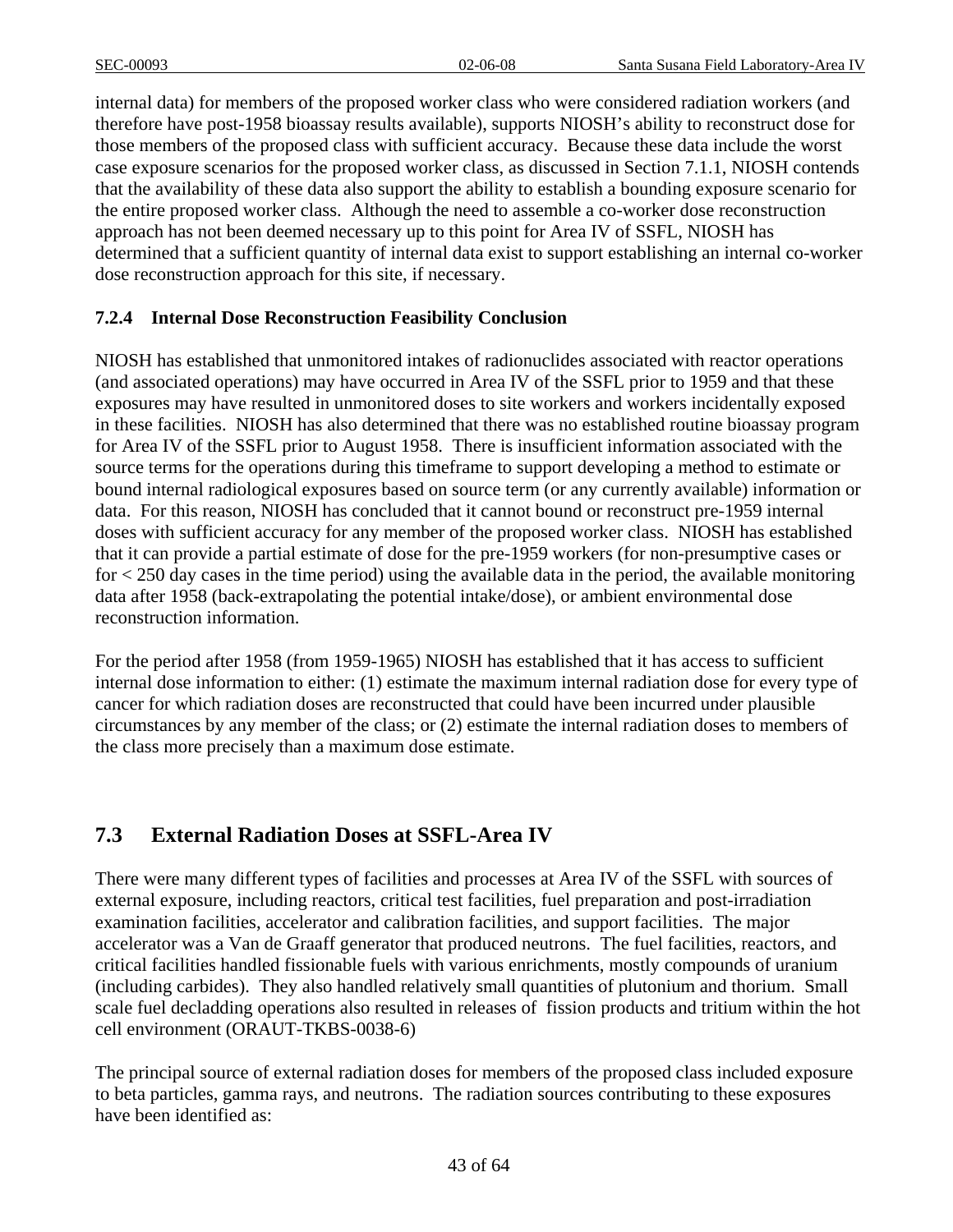- Operations involving the reactor research and nuclear operations,
- Operations involving nuclear support (fuel, disassembly and examination of reactors, fabrication of sources, waste disposal, etc.), and
- Periodic X-ray examinations.

In terms of isotopes of concern, Table 5-2 identifies the potential radiological contaminants associated with the specific nuclear operations at SSFL-Area IV.

### **7.3.1 Process-Related External Radiation Doses at SSFL-Area IV**

The following subsections summarize the extent and limitations of information available for reconstructing the process-related external doses of members of the proposed class.

#### 7.3.1.1 Beta and Photon Radiation Dosimetry and Source Term

Beta and photon monitoring data are available for Area IV of the SSFL in the form of personnel individual dosimetry records and area monitoring surveys. From the beginning of operations at Area IV of the SSFL, potential exposure to workers, particularly in reference to skin or extremity dose, was routinely considered. Exposure to beta radiation was typically accompanied by photon radiation exposures in SSFL-Area IV work areas. The summary of the beta and photon exposure evaluations, as discussed in this report and as reviewed and characterized in ORAUT-TKBS-0038-6, are included below.

The beta spectrum from uranium is highly dependent on the quantity of daughter products in the uranium, which in turn depends on the enrichment level of the uranium. In some cases, the personnel dosimetry information includes extremity dosimeter results that can be considered in combination with the shielded dosimeter results to evaluate shallow or beta dose. The personnel beta exposures and doses can be reconstructed through an evaluation of the associated individual's personnel monitoring records and application of dose reconstruction methods. Because dosimeter results are available for all members of the proposed SSFL-Area IV worker class evaluated in this report, NIOSH has concluded that sufficient information exists to permit bounding the beta exposures for the proposed class.

In addition to the analysis of the beta exposures, low-energy photons also contribute to personnel shallow dose. Plutonium produces very few highly-penetrating gamma rays because they occur at such a low emission probability. Most photons from plutonium are from low-energy X-rays that are easily shielded. The primary source of external photon exposure is the decay of americium-241, which produces a 60 keV photon with 37% probability of emission per alpha disintegration. Americium-241 is the beta decay progeny of plutonium-241. The americium-241 in-growth in the plutonium increases with time, and hence, increasingly contributes its higher-energy photon component to the total exposure. The plutonium-241 decay beta is of low energy (0.022 MeV) and is completely shielded by thin rubber gloves and various other materials (DOE, 2006). Based on the available source term information associated with these exposures, NIOSH has concluded that sufficient information exists to permit bounding the low-energy photon exposures for the SSFL-Area IV proposed worker class.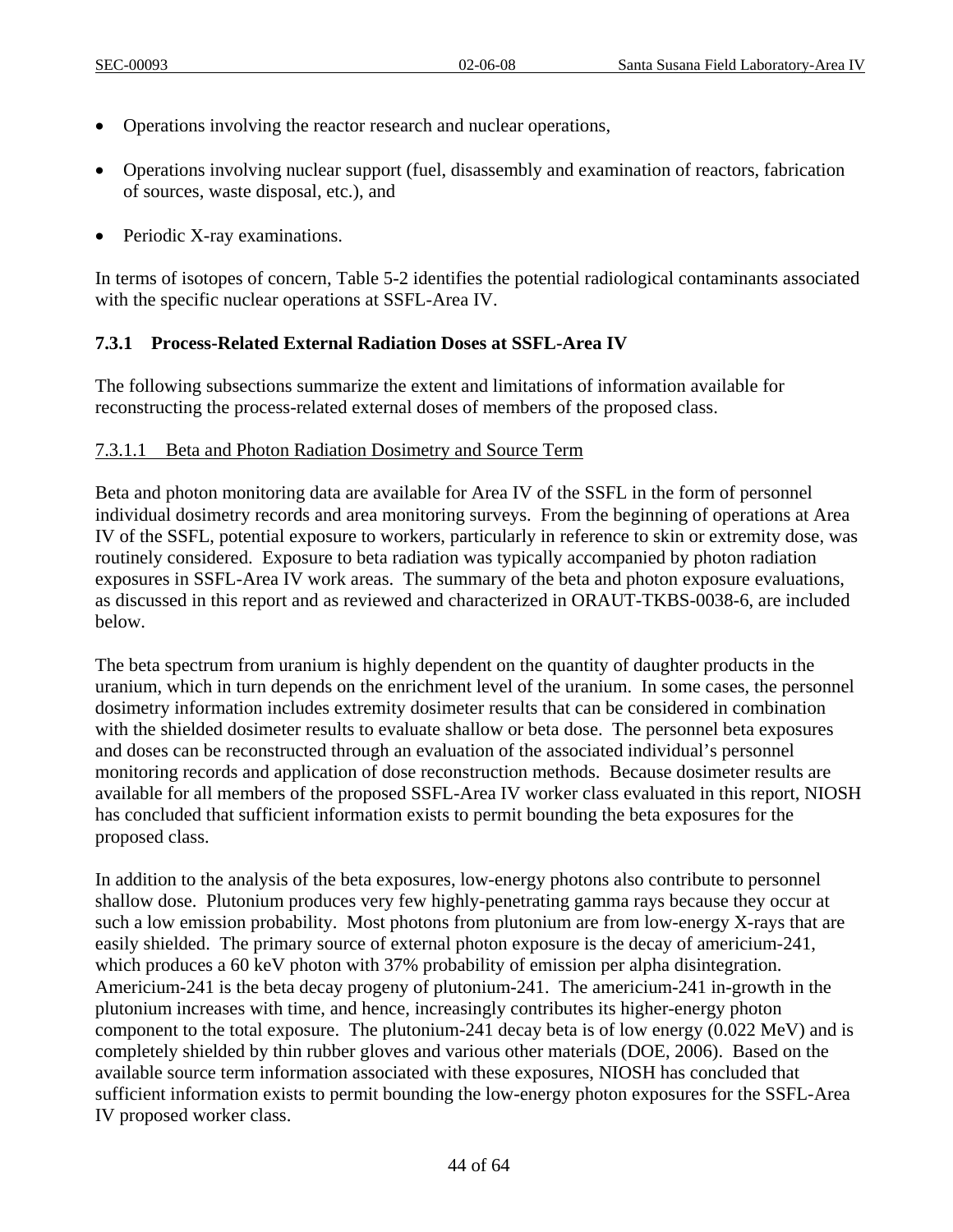High-energy photon exposures also resulted from SSFL-Area IV routine radiological operations with uranium and other high-energy photon sources (as discussed in the SSFL Technical Basis Documents and this evaluation report). Enriched uranium has much less in-growth of protactinium-234m, but uranium-235 and its decay products emit a 185.7 KeV photon 57% of the time and a 143.8 KeV photon 11% of the time. These two photons dominate the measured photon energy spectra. It is appropriate to assume that the entire photon dose from enriched uranium is a result of exposure in the 30 - 250 keV photon energy range. For enriched uranium, the reconstruction assumes that all photon doses were a result of exposure to the  $30 - 250$  keV photon energy range, which provides a bounding dose estimate for external dose reconstruction (DOE, 2006). Because dosimeter results are available for all members of the proposed SSFL-Area IV worker class evaluated in this report, NIOSH has concluded that sufficient information exists to permit bounding the high-energy photon exposures for the proposed class.

### 7.3.1.2 Neutron Radiation Dosimetry and Source Term

Facilities at Area IV of the SSFL with the potential for neutron radiation exposures include the reactors, accelerators, and fuel storage facilities. AI operated a Van de Graaff generator in Building 4030 to bombard tritium targets with deuterons to produce neutrons. A second Van de Graaff generator operated at the SRE Facility to generate neutrons for neutron activation analyses of materials (1960 through 1964). The Water Boiler Neutron Source (WBNS), a small low-power research reactor, was used for reactor operator training and as a neutron source for many different tests from 1956 through 1980 (ORAUT-TKBS-0038-2). From the perspective of personnel neutron exposures, the accelerators were the major source of neutrons.

Because of strict criticality controls at the site, no neutron-induced multiplication from plutonium would be expected at Area IV of SSFL. Induced fission seems to be a problem only in metal (1 kg or more) or in very large, high-density arrays of plutonium oxide with an additional moderator. The spontaneous fission neutron fields associated with plutonium at Area IV of SSFL varied based on the amount of shielding (or moderator material) around the plutonium. Most spontaneous fission neutrons produced by plutonium have energies less than 20 MeV, with the majority of energies being less than 5 MeV (DOE, 2006).

Beginning with the start of reactor operations and the use of Van de Graaff accelerators, neutron doses were measured using NTA film. Neutron doses were recorded as whole-body dose in rem and are included in the records submitted to NIOSH for those claimants with the potential for neutron exposures. The general trend in recorded neutron dose for SSFL workers is available in the DOE CEDR external dosimetry analysis file for the epidemiologic study conducted by Boice, et al. (2006). The earliest positive neutron dose occurred in 1954, and neutron doses were measured in all years until 1987. NTA is known to have limitations for lower-energy neutrons  $\ll$  0.5 MeV). Because most, if not all, of the neutron energies that existed at Area IV of SSFL were >0.5 MeV (ORAUT-TKBS-00038-6), the available NTA measurement results are expected to be a reasonable representation of the SSFL neutron exposures and associated doses.

In the case that it becomes necessary to evaluate exposures and doses to lower-energy neutrons at Area IV of SSFL, it would be possible to evaluate the neutron-to-photon ratio to account for and assign a neutron dose (considering that it was the AI practice at Area IV of the SSFL to assign beta/photon personnel dosimeters to all workers entering a radiologically controlled area; therefore,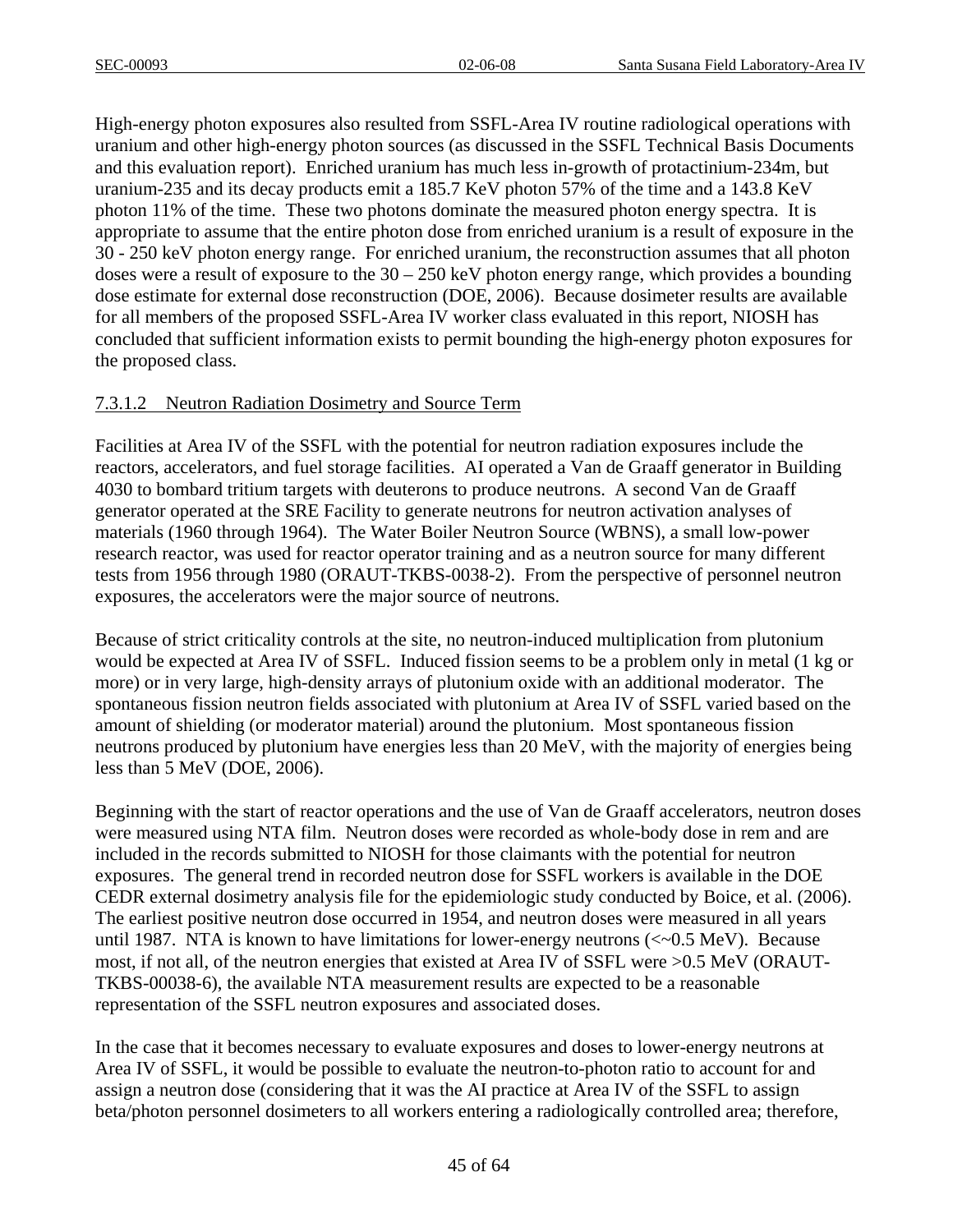dose). NIOSH also has access to area monitoring data that could be used to supplement and verify any significant photon radiation dose would have also been measured in tandem with the neutron any neutron-to-photon ratios, as necessary.

Because NTA dosimeter results are available for all applicable members of the proposed SSFL-Area IV worker class evaluated in this report, and NIOSH has knowledge of the associated source terms that result in appreciable neutron exposures, NIOSH has concluded that sufficient information exists to permit bounding the neutron exposures for the proposed class.

### 7.3.1.3 Application of Co-Worker Data for External Dose Reconstruction

In cases of lost or damaged dosimeters, dose results are derived from past results of similar work, coworker results, or the product of instrument measurements and time spent in the radiation zone. These practices are typical of sites with similar circumstances.

Co-worker data may be used for cases not having complete monitoring data and may fall into one of several categories including:

- The worker was unmonitored, and even by current standards did not need to be monitored (e.g., a non-radiological worker)
- The worker was unmonitored, but by current standards would have been monitored
- The worker may have been monitored, but the data are not available for dose reconstruction
- The worker has partial information, but it is insufficient to complete a dose reconstruction

Further research and development of a co-worker data set has not been performed by NIOSH because a dosimetry data deficiency has not been identified for the proposed worker class timeframe. In the case that a co-worker study is deemed necessary, NIOSH believes that sufficient data exist to support a co-worker study and dose reconstruction approach.

## **7.3.2 Ambient Environmental External Radiation Doses at SSFL**

NIOSH has determined that ambient environmental external dose information is not available during the period evaluated in this report (sufficient data are not available until the mid-1970s). Using the available data, NIOSH estimated that the baseline dose above background in Area IV is 20 mrem/year to account for reactor operations during the period from 1955 through 1965. Facility-specific dose for the RMDF during these years was estimated to be elevated to 80 mrem/year. During the years of SRE operations, a facility-specific dose of 40 mrem/year was estimated for Building 4143 (ORAUT-TKBS-0038-4).

The use of facility ambient external monitoring data for purposes of assessing external ambient environmental radiation doses was evaluated for purposes of performing EEOICPA dose reconstructions. However, NIOSH has concluded that the ambient environmental method (described above) does not support a bounding external exposure evaluation method for the timeframe evaluated in this report, in support of radiological dose reconstructions for the proposed worker class. However, the available ambient environmental data can be used to bound the external ambient doses for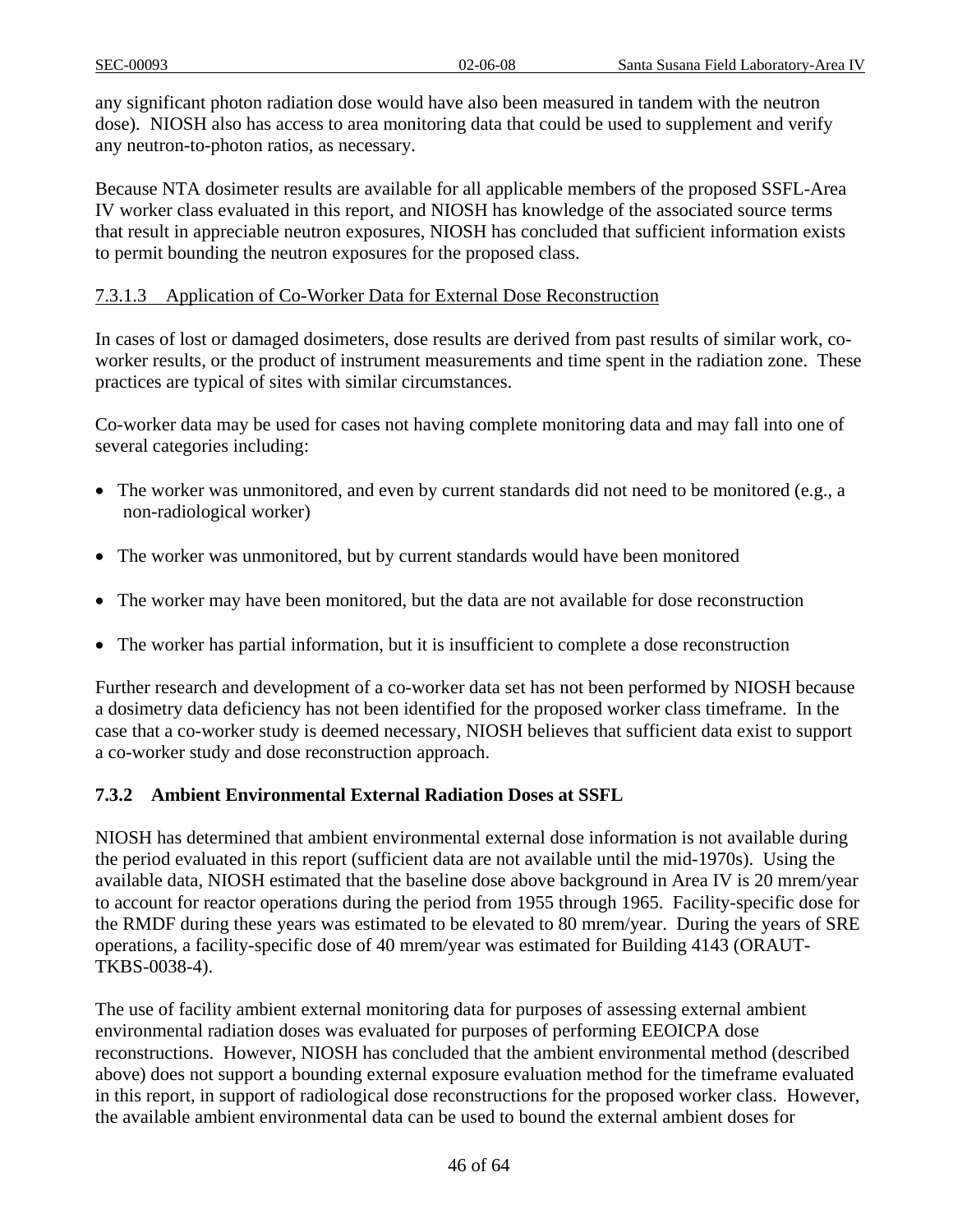unmonitored workers during the evaluation period. Therefore, further evaluation of the ambient environmental external doses is not included in this evaluation report.

## **7.3.3 SSFL-Area IV Occupational X-Ray Examinations**

AEC-funded work at SSFL-Area IV began in 1948. Clinicians prescribed chest X-ray examinations, and in some cases lumbar-spine X-ray examinations. These examinations caused exposure to the lungs and other tissues of the body. Exposure came from the primary X-ray beam and from scattered and leakage radiation. Radiation safety standards dating back to 1966 required "pre-exposure examinations" for radiation workers (Garcia, 1965). This examination was to include a chest X-ray. It is reasonable and claimant-favorable to assume that this practice has been in effect for radiation workers since the start of operations in Area IV.

A review of randomly selected X-ray films dating back to 1956 provided insight into the occupational medical program (Morris, 2005). Individual medical charts do not contain X-ray films. If an old film is to be reviewed, the separate X-ray record must be retrieved. Three boxes of archived radiographs representing approximately 300 individuals were reviewed. The boxes contained an envelope for each individual; each envelope contained films for that person. The outside of each file storage envelope describes the contents; thus, it is possible to determine the number and kind of radiograph, and whether the radiograph represents a pre-employment examination, periodic re-examination, or a workup following an industrial injury. Radiographs associated with an industrial injury are often identified as "IND;" these are not pertinent to dose reconstruction.

Lacking specific information in a claimant record, a reasonable and claimant-favorable assumption is that all employees had a pre-employment examination consisting of the following:

- PA chest film,
- LAT chest film,
- AP lumbar spine film, and
- AP lumbar spine spot film.

## **7.3.4 External Dose Reconstruction**

NIOSH uses an established protocol for assessing external exposure when performing dose reconstructions (these protocol steps are discussed in the following subsections):

- Photon Dose
- Electron Dose
- Neutron Dose
- Unmonitored Individuals Working in Production Areas
- Medical X-ray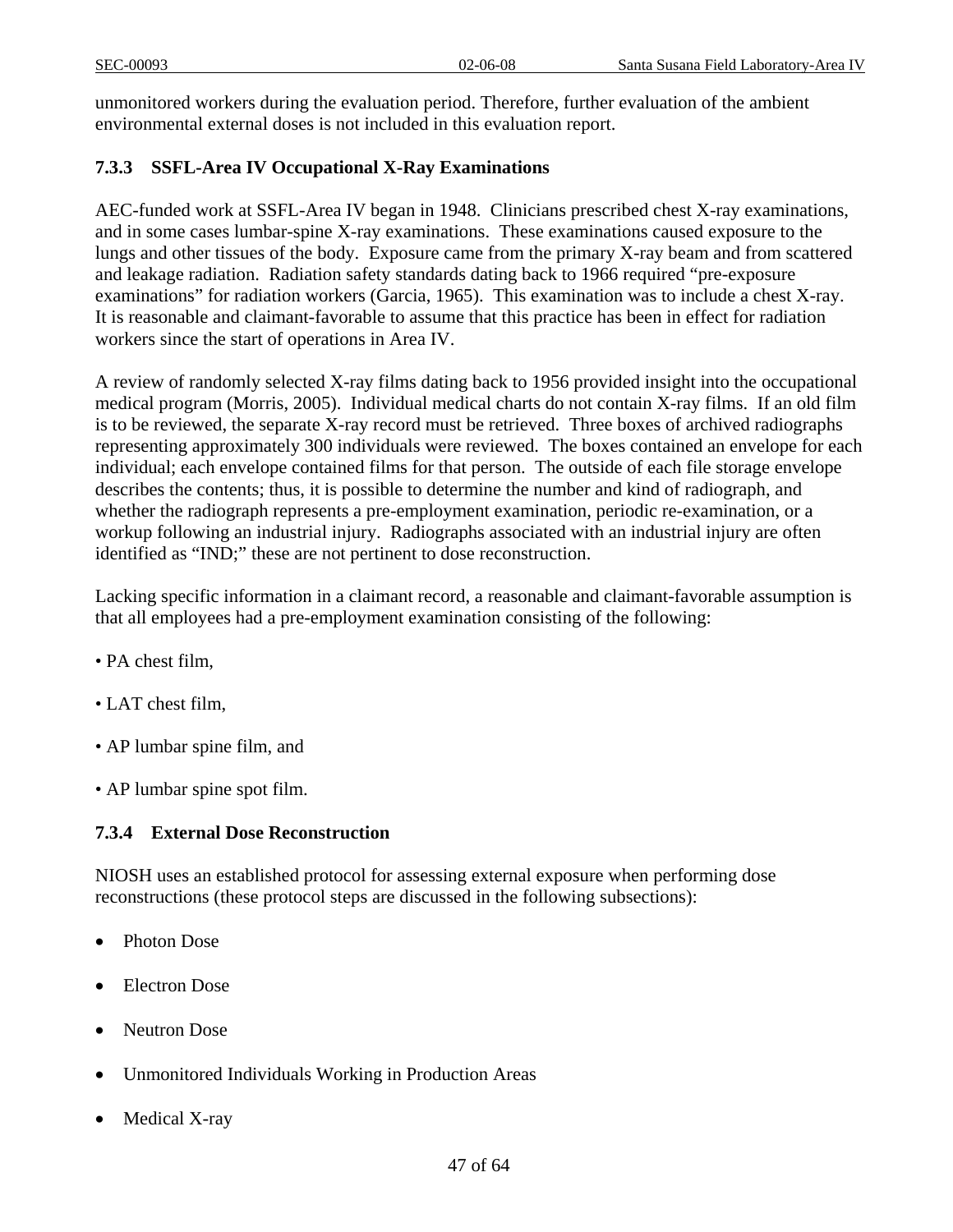### 7.3.4.1 Photon Dose

Standard external dose reconstruction practices can be employed by using the actual individual dosimeter results and by assigning missed dose to each non-positive dosimeter cycle (ORAUT-TKBS-0038-6; ORAUT-OTIB-0004; ORAUT-OTIB-0020).

### 7.3.4.2 Electron Dose

As discussed in Section 5.0, although it is not expected that beta radiation would be a significant exposure concern or contributor to the personnel dose for the worker class evaluated in this report, dosimeters used during the time period under evaluation included an open window for assessing shallow dose from electrons. Actual individual dosimeter results may be used to reconstruct skin dose when applicable (ORAUT-TKBS-0038-6; ORAUT-OTIB-0017).

#### 7.3.4.3 Neutron Dose

Facilities with the potential for exposure to neutron radiation included reactors, accelerators, and fuel storage facilities. NTA film was incorporated into the film dosimeters if there was a potential for exposure >100 mrem in those facilities where neutron exposures were possible (recorded in the dose record, under the "n" column). It is assumed that the dose recorded was the result of fast neutron exposure (ORAUT-TKBS-0038-6, pages 8-10). The distribution of energies and International Commission on Radiological Protection (ICRP) Publication 60 conversion correction factors (ICRP, 1991; ORAUT-OTIB-0055) are listed in ORAUT-TKBS-0038-6. The correction factor for the 2- to 14-MeV energy group was calculated from data in ORAUT-TKBS-0014-6, based on the similarities in the badges used at the two facilities.

#### 7.3.4.4 Medical X-ray

The records provided by DOE typically include adequate information to define the date, type, and count of X-ray examinations that were administered to each employee as a condition of employment. Assumptions regarding radiographic exposure frequency are used only for screening or when specific claimant records are not available.

In accordance with ORAUT-OTIB-0006 and ORAUT-PROC-0061, NIOSH has data and information to support bounding the medical X-ray dose.

#### **7.3.5 External Dose Reconstruction Feasibility Conclusion**

NIOSH has established that it has access to sufficient information to either: (1) estimate the maximum external radiation dose for every type of cancer for which radiation doses are reconstructed that could have been incurred under plausible circumstances by any member of the class; or (2) estimate the external radiation doses to members of the class more precisely than a maximum dose estimate.

## **7.4 Evaluation of Petition Basis for SEC-00093**

The following subsections evaluate the assertions made on behalf of petition SEC-00093 for SSFL-Area IV.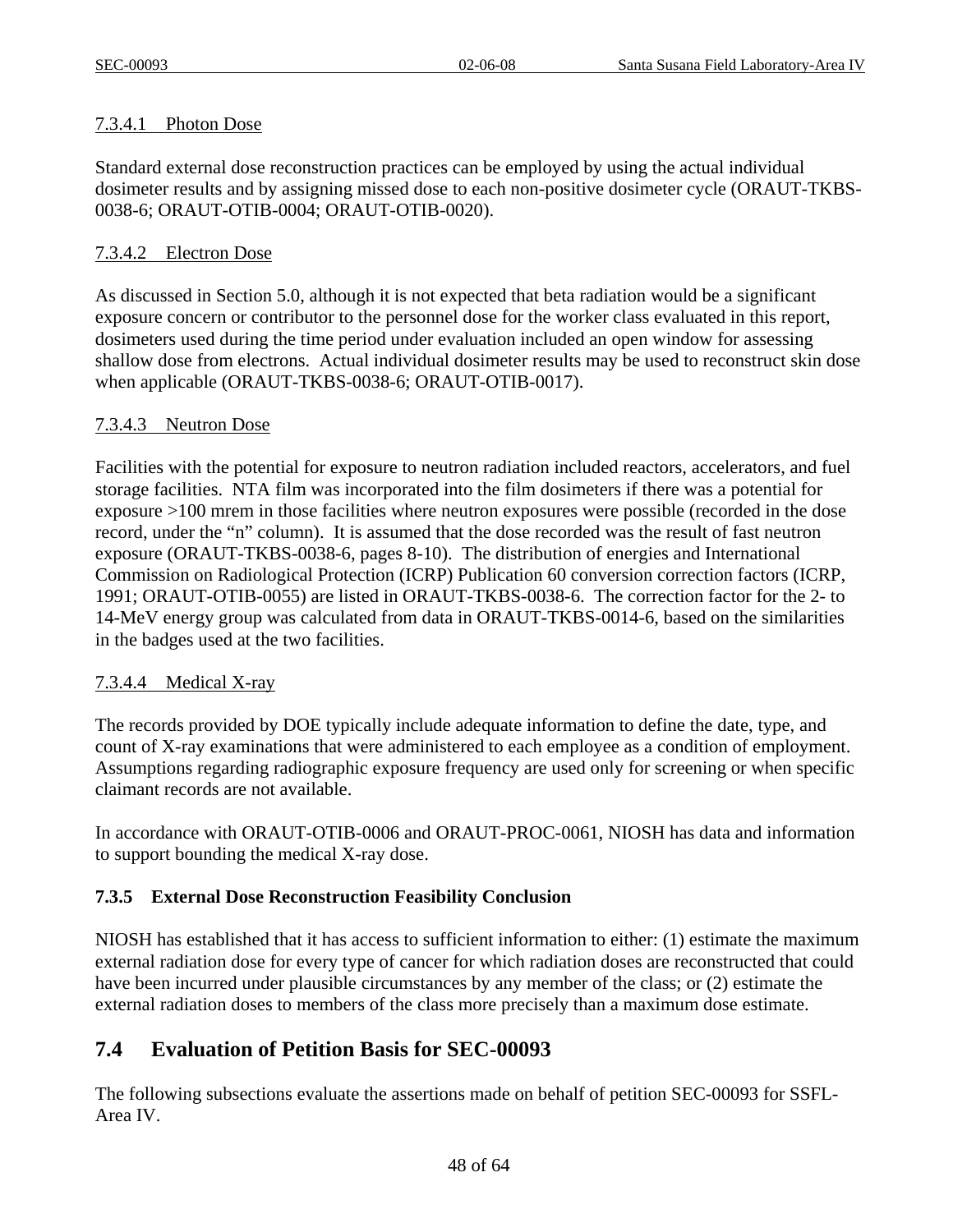## **7.4.1 Evaluation of Specific Petitioner Statements in SEC-00093**

This subsection presents general concerns made by workers on behalf of petition SEC-00093. The italicized statements are from the petition; the comments that follow are from NIOSH.

### 7.4.1.1 SRE Incident and Release of Core Gases

*The petitioner indicated that based on information about the SRE partial meltdown of fuel rods, it was the petitioner's intent to maintain this incident as part of their petition basis that monitoring records do not exist. On the Continuation page of Form B—under See Enclosures— the petitioner listed "release of core gases."* 

In addition to reference documents located in the SRDB, NIOSH has reviewed several documents that specifically evaluate this incident (Lochbaum, 2006; Hart, 1962). Although there is not a consensus on the exact amount of gaseous radioactive materials released to the environment following the incident, all pertinent scientific reports conclude that a significant amount of fission products were released into the primary sodium coolant, with a percentage of that inventory being released to the reactor's cover gas system, and subsequently released into the atmosphere through reactor building vent systems and from gaseous storage tanks. The type and range of releases to the environment following the fuel damage run from less than 1 Ci of iodine-131 (Christan, 2005) to a conservative upper bound estimate of  $\sim$  3000 Ci of iodine-131 (Lochbaum, 2006). Based on documented stack releases during the incident, AI concluded that since no iodine-131 was detected in the cover gas, only about 28 Ci of the noble gases krypton-85 and xenon-133 were released from the stacks to the environment (Rutherford, 2005).

Based on the review of claims in NOCTS, NIOSH concludes that personnel monitoring does exist for members of the proposed class (both internal monitoring and external monitoring) during the timeframe of the SRE event. In addition to the personnel monitoring, some air monitoring measurements from the reactor area and stack monitoring also exist. The availability of actual bioassay results (and associated program data and documentation that support the ability to interpret the internal data) for affected and/or associated members of the proposed worker class supports NIOSH's ability to reconstruct dose for those members of the proposed class with sufficient accuracy. Because these data include the worst case exposure scenarios for the proposed worker class, NIOSH contends that the availability of these data also support its ability to establish a bounding exposure scenario for the entire proposed worker class. Although the need to assemble a co-worker dose reconstruction approach for this exposure scenario has not been deemed necessary up to this point for Area IV of SSFL, it has been determined by NIOSH that a sufficient quantity of internal data exist to support establishing an internal co-worker dose reconstruction approach for this site, if necessary.

## 7.4.1.2 Radiation Badges

### *The petitioner discussed a Tiger Team report indicating that it detailed "inadequate radiation badges."*

The Tiger Team Report cited by the petitioner does not state that the dosimeters were inadequate, but that they were not Department of Energy Laboratory Accreditation Program (DOELAP) accredited, and it specifically focuses on the D&D period versus the period being evaluated in this report. As it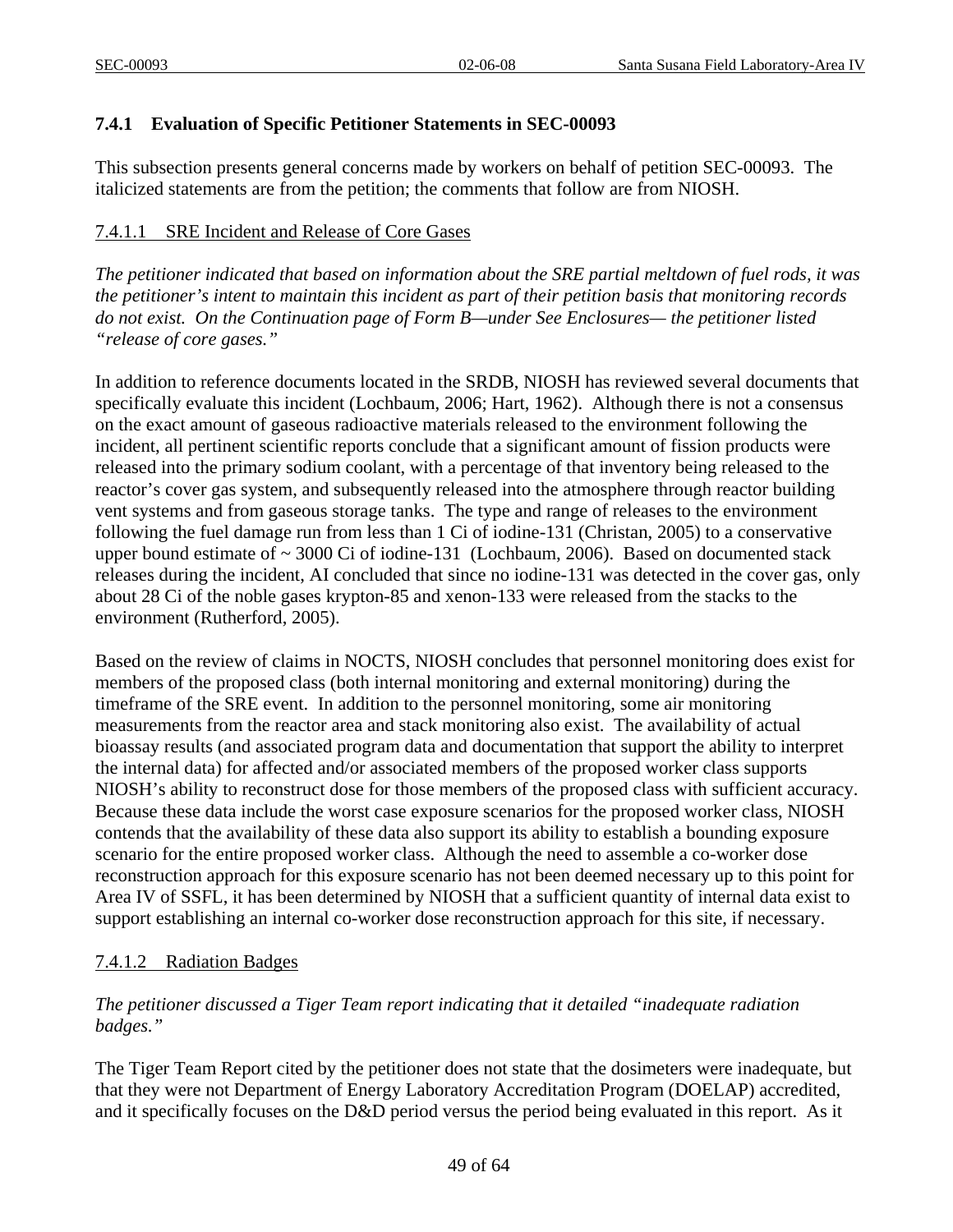| SEC-00093                                                                                                  | $02 - 06 - 08$ | Santa Susana Field Laboratory-Area IV |
|------------------------------------------------------------------------------------------------------------|----------------|---------------------------------------|
| relates to the program being discussed in the Tiger Team report, it was common practice (and is noted      |                |                                       |
| as an option in Section 7 of DOELAP Administrative Standard DOE-STD-1111-98) for smaller                   |                |                                       |
| programs to be exempted from DOELAP accreditation, contingent upon using a National Voluntary              |                |                                       |
| Laboratory Accreditation Program (NVLAP)-accredited commercial service (DOE, 2006). However,               |                |                                       |
| this is pertinent only beginning in 1986 when the DOELAP requirements were implemented.                    |                |                                       |
| Therefore, as discussed previously, the period cited in the petition is after the period of the evaluation |                |                                       |
| and does not impact this Evaluation Report.                                                                |                |                                       |

#### 7.4.1.3 Tritium Plumes

#### *On the Continuation Page of Form B—under See Enclosures—the petitioner listed "tritium plumes."*

Available data indicate that onsite water supply wells were the primary water source from 1949 to 1964. No detectable (>1000 pCi/l) tritium has ever been found in any of the water supply wells. The primary supply wells (WS-5, WS-6, WS-12, and WS-13) were in Areas I, II, and III at SSFL. One well (WS-7) was in Area IV and was a minor source compared to the other wells. Recent sampling indicates that the source of the tritium is in the vicinity of Building 4010. None of the sampling wells between the source and the historical water supply wells has shown detectable levels of tritium (>1000 pCi/l) (Haley & Aldrich, 2007). Based on the available data, NIOSH can bound occupational exposure to tritium in the groundwater by assuming that the concentrations in the shallow sampling well RD-34A are related to concentrations in the drinking water wells in the 1950s and 1960s. It should be noted that sampling well RD-34A has never been a source of drinking water for the site and is down-gradient from the source of the tritium (Building 4010). Since 1991, the mean concentration in this well has been 2,940 pCi/l. For the purpose of establishing a bounding approach to reconstructing dose from this exposure source to the proposed worker class evaluated in this report, it can be assumed that the tritium instantaneously built up in the soil and was transported to the groundwater. This would result in a concentration of 30,000 pCi/l in the 1950s and 1960s (accounting for radioactive decay). Exposures would be considered incidental after the point that bottled drinking water was delivered to the site (1962 and later).

Starting in 1964, offsite water was imported into the pipelines (public water supply), and by 1965 the majority of the water supplying the restrooms, kitchens, etc. was from an offsite source. All supply wells were sampled for tritium in the 1980s and 1990s, and none was detected. Around 2000, the imported water that supplied the restrooms, etc. was completely separated from the supply wells onsite (Haley & Aldrich, 2007; Rutherford, 2007).

#### 7.4.1.4 Uranium Fires

#### *On the Continuation Page of Form B—under See Enclosures—the petitioner listed "uranium fires."*

Documentation supporting the petitioner's claim cites two incidents of a sodium explosion while cleaning a valve and a uranium carbide oxidation incident. NIOSH has assumed that the petitioner has provided these as examples of incidents without monitoring data. The documents submitted contain data indicating that radiological surveys of Building 064 Vault and the CERF (Building 163) were performed following each of these events. Monitoring consisted of survey meters and smears that indicated beta contamination levels of 726 d/m – 57,762 d/m-100cm<sup>2</sup> for Building 163 and 5 x  $10^3$  d/m-100 cm<sup>2</sup> for Building 064. Building 163 had air monitoring data with concentrations of 2 x  $10^{-9}$   $\mu$ Ci/cm<sup>3</sup> following the events (Name One, September 6, 2007). Based on the available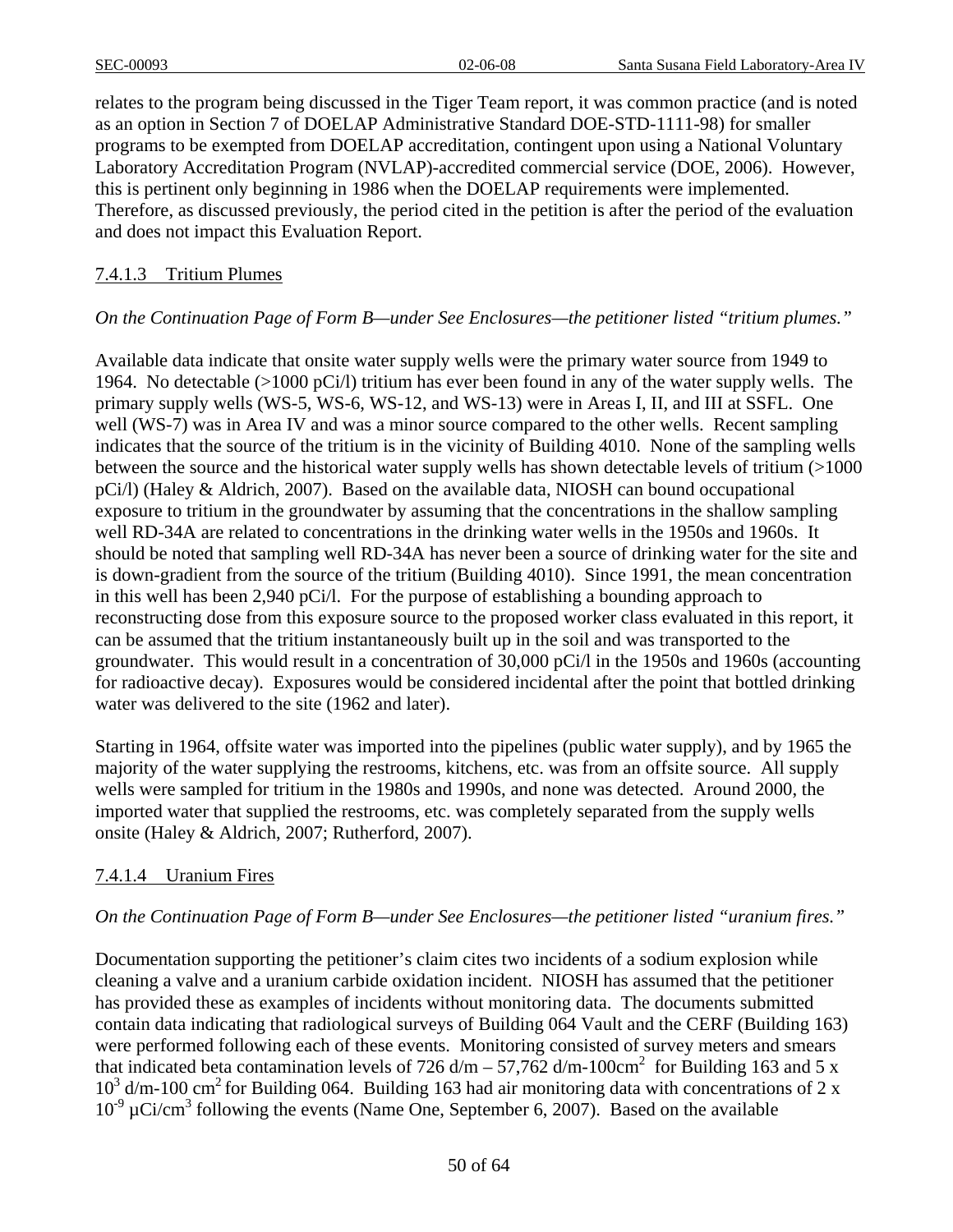| <b>SEC-00093</b> | -06-08 | Santa Susana Field Laboratory-Area IV |
|------------------|--------|---------------------------------------|
| . .              | .      | ______                                |

information for these incidents, coupled with the available personnel monitoring data, NIOSH contends that the dose associated with these exposures can be bound for the proposed worker class evaluated in this report. A review of 38 additional uranium fire incident reports indicate that the areas were checked after the incidents for contamination and individuals involved in the incidents went through decontamination and medical checks with no injuries reported.

### 7.4.1.5 Air Monitoring

#### *On the Continuation Page of Form B—under See Enclosures— the petitioner listed "no air monitoring."*

Based on NIOSH's review of the information available in the SRDB, the Site Profile, and the personnel monitoring data in NOCTS, NIOSH concurs that there is an apparent lack of area air monitoring for the period at SSFL-Area IV prior to 1958, which does impact the feasibility of estimating internal radiation doses with sufficient accuracy for the proposed worker class during that time period.

After 1958, NIOSH will base its dose reconstructions primarily on bioassay data. The availability of actual bioassay results (and associated program data and documentation that supports the ability to interpret the internal data) for members of the proposed worker class supports NIOSH's ability to reconstruct dose for those members of the proposed class with sufficient accuracy. Because these data include the worst case exposure scenarios for the proposed worker class, NIOSH contends that the availability of this data also supports the ability to establish a bounding exposure scenario, regardless of the availability of air sample data, for the entire proposed worker class.

#### 7.4.1.6 The Sodium Burn Pit

### *As identified in Item F.1 of the SEC-00093 Form B, the petitioner discussed the Sodium Burn Pit and indicated that no records were kept.*

The Sodium Burn Pit was used to clean sodium from equipment parts before disposal and was not intended to be used for disposal of radioactive material. The site profile does not evaluate the potential emissions from these operations (due to contamination of the sodium with fission products). However, it does state that "several small scrap test components containing radioactivity were found and removed" (ORAUT-TKBS-0038-2).

The *Interim Final RCRA Facility Assessment Report for Rockwell International Corporation* states that the Sodium Burn Pit had soil contamination, but it was unknown if radioactive waste had been burned there. In October 1978, three contaminated sodium barrels were found in the sodium burn pit. The barrels had a maximum activity of 1 mrad/hour. The barrels were removed and taken to the RMHF for disposal (Sapere Consulting, 2005). After the discovery of contaminated items at the site, periodic radiation surveys and soil samples were performed from 1978 through 1983. Based on process history, the contaminants of concern are cesium-137, strontium, and thorium. Results indicated low levels (56 pCi/g maximum) of radioactive contamination (principally cesium-137), primarily in the lower pond. Contamination was not identified in areas outside the ponds.

The Sodium Burn Pit was an outdoor area not continuously occupied, nor continuously used. Because the pit was not an operations area, exposures for individuals that may have intermittently occupied the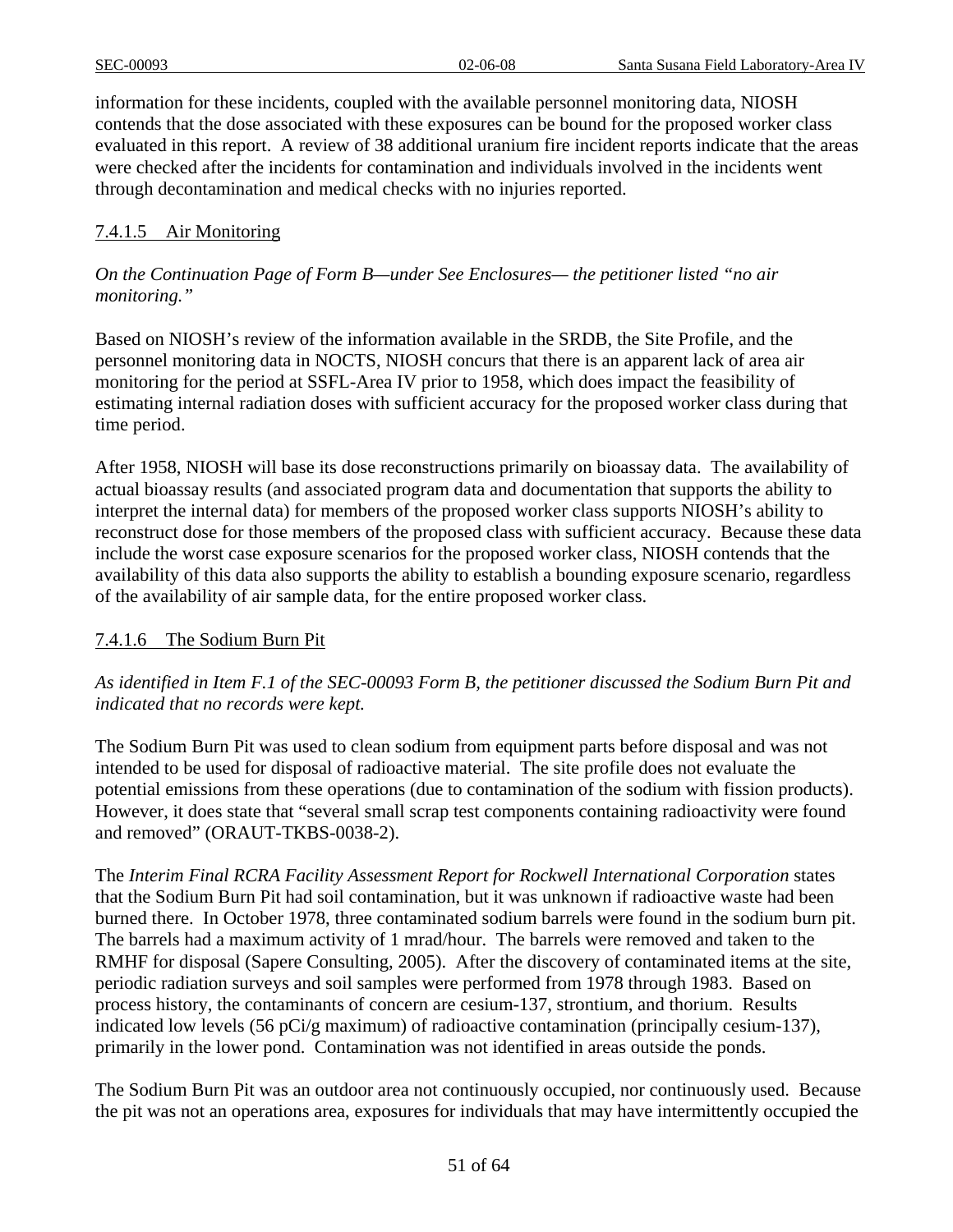| <b>SEC-00093</b> | $02 - 06 - 08$ | Santa Susana Field Laboratory-Area IV |
|------------------|----------------|---------------------------------------|
|                  |                |                                       |

Sodium Burn Pit would have been lower than exposures for individuals who performed operations work with the source materials that were delivered to this location. In addition, significant radiological exposures resulting from worker activities in the vicinity of the Sodium Burn Pit are unlikely because of the controls in place at this location. For example, workers were required to maintain a safe distance from the pits (including lined and unlined pits/ponds) because of the potentially violent reactions that could occur in the case of sodium or potassium making contact with water.

The availability of actual bioassay results (and associated program data and documentation that support the ability to interpret the internal data) for affected and/or associated members of the proposed worker class supports NIOSH's ability to reconstruct dose for those members of the proposed class with sufficient accuracy. Because this data includes the worst case exposure scenarios for the proposed worker class, NIOSH contends that the availability of these data also supports the ability to establish a bounding exposure scenario for any exposures to personnel at the burn pit, or for any member of the proposed worker class evaluated in this report.

## **7.5 Other Issues Relevant to the Petition Identified During the Evaluation**

During the feasibility evaluation for SEC-00093, a number of issues were identified that required further analysis and resolution. The issues and their current status are as follows:

• ISSUE: The identification of workers with blank radiation exposure record sheets in their file (a sheet with no entries).

blue card) are considered non-radiological workers at Area IV of the SSFL. APPROACH: In an interview with a current Radiation Safety Officer at the SSFL, the interviewee stated that each AI worker (both radiation and non-radiation workers) had a blank record sheet in his/her file called a "blue card." If they entered into a controlled area, they were required to have a film badge and any exposure was entered into their file (Personal Communication with Health Physicist, November 20, 2007). This information is corroborated in random individual record reviews performed by NIOSH as well as in documented reviews of personnel records (Boice, 2006; Boice, May 2006); therefore, NIOSH has concluded that individuals that had no record (or

Based on information included in documented reviews (Boice, 2006; Boice, May 2006), during the early years at the site all personnel were issued a radiation dose folder/record; however, only radiological workers (who were issued dosimeters) received recorded dose information in those records. Based on this information, NIOSH has concluded that individuals with blank radiological folders/records are also non-radiological workers (at Area IV of SSFL), and individuals with recorded information in their radiological files are considered SSFL-Area IV radiological workers. As previously discussed, the availability of personnel records for monitored individuals supports NIOSH's ability to reconstruct dose with sufficient accuracy for the proposed worker class members. Because the available data also include a representation of the maximum potential exposures (a bounding exposure scenario) for the proposed worker class, NIOSH contends that this supports its ability to bound the associated dose for all members of the proposed worker class, including any unmonitored individual or any individual with potentially missing dosimetry data (this approach will be handled on an individual case basis).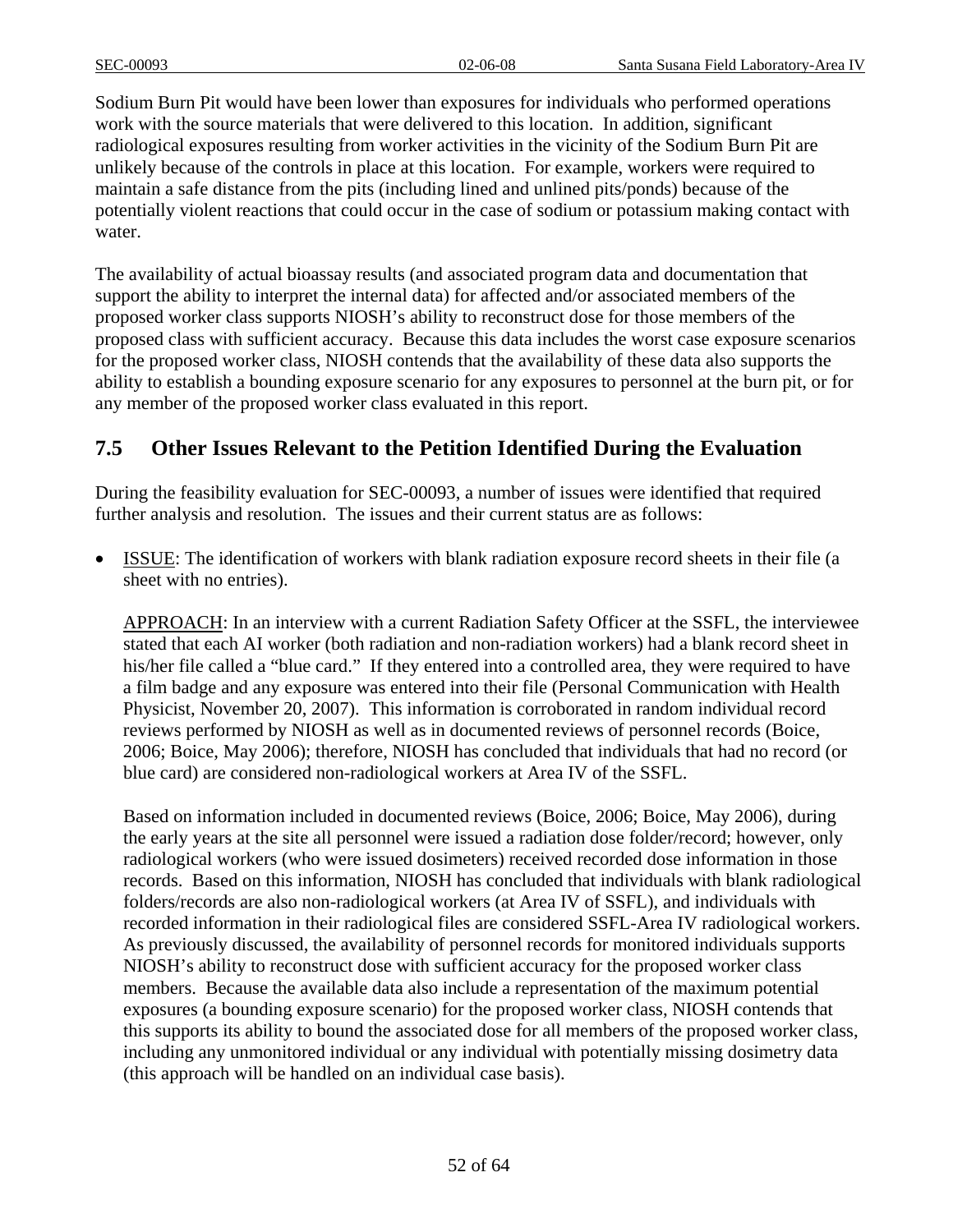• ISSUE: When firemen from other sites are involved in fires or events at SSFL Area IV, how was it recorded?

APPROACH: Based on interviews and reviews of dosimetry information for this evaluation, NIOSH has determined that firemen typically wore film badges when working in areas with the potential for radiological exposures. In one case, an individual that worked as a fireman did not have monitoring records in his file. During interviews, interviewees indicated that all firemen wore film badges regardless of where they were assigned for a shift. One interviewee stated that "During the 30 years I was there (1962 through 1993), there were no radiation fires" (Personal Communication with Fireman). Based on the information from interviews, it is clear that each individual claim will have to be reviewed and processed on a case-by case basis; it is possible that the fireman without monitoring records did not receive any exposures while on the job and were not required to enter radiological areas during their employment. However, this does not prevent NIOSH from establishing a bounding exposure scenario for the proposed worker class. As previously discussed and stated, the availability of personnel records for monitored individuals supports NIOSH's ability to reconstruct dose with sufficient accuracy for those proposed worker class members. Because the available data also includes a representation of the maximum potential exposures (a bounding exposure scenario) for the proposed worker class, NIOSH contends that this supports the ability to bound the associated dose for all members of the proposed worker class, including dose associated with the exposure scenarios presented by/for these firemen.

## **7.6 Summary of Feasibility Findings for Petition SEC-00093**

This report evaluates the feasibility for completing dose reconstructions for employees at SSFL-Area IV from January 1955 through December 1965. Based on the limited pre-1959 internal monitoring data and associated program or source term information, NIOSH has concluded that there is insufficient information to support establishing a bounding internal exposure scenario for the proposed worker class that worked in Area IV of the SSFL from 1955 through 1958. NIOSH has identified post-1958 radiological internal monitoring program data and the original monitoring data for individuals working in the highest-exposure areas at Area IV of the SSFL. Therefore, NIOSH has concluded that there are sufficient data for it to bound the dose (reconstruct dose with sufficient accuracy) for the class evaluated for the period from 1959 through 1965.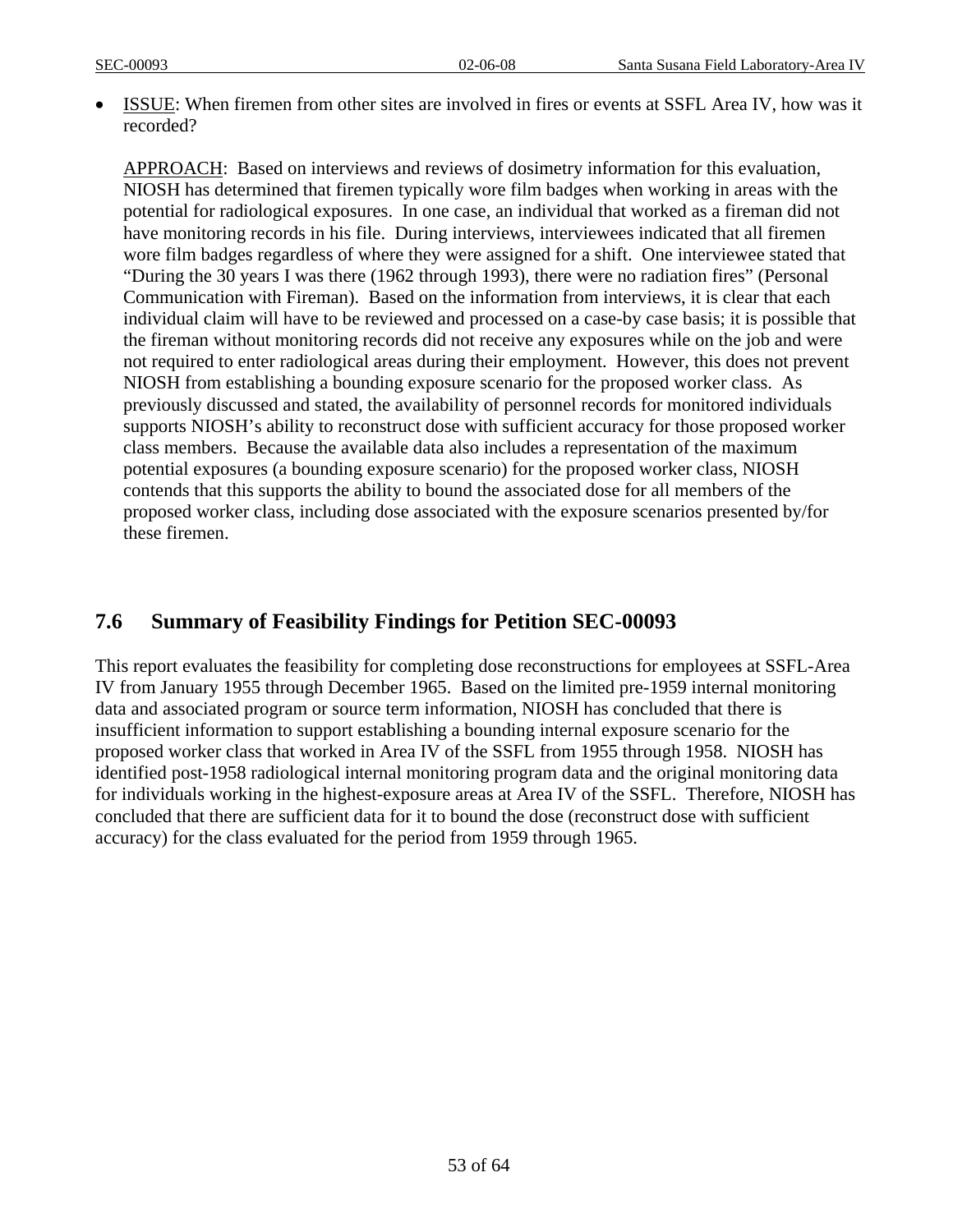| Table 7-1 summarizes the results of the feasibility findings at SSFL-Area IV for each exposure source |  |
|-------------------------------------------------------------------------------------------------------|--|
| during the time period of January 1955 through December 1965.                                         |  |

| Table 7-1: Summary of Feasibility Findings for SEC-00093 |                                       |                                       |  |  |
|----------------------------------------------------------|---------------------------------------|---------------------------------------|--|--|
| January 1955 through December 1965                       |                                       |                                       |  |  |
| <b>Source of Exposure</b>                                | <b>Reconstruction Feasible</b>        | <b>Reconstruction Not Feasible</b>    |  |  |
| Internal <sup>1</sup>                                    | X                                     | X                                     |  |  |
|                                                          | (January 1, 1959 – December 31, 1965) | (January 1, 1955 – December 31, 1958) |  |  |
| - All Radionuclides                                      |                                       |                                       |  |  |
|                                                          | (January 1, 1959 – December 31, 1965) | (January 1, 1955 – December 31, 1958) |  |  |
| External                                                 | X                                     |                                       |  |  |
| - Beta, Photon, and Neutron                              | Х                                     |                                       |  |  |
| - Occupational Medical X-ray                             | X                                     |                                       |  |  |

**Notes:** 

<sup>1</sup> Internal includes an evaluation of urinalysis (in vitro) and airborne dust data.

## **8.0 Evaluation of Health Endangerment for Petition SEC-00093**

The health endangerment determination for the class of employees covered by this evaluation report is governed by both EEOICPA and  $42$  C.F.R. § 83.13(c)(3). Under these requirements, if it is not feasible to estimate with sufficient accuracy radiation doses for members of the class, NIOSH must also determine that there is a reasonable likelihood that such radiation doses may have endangered the health of members of the class. Section 83.13 requires NIOSH to assume that any duration of unprotected exposure may have endangered the health of members of a class when it has been established that the class may have been exposed to radiation during a discrete incident likely to have involved levels of exposure similarly high to those occurring during nuclear criticality incidents. If the occurrence of such an exceptionally high-level exposure has not been established, then NIOSH is required to specify that health was endangered for those workers who were employed for a number of work days aggregating at least 250 work days within the parameters established for the class or in combination with work days within the parameters established for one or more other classes of employees in the SEC.

Per EEOICPA and 42 C.F.R. § 83.13(c)(3), a health endangerment determination is required because NIOSH has determined that it lacks sufficient internal monitoring data for the period from January 1, 1955 through December 31, 1958, which prevents evaluating internal dose with sufficient accuracy for the members of the proposed class during this period.

NIOSH has determined that members of the class were not exposed to radiation during a discrete incident likely to have involved levels of exposure similarly high to those occurring during nuclear criticality incidents. However, evidence indicates that some workers in the proposed class may have accumulated substantial chronic exposures through episodic intakes of radionuclides, combined with external exposures to gamma, beta, and neutron radiation. Consequently, NIOSH is specifying that health was endangered for those workers covered by this evaluation who were employed for a number of work days aggregating at least 250 work days within the parameters established for this class or in combination with work days within the parameters established for one or more other classes of employees in the SEC (excluding aggregate work day requirements).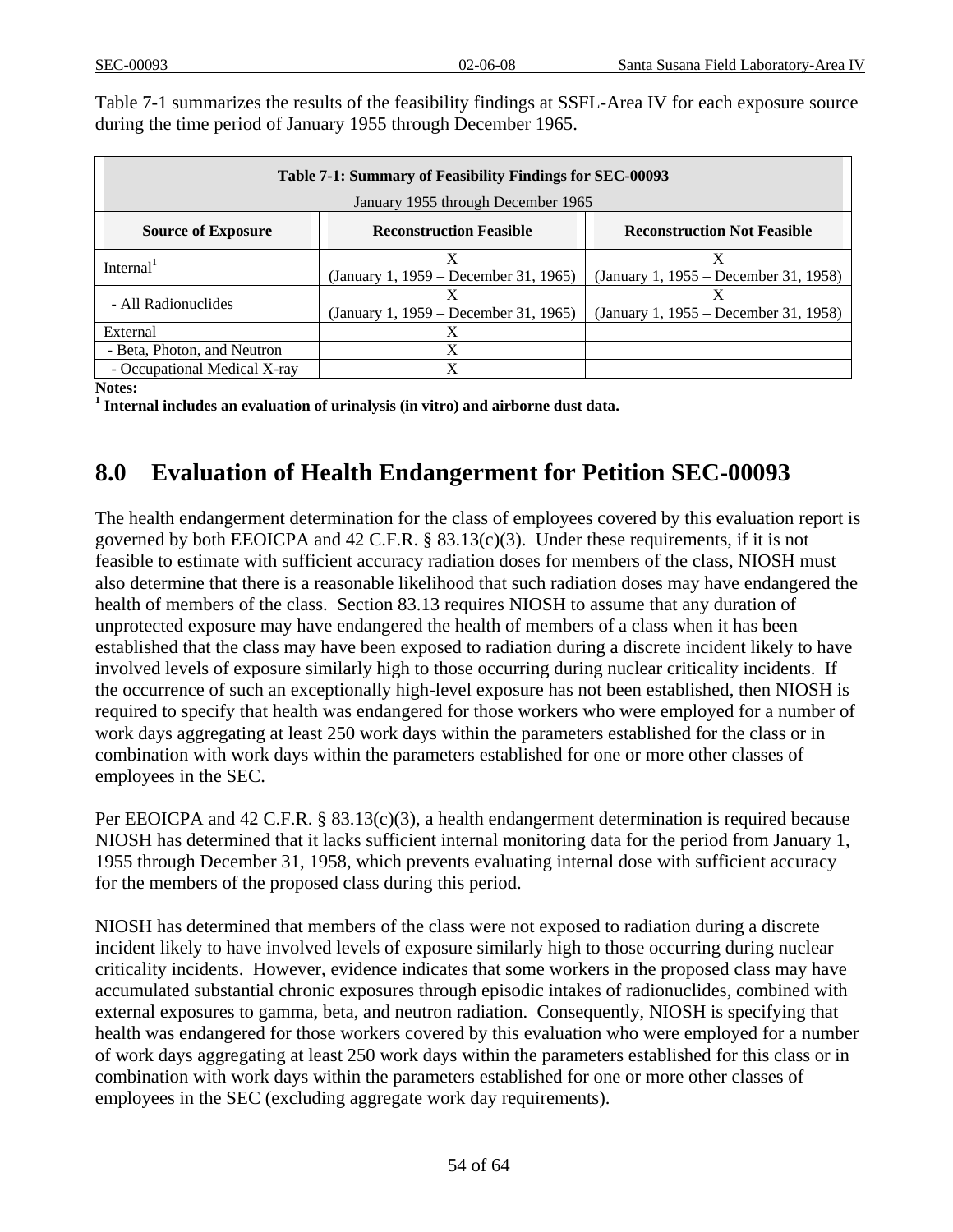## **9.0 NIOSH-Proposed Class for Petition SEC-00093**

Based on its research, NIOSH reduced the petitioner-requested class to define a single class of employees for which NIOSH cannot estimate radiation doses with sufficient accuracy. The NIOSHproposed class includes all employees of the Department of Energy (DOE), its predecessor agencies, and DOE contractors and subcontractors who were monitored while working in any area of Area IV of the Santa Susana Field Laboratory for a number of work days aggregating at least 250 work days from January 1, 1955 through December 31, 1958, or in combination with work days within the parameters established for one or more other classes of employees in the SEC (excluding aggregate work day requirements).

NIOSH has carefully reviewed all material sent in by the petitioner, including the specific assertions stated in the petition, and has responded herein (see Section 7.4). NIOSH has also reviewed available technical resources and many other references, including the Site Research Database (SRDB), for information relevant to SEC-00093. In addition, NIOSH reviewed its NOCTS dose reconstruction database to identify EEOICPA-related dose reconstructions that might provide information relevant to this petition evaluation.

These actions are based on existing, approved NIOSH processes used in dose reconstruction for claims under EEOICPA. NIOSH's guiding principle in conducting these dose reconstructions is to ensure that the assumptions used are fair, consistent, and well-grounded in the best available science. Simultaneously, uncertainties in the science and data must be handled to the advantage, rather than to the detriment, of the petitioners. When adequate personal dose monitoring information is not available, or is very limited, NIOSH may use the highest reasonably possible radiation dose, based on reliable science, documented experience, and relevant data to determine the feasibility of reconstructing the dose of an SEC petition class. NIOSH contends that it has complied with these standards of performance in determining that it would not be feasible to reconstruct the internal dose for the class proposed in this petition.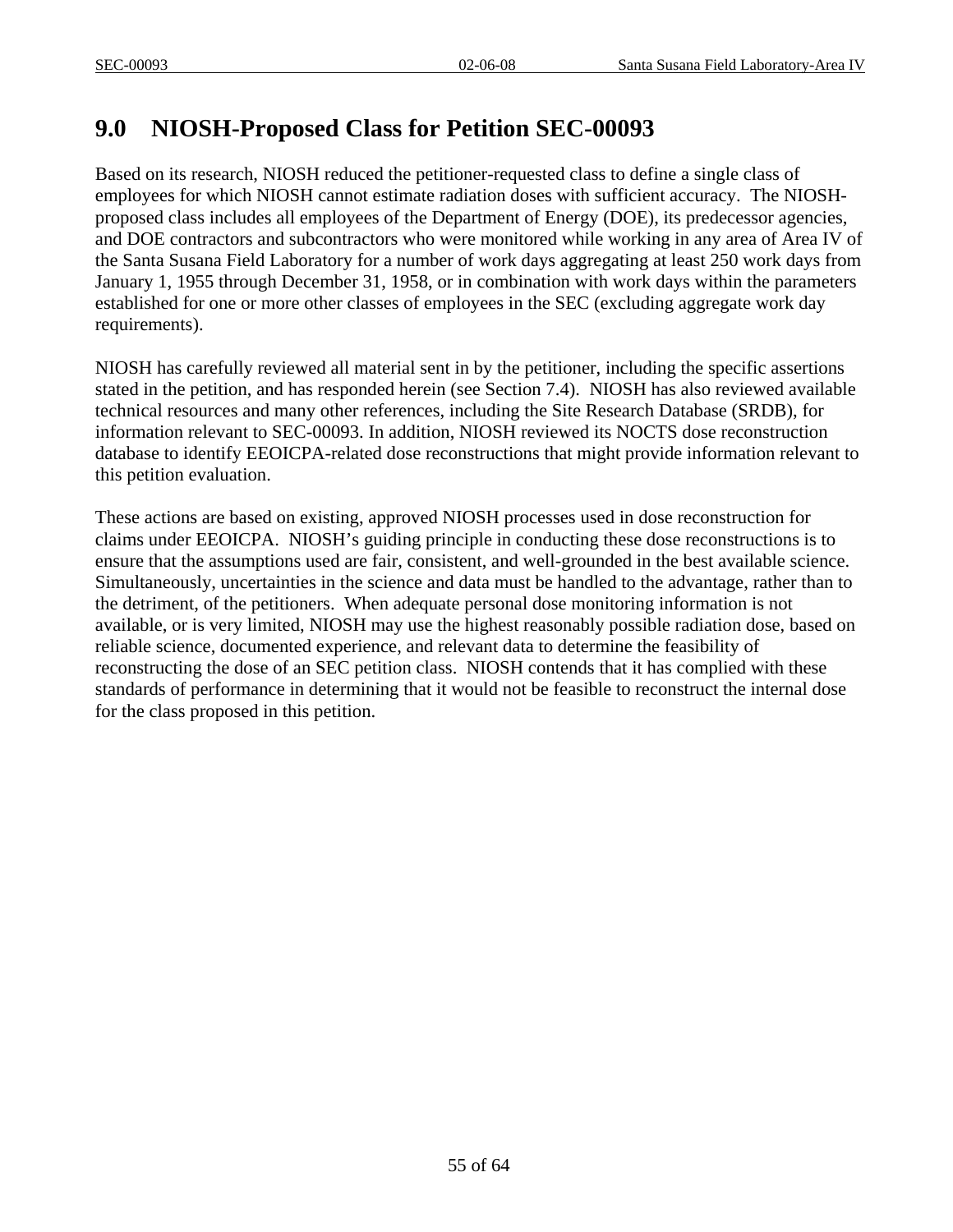This page intentionally left blank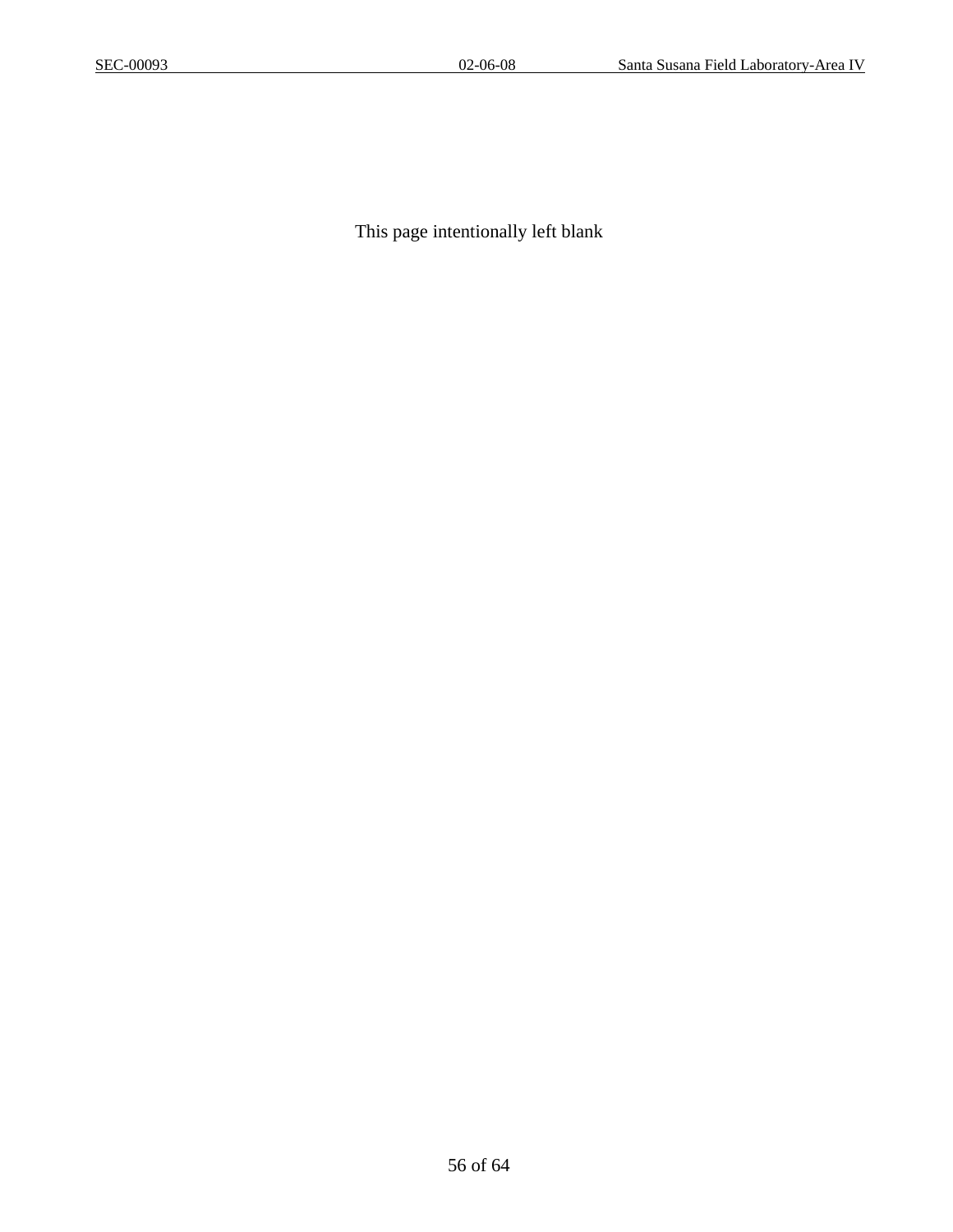## **10.0 References**

42 C.F.R. pt. 81, *Guidelines for Determining the Probability of Causation Under the Energy Employees Occupational Illness Compensation Program Act of 2000;* Final Rule, Federal Register/Vol. 67, No. 85/Thursday, p 22,296; May 2, 2002; SRDB Ref ID: 19391

42 C.F.R. pt. 82, *Methods for Radiation Dose Reconstruction Under the Energy Employees Occupational Illness Compensation Program Act of 2000*; Final Rule; May 2, 2002; SRDB Ref ID: 19392

42 C.F.R. pt. 83, *Procedures for Designating Classes of Employees as Members of the Special Exposure Cohort Under the Energy Employees Occupational Illness Compensation Program Act of 2000*; Final Rule; May 28, 2004; SRDB Ref ID: 22001

42 U.S.C. §§ 7384-7385 [EEOICPA], *Energy Employees Occupational Illness Compensation Program Act of 2000*, as amended

*H. R. 2242*, copy of H. R. 2243; 110<sup>th</sup> Congress, 1<sup>st</sup> Session; May 9, 2007; OSA Ref ID: 103253

OCAS-IG-001, *External Dose Reconstruction Implementation Guideline*, Rev. 01; Office of Compensation Analysis and Support (OCAS); Cincinnati, Ohio; August 2002; SRDB Ref ID: 22401

OCAS-PR-004, *Internal Procedures for the Evaluation of Special Exposure Cohort Petitions*, Rev. 0; National Institute for Occupational Safety and Health (NIOSH); Cincinnati, Ohio; September 23, 2004; SRDB Ref ID: 32022

ORAUT-OTIB-0004; *Estimating the Maximum Plausible Dose to Workers at Atomic Weapons Employer Facilities*, Rev. 03 PC-2; Oak Ridge Associated Universities (ORAU); Oak Ridge, Tennessee; December 6, 2006; SRDB Ref ID: 29949

ORAUT-OTIB-0006; *Dose Reconstruction from Occupationally Related Diagnostic X-Ray Procedures*; Rev. 03; Oak Ridge Associated Universities (ORAU); Oak Ridge, Tennessee; August 2, 2005; SRDB Ref ID: 19422

ORAUT-OTIB-0010; *A Standard Complex-Wide Methodology for Overestimating External Doses Measured with Film Badge Dosimeters*; Rev. 01; Oak Ridge Associated Universities (ORAU); Oak Ridge, Tennessee; June 5, 2006; SRDB Ref ID: 29953

ORAUT-OTIB-0017; *Interpretation of Dosimetry Data for Assignment of Shallow Dose*, Rev. 00; Oak Ridge Associated Universities (ORAU); Oak Ridge, Tennessee; January 19, 2005; SRDB Ref ID: 19435

ORAUT-OTIB-0018; *Internal Dose Overestimates for Facilities with Air Sampling Programs*; Rev. 01; Oak Ridge Associated Universities (ORAU); Oak Ridge, Tennessee; August 9, 2005; SRDB Ref ID: 19436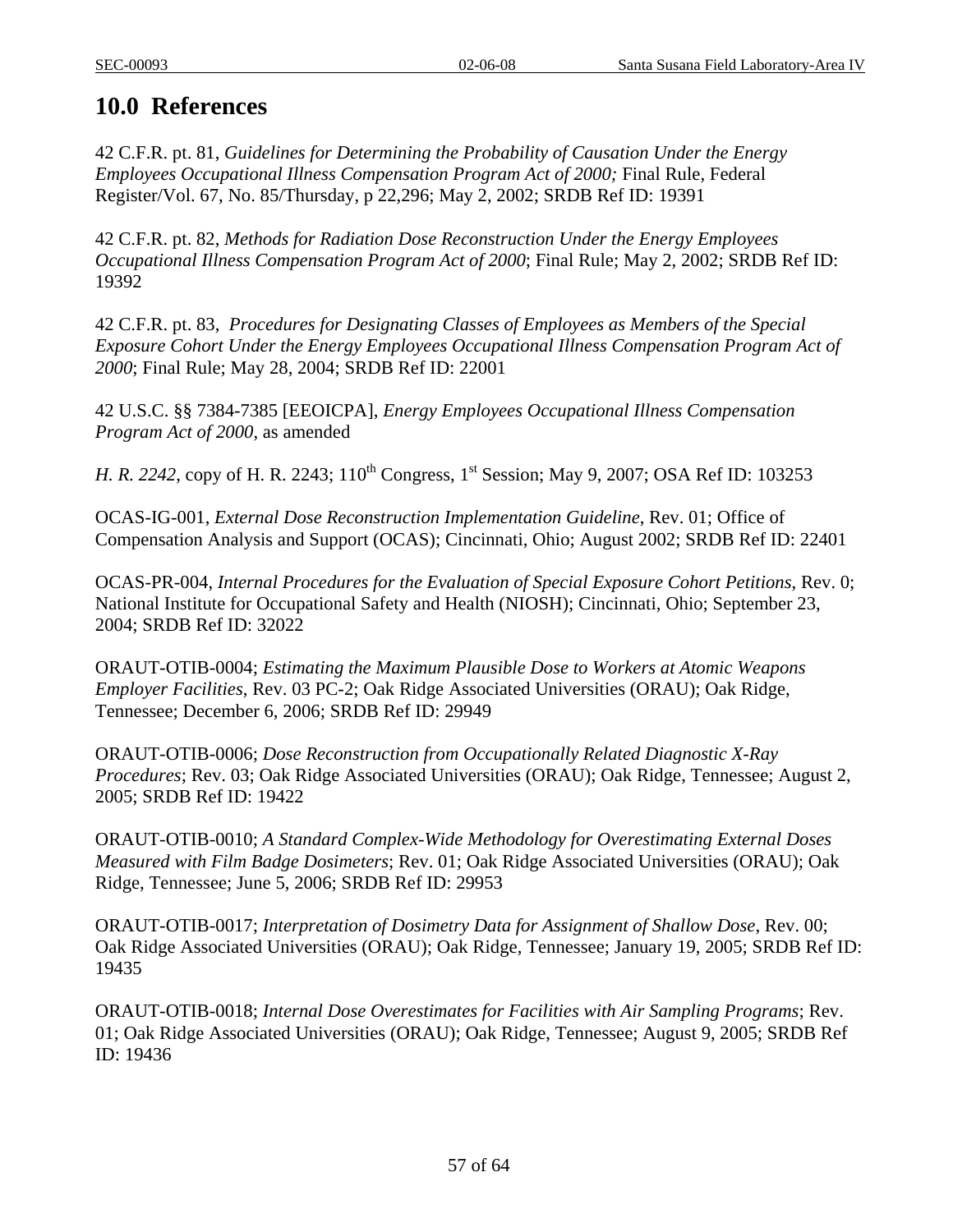ORAUT-OTIB-0020; *Use of Coworker Dosimetry Data for External Dose Assignment*, Rev. 00; Oak Ridge Associated Universities (ORAU); Oak Ridge, Tennessee; December 29, 2004; SRDB Ref ID: 19441

ORAUT-OTIB-0033; *Application of Internal Doses Based on Claimant-Favorable Assumptions for Processing as Best Estimates*; Rev. 00; Oak Ridge Associated Universities (ORAU); Oak Ridge, Tennessee; April 20, 2005; SRDB Ref ID: 19457

ORAUT-OTIB-0054, *Fission and Activation Product Assignment for Internal Dose-Related Gross Beta and Gross Gamma Analyses*, Rev. 00, Oak Ridge Associated Universities (ORAU); Oak Ridge, Tennessee; May 11, 2007; SRDB Ref ID: 31780

ORAUT-OTIB-0055, *Technical Basis for Conversion from NCRP Report 38 Neutron Quality Factors to ICRP Publication 60 Radiation Weighting Factors for Respective IREP Input Neutron Energy Ranges*, Rev. 00, Oak Ridge Associated Universities (ORAU); Oak Ridge, Tennessee; June 5, 2006; SRDB Ref ID: 29980

ORAUT-PROC-0060; *Occupational Onsite Ambient Dose Reconstruction for DOE Sites,* Rev. 01; Oak Ridge Associated Universities (ORAU); Oak Ridge, Tennessee; June 28, 2006; SRDB Ref ID: 29986

ORAUT-PROC-0061; *Occupational X-Ray Dose Reconstruction for DOE Sites,* Rev. 01; Oak Ridge Associated Universities (ORAU); Oak Ridge, Tennessee; July 21, 2006; SRDB Ref ID: 29987

ORAUT-TKBS-0006-6, *Technical Basis Document for the Hanford Site—Occupational External Dosimetry*, Rev. 00; Oak Ridge Associated Universities (ORAU); Oak Ridge, Tennessee; October 20, 2003; SRDB Ref ID: 19497

ORAUT-TKBS-0014-6, *Technical Basis Document for the Y-12 National Security Complex— Occupational External Dosimetry*, Rev. 00 PC-3; Oak Ridge Associated Universities (ORAU); Oak Ridge, Tennessee; May 11, 2006; SRDB Ref ID: 30048

ORAUT-TKBS-0038-1; *Atomics International – Introduction*, Rev. 01; Oak Ridge Associated Universities (ORAU); Oak Ridge, Tennessee; August 30, 2006; SRDB Ref ID: 30080

ORAUT-TKBS-0038-2; *Energy Technology Engineering Center – Site Description*, Rev. 00; Oak Ridge Associated Universities (ORAU); Oak Ridge, Tennessee; February 2, 2006; SRDB Ref ID: 22140

ORAUT-TKBS-0038-3; *Atomics International – Occupational Medical Dose*, Rev. 01; Oak Ridge Associated Universities (ORAU); Oak Ridge, Tennessee; September 8, 2006; SRDB Ref ID: 30081

ORAUT-TKBS-0038-4; *Area IV of the Santa Susana Field Laboratory, the Canoga Avenue Facility (Vanowen Building), the Downey Facility, and the De Soto Avenue Facility (sometimes referred to as Energy Technology Engineering Center [ETEC] or Atomics International) – Occupational Environmental Dose*, Rev. 01; Oak Ridge Associated Universities (ORAU); Oak Ridge, Tennessee; March 8, 2007; SRDB Ref ID: 30622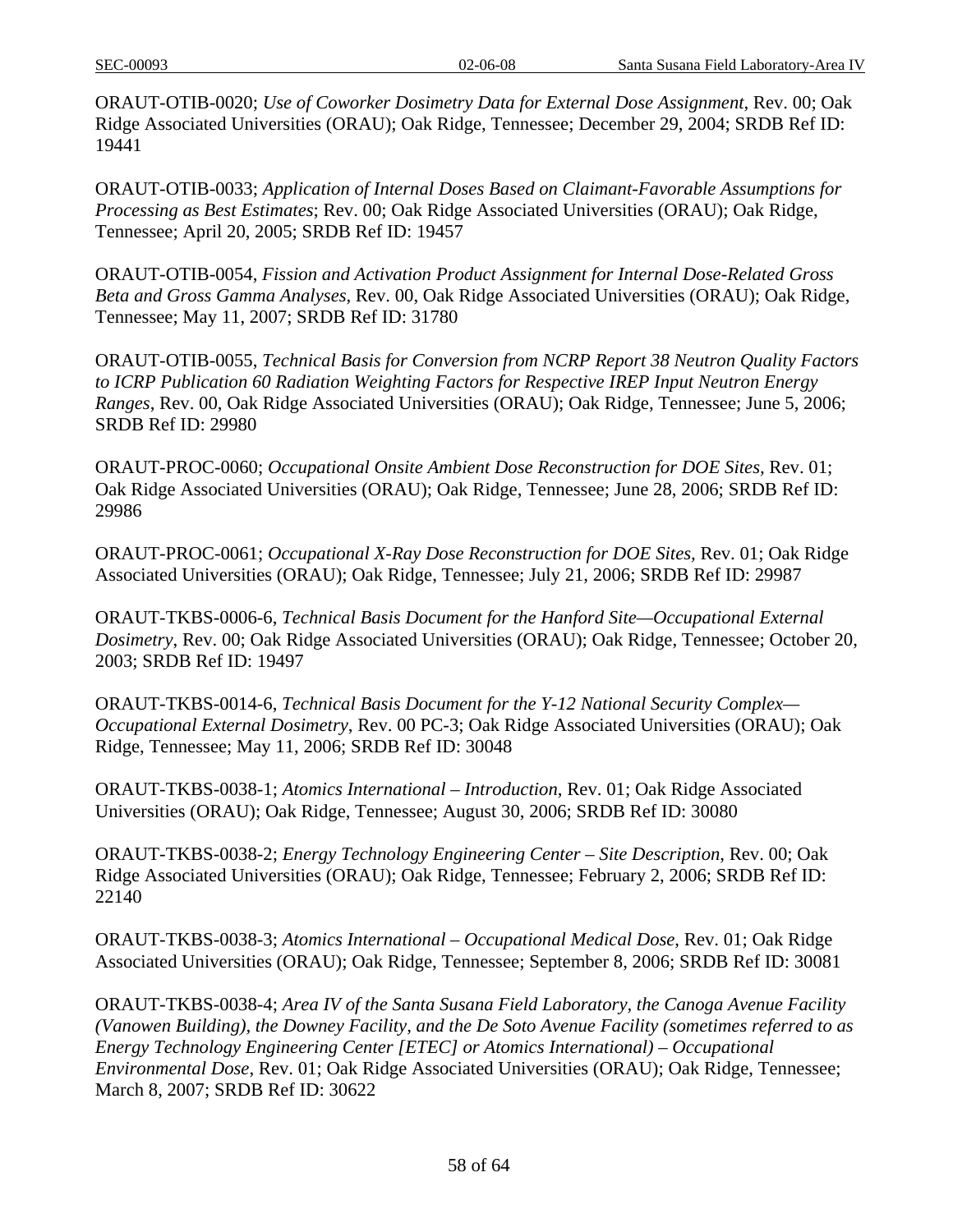ORAUT-TKBS-0038-5; *Energy Technology Engineering Center – Occupational Internal Dose*, Rev. 00; Oak Ridge Associated Universities (ORAU); Oak Ridge, Tennessee; February 22, 2006; SRDB Ref ID: 22287

ORAUT-TKBS-0038-6; *Atomics International – Occupational External Dose*, Rev. 01; Oak Ridge Associated Universities (ORAU); Oak Ridge, Tennessee; November 16, 2006; SRDB Ref ID: 30082

*A Briefing for Elected Officials on the Health Risks to the Public from SSFL*, DVD submitted by petitioner, dated April 5, 2007

Addeo, 1960, *Monthly Report—March, 1960; Chemical Disposal—Activities at Pits, Inspections, Burning, Convoying, Etc.;* Inter-office letter from E. G. Addeo to R. J. Madden; E. G. Addeo; April 4, 1960; OSA Ref ID: 103253

Alexander, 1959, *Radiochemical Analysis for Radioisotopes in Biological Specimens*; R. E. Alexander; March 25, 1959; SRDB Ref ID: 19108

Badger, 1965-1987, *Early External Dosimetry Procedures at Area IV of the SSFL*; F. H. Badger; 1965-1987; SRDB Ref ID: 19062.

Boeing, 2006, *Comments of the Boeing Company on the Reports of the Santa Susana Field Laboratory Advisory Panel*; The Boeing Company; November 3, 2006; SRDB Ref ID: 37245

Boice, 1990, *Studies of Atomic Bomb Survivors—Understanding Radiation Effects*, Editorial in the *Journal of the American Medical Association*, John D. Boice; August 1, 1990; OSA Ref ID: 103253

Boice, 2006, *Mortality among Radiation Workers at Rocketdyne (Atomics International), 1948-1999*; John D. Boice, Sarah S. Cohen, Michael T. Mumma, Elizabeth Dupree Ellis, Keith F. Eckerman, Richard W. Leggett, Bruce B. Boecker, A. Betrand Brill, and Brian E. Henderson; 2006; SRDB Ref ID: 39396

Boice, May 2006, *A Comprehensive Dose Reconstruction Methodology for Former Rocketdyne/Atomics International Radiation Workers*; John D. Boice, Richard W. Leggett, Elizabeth Dupree Ellis, Phillip W. Wallace, Michael Mumma, Sarah S. Cohen, A. Bertrand Brill, Bandana Chadda, Bruce B. Boecker, R. Craig Yoder, and Keith F. Eckerman; Health Physics, 90 (5): 409-430; May 2006; SRDB Ref ID: 37539

Brownley, 2007, *Santa Susana Field Lab (SSFL) Closure Plan*, letter from Julia Brownley; Julia Brownley, Assembly Member of the  $41<sup>st</sup>$  District; May 4, 2007; OSA Ref ID: 103253

Carr, unknown date, *Statement from [Name Two Redacted]*, regarding work experiences at Rocketdyne; Wendy Carr; date not identified; OSA Ref ID: 103253 Cavanaugh, 2004, *High-Level Radioactivity Found in Groundwater at Rocketdyne Lab*; Kerry Cavanaugh; May 19, 2004; OSA Ref ID: 103253

Cavanaugh, 2005, *Higher Tritium Levels Found in Water at Field Lab*; Kerry Cavanaugh; 2005; OSA Ref ID: 103253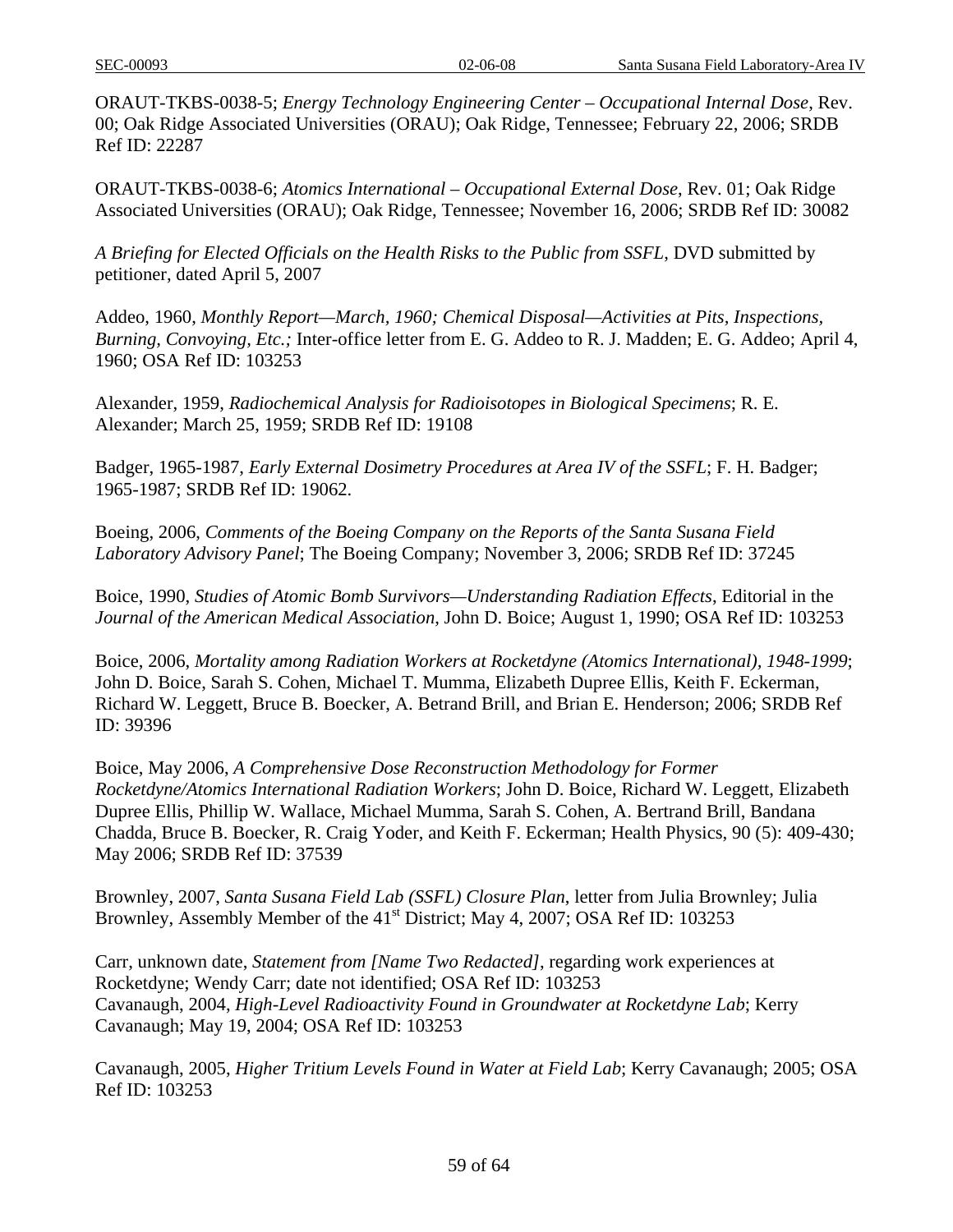Cavanaugh, 2007; *Under Pressure, DOE Halts Field Lab Cleanup for 45 Days*, newspaper article submitted with petition; Kerry Cavanaugh; May 26, 2007; OSA Ref ID: 103253

Christian, 2005, *Chemical Behavior of Iodine-131 During SRE Fuel Element Damage in July 1959*, response to plaintiff's expert witness Arjun Makhijani; Jerry D. Christian; May 26, 2005; SRDB Ref ID: 35752

Clow, 1966, *Neutron Survey of SRE Hot Cell Containing a 14 MeV Neutron Generator*, correspondence to E. T. Bramlitt; H. E. Clow; February 3, 1966; SRDB Ref ID: 19061

Curwood, 2006, *Living on Earth Radio Program*, interview that aired the week of January 20, 2006 containing comments by Arjun Makhijani and [Name One Redacted]; Steve Curwood; March 6, 2006; OSA Ref ID: 103253

Dempsey, 1989, *Site Visit to Santa Susana Field Laboratory Operated by Rockwell/Rocketdyne*, site visit memo; Gregg D. Dempsey; July 28, 1989; OSA Ref ID: 103253

DHS of California, unknown date, *Rocketdyne Worker Health Study Summary*; California Department of Health Services, Occupational Health Branch; date not identified; OSA Ref ID: 103253

DHS of California, 1990, *Letter Regarding Request to Evaluate the Need for an Epidemiological Study of Workers and Community Residents Potentially Impacted by the Operations at Rockwell International Corporation's Santa Susana Field Laboratories*, letter to Dr. Robert Goldsmith from the Department of Health Services; Department of Health Services (DHS) of California; October 5, 1990; OSA Ref ID: 103253

DOE, 1986, *Department of Energy Standard for the Performance Testing of Personnel Dosimetry Systems*, DOE/EH-0027; Department of Energy (DOE); December 1986; SRDB Ref ID: 12294

DOE, 1991, *Tiger Team Assessment—Energy Technology Engineering Center*, DOE/EH—0175; U.S. Department of Energy (DOE); April 1991; OSA Ref ID: 103714

DOE, 2006, *DOE Standard: Guide of Good Practices for Occupational Radiological Protection in Plutonium Facilities*, DOE-STD-1128-98; U.S. Department of Energy (DOE); December 2006; SRDB Ref ID: 34061

DOE, 2007, *ETEC Closure Project*; U.S. Department of Energy (DOE); last accessed on December 7, 2007 at http://www.etec.energy.gov/history/major-operations/support-ops/fuel-storage.html

Edelmann, 1959, *Telegram to M. E. Piedimonte*; A. Edelmann; SRDB Ref ID: 19056, page 14

EPA, 1999, *The U.S. EPA Announces Results of Rocketdyne's Off-Site Sampling Program for the Santa Susana Field Laboratory*, EPA update; U. S. Environmental Protection Agency (EPA); July 1999; OSA Ref ID: 103253

EPA, 2003, *EPA Concludes Superfund Evaluation of ETEC Area IV*, Environmental Protection Agency (EPA); December 2003; OSA Ref ID: 103253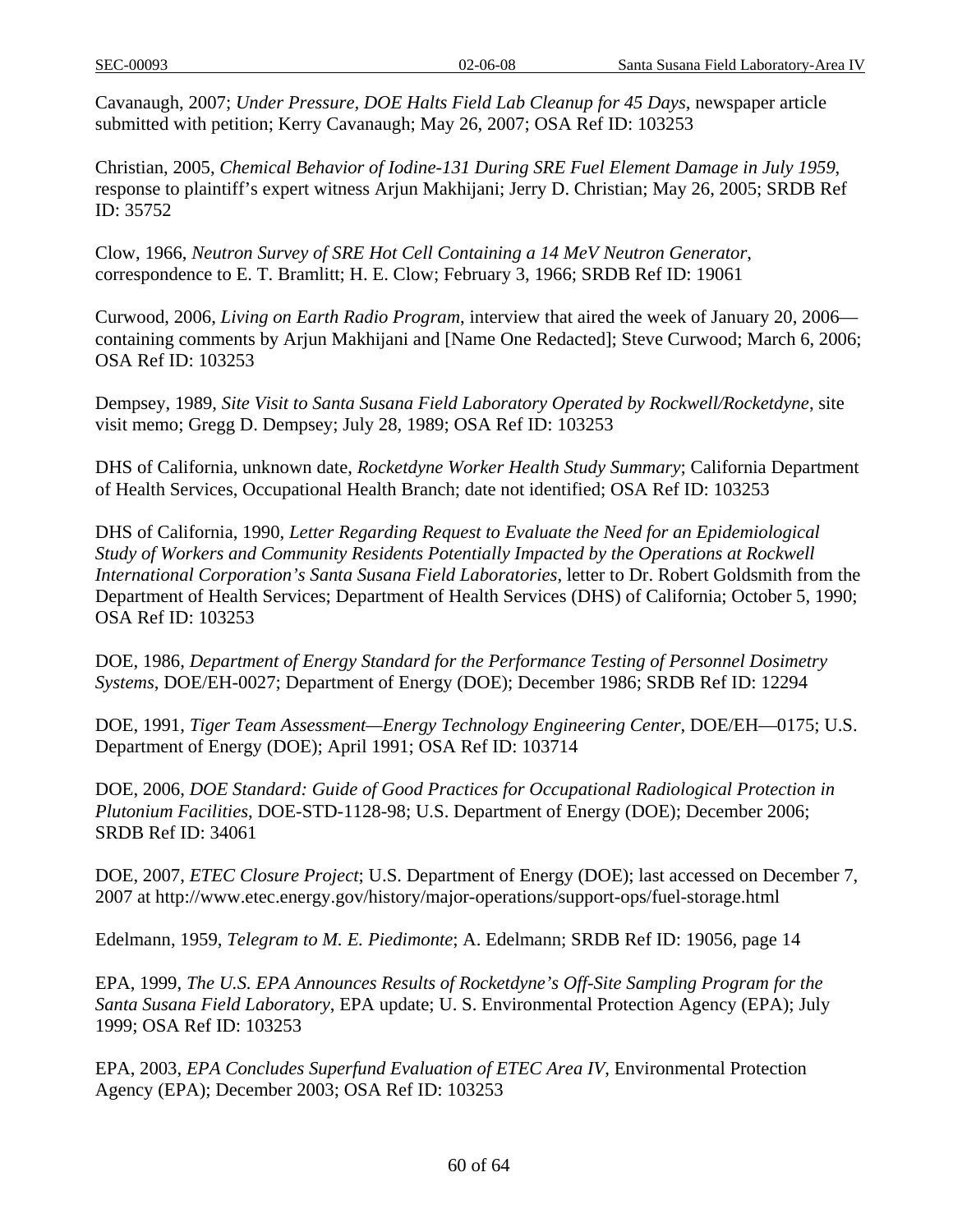Franke, unknown date; *Curriculum Vitae for Bernd Franke*; OSA Ref ID: 103253

Franke, 2004, *Declaration of Bernd Franke*, expert testimony in legal case; February 12, 2004; OSA Ref ID: 103253

Garcia, April 5, 1963, *Handling of Routine Film Badges*; R. R. Garcia and Carpenter; April 5, 1963; SRDB Ref ID: 19182

Garcia, July 1, 1963, *Modification of the Personnel Monitoring Program Rolls*, PM-1; R. R. Garcia; July 1, 1963; SRDB Ref ID: 19181

Garcia, July 15, 1963, *Dose Determination*, PM-14; R. R. Garcia and Carpenter; July 15, 1963; SRDB Ref ID: 19687

Garcia, 1965, *Radiation Engineering Analysis, Radiation Safety Standard Analysis—Medical Examinations for Radiation Workers*, revised in 1970 by F. M. Staszeski; R. R. Garcia and R. E. Alexander; December 8, 1965; SRDB Ref ID: 19052

Haley & Aldrich, 2007, *Analysis of Potential for Tritium in Water Supply at SSFL*, 19 slide PowerPoint presentation; Haley & Aldrich; 2007; SRDB Ref ID: Currently not assigned

Hart, 1962, Distribution of Fission Product Contamination in the SRE , NAA-SR-6890; R. S. Hart; March 1, 1962; SRDB Ref ID: 39770

Hart, 1980, *Annual Review of Radiological Controls-1979*; R. S. Hart; September 15, 1980; SRDB Ref ID: 19133

Haskell, 1991, *Statement of the Potential Health Risks Identified in the Santa Susana Field Laboratory Exposure Assessment Study*; Charles M. Haskell; February 4, 1991; OSA Ref ID: 103253

Hostetler, 2006, *Statement of the Honorable John N. Hostetler, Chairman of the Subcommittee on Immigration, Border Security and Claims for the December 5, 2006 Oversight Hearing on the Energy Employees Occupational Illness Compensation Program Act—Are We Fulfilling the Promise We Made to These Veterans of the Cold War When We Created the Program?*; December 5, 2006; OSA Ref ID: 103253

ICRP, 1975, *Reference Man: Anatomical, Physiological, and Metabolic Characteristics, ICRP Publication 23*; International Commission on Radiological Protection (ICRP); 1975; SRDB Ref ID: 22735

ICRP, 1991, *1990 Recommendations of the International Commission on Radiological Protection*, Publication 60; International Commission on Radiological Protection (ICRP); 1991; SRDB Ref ID: 11517

Kellehar, 1966, *Bioassay Program General Information*, letter to R. E. Alexander; R. G. Kellehar; July 19, 1966; SRDB Ref ID: 19110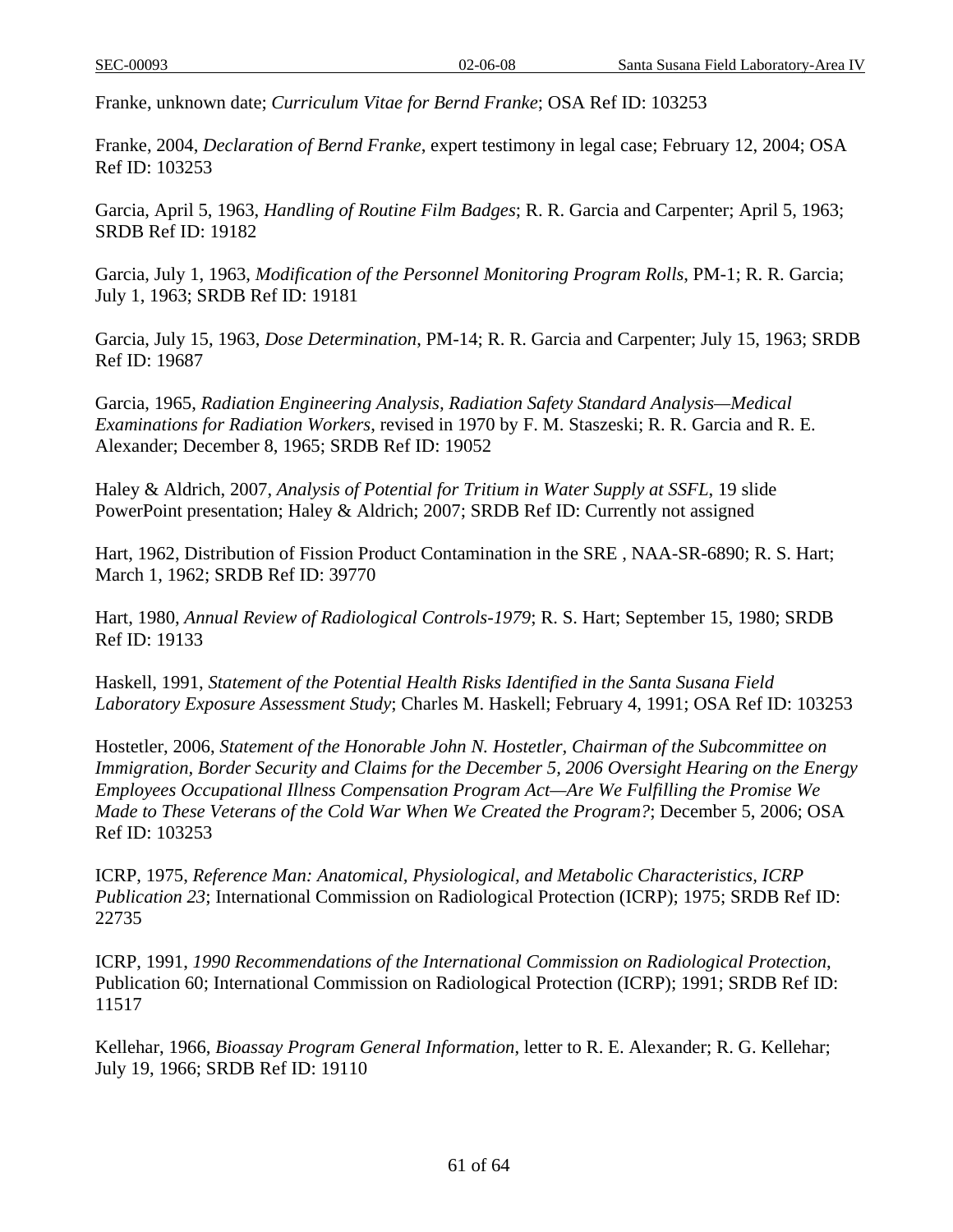Kopenhaver, 1986, *Functional Appraisal of the Radiation Safety Program at Rocketdyne*; Ralph Kopenhaver; 1986; SRDB Ref ID: 17004

Lang, 1960, R*adiological Safety at Atomics International—A Division of North American Aviation Inc.*; J. C. Lang; July 13, 1960; SRDB Ref ID: 19144

Lee, 1963; *Quotation on Urinalysis Services*; letter to Atomics International, BioScience Laboratories; Norman D. Lee; July 30, 1963; SRDB Ref ID: 19673, pages 2-6.

Lochbaum, 2006, *An Assessment of Potential Pathways for Release of Gaseous Radioactivity Following Fuel Damage During Run 14 at the Sodium Reactor Experiment*; David A. Lochbaum; October 5, 2006; SRDB Ref ID: 37247

Makhijani, 2004, *Declaration of Arjun Makhijani*, expert testimony in legal case; February 12, 2004; OSA Ref ID: 103253

Morris, 2005, *ETEC Occupational Medical Exposures: Interview with Dr. Craig Conlon*, documented Communication with Dr. Craig Conlon; Robert L. Morris; December 9, 2005; SRDB Ref ID: 20534

Name One, March 2006; *Energy Employees Occupational Illness Compensation Program Act of 2000*, letter from [Name One Redacted] to Congressman Elton Gallegly; [Name One Redacted]; March 1, 2006; OSA Ref ID: 103253

Name One, June 2006, *Dose Construction* [sic] *for [Name Two Redacted]*, letter from [Name One Redacted] to Mr. Larry Elliott; [Name One Redacted]; June 4, 2006; OSA Ref ID: 103253

Name One, June 2007, *Letter to Substantiate SEC Petition Application for the Santa Susana Field Laboratory*; [Name One Redacted]; June 30, 2007; OSA Ref ID: 103255

Name One, August 2007, *Email from Petitioner*, sent to OCAS requesting document be added to petition; [Name One Redacted]; August 27, 2007; OSA Ref ID: 103666

Name One, September 6, 2007, *Letter Regarding SSFL-Area IV Dose Reconstruction Case*, includes dose reconstruction with attached DR Report and handwritten statements/notes; [Name One Redacted]; September 6, 2007; OSA Ref ID: 103702

Name One, September 20, 2007, *Detailed Outline of Materials in Support of SEC-00093*, Email to OCAS; [Name One Redacted]; September 20, 2007; OSA Ref ID: 103808

O'Brien, 1959; *Quote for Urinalysis for Uranium by Fluorometric Determination,* letter to Atomics International; Robert E. O'Brien; November 10, 1959; SRDB Ref ID: 19056.

Oldenkamp, 1989, *Nuclear Operations at Rockwell's Santa Susana Field Laboratory—A Factual Perspective*; R. D. Oldenkamp and J. C. Mills; December 20, 1989; SRDB Ref ID: 20546

Owens, 1964, *Incident Report Regarding Oxidation Reaction of Uranium*; D. E. Owens; October 27, 1964; OSA Ref ID: 103700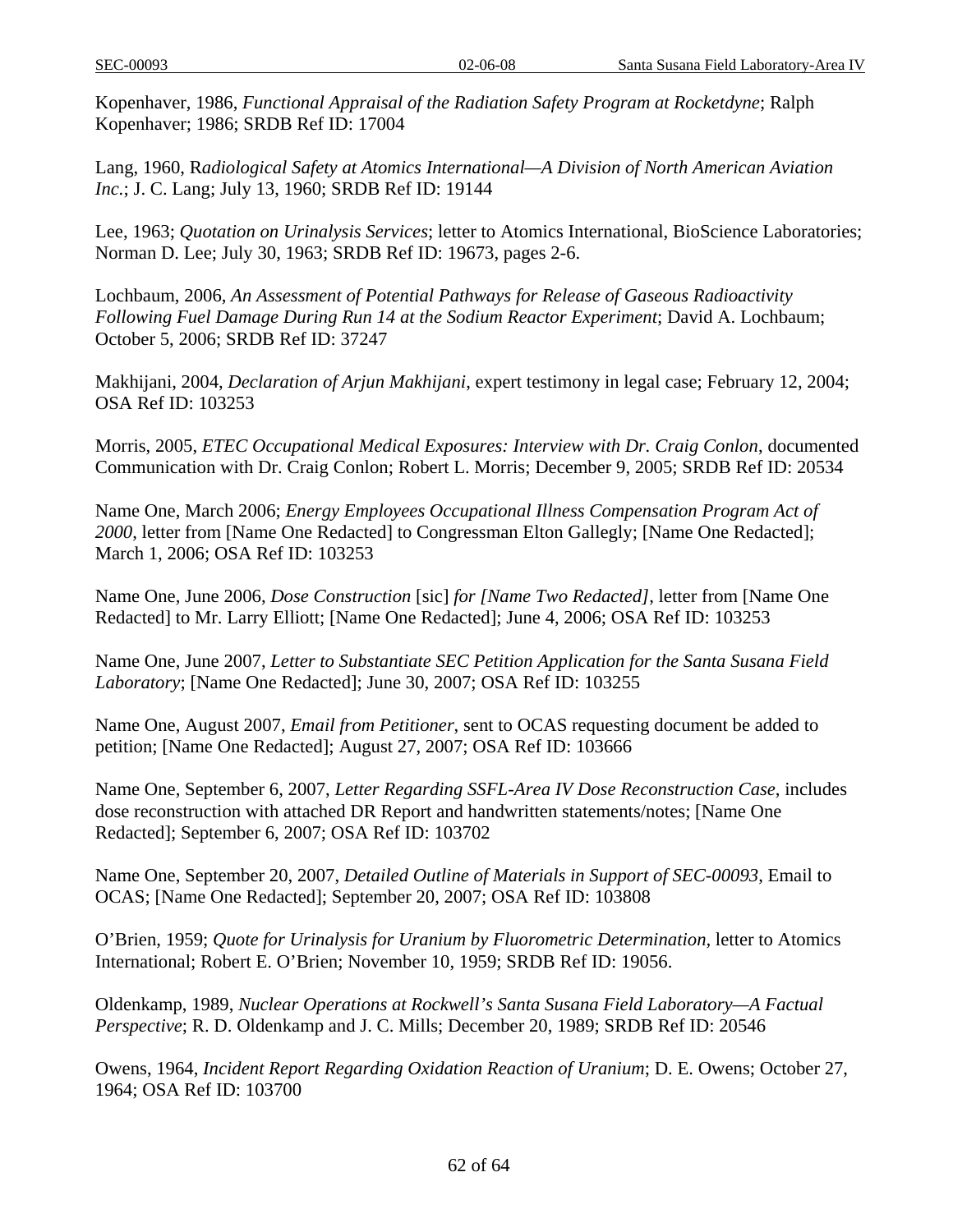Pardue, 1944, *Photographic Film as a Pocket Radiation Dosimeter*, CH-1553-A-2223; L. A. Pardue, N. Goldstein, and E. O. Wollan; April 8, 1944; SRDB Ref ID: 8599

*Personal Communication with Fireman*; Telephone Interview by ORAU Team; November 15, 2007 9:00 AM PST; SRDB Ref ID: 37532

*Personal Communication with Health Physicist*; Telephone Interview by ORAU Team; November 20, 2007 11:00 AM PST; SRDB Ref ID: 37534

*Personal Communication with Health Physicist*; Telephone Interview by ORAU Team; November 15, 2007 10:30 AM PST; SRDB Ref ID: 37536

*Personal Communication with HP-Radiation Engineer*; Telephone Interview by ORAU Team; November 29, 2007 1:00 PM PST; SRDB Ref ID: 37537

*Personal Communication with Health and Safety Manager*; Telephone Interview by ORAU Team; November 30, 2007 9:00AM PST; SRDB Ref ID: 37538

Petition Form B, 2007; *Petition Form B*; June 22, 2007; OSA Ref ID: 103252

Reed, 1995, *Dispute Surfaces on Rocketdyne Deaths Study*, newspaper article; Mack Reed; July 11, 1995; OSA Ref ID: 103253

Reed, 1997, *Lab Linked to Cancer Risk*, article in the *Los Angeles Times*; Mack Reed and Thomas H. Maugh; September 12, 1997; OSA Ref ID: 103253

Rutherford, 2005, *Sodium Reactor Experiment (SRE) Original Accident Release Data*, memorandum to E. Crawford; Phil Rutherford; January 21, 2005; SRDB Ref ID: 19161 and 19162

Rutherford, 2007, *Potable Water*, email correspondence between Eugene Potter and Philip Rutherford; Philip D. Rutherford; December 2007; SRDB Ref ID: 38782

Rocketdyne, date unknown, *The Rocket's Red Glare*, a short DVD from Rocketdynewatch.org

SAIC, 1991, *Interim Final RCRA Facility Assessment Report for Rockwell International Corporation*, TZ4-R09015-RN-M07933; Science Applications International Corporation (SAIC), Technology Services Company; July 10, 1991; OSA Ref ID: 103715

Sapere Consulting, 2005, *Historical Site Assessment of Area IV Santa Susana Field Laboratory Ventura County, California, Volume 1-Methodology*, DE-AC03-99SF21530; Sapere Consulting, Inc. and the Boeing Company; May 2005; SRDB Ref ID: 20531

Sheperd, 1959, *Quotation on Urinalyses,* letter to Atomics International; J. L. Sheperd, May 19, 1959; SRDB Ref ID: 19056, pages 6-7.

Shleien, 1992, *The Health Physics and Radiological Health Handbook,* Revised Edition; Bernard Shleien-editor; Scinta, Inc., Silver Spring, MD; 1992; Publicly Available Document.